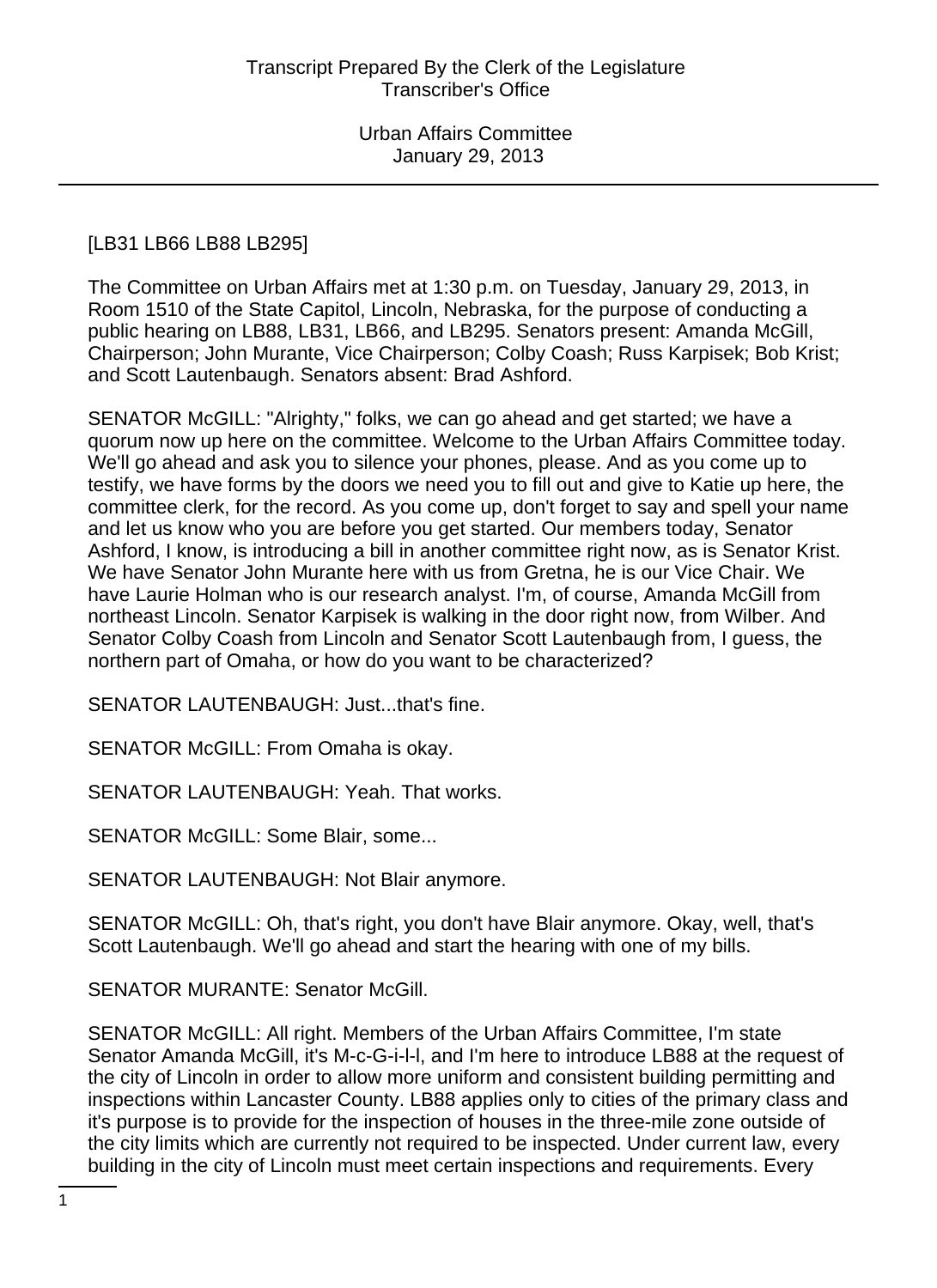Urban Affairs Committee January 29, 2013

residence in the county outside of that three miles, in that ETJ zone, must also meet those certain requirements. And most residences inside the three-mile zone meet the same requirements as those inside the city. However, there is an exception under law for residences on farmsteads where lots of 20 or more acres which produce at least \$1,000 in sales per year of ag products. This is an exception without a good policy rationale. Certainly people who live on these farmsteads deserve to live in homes that meet some basic minimum standards. As Lincoln grows, the farmsteads in that three-mile ETJ will gradually be absorbed into the city. People who buy these homes in the future will buy with the assumption that their new homes were inspected when they were built or remodeled. I'm introducing LB88 so those reasonable expectations will be met. It's my intent to offer an amendment to this bill. And if you read the current draft carefully, you will see that it subjects all buildings on farmsteads to inspection and the amendment will retain the definition of farmsteads in the section of the statute and would not subject all buildings to inspection. So we don't have any interest in inspecting the barns, the small work sheds, things like that. It's really just the homes we're looking at because of their future sale and so we'll be bringing that amendment before we Exec on it. [LB88]

SENATOR MURANTE: Thank you, Senator McGill. Are there any questions of Senator McGill? Senator Coash. [LB88]

SENATOR COASH: Thank you, Senator Murante. Senator McGill, is there a fee to these inspections? [LB88]

SENATOR McGILL: You know what, I don't know the answer to that. I'm sure that the city will know that and they're coming up behind me. [LB88]

SENATOR COASH: Okay, I'll ask them. Thanks. [LB88]

SENATOR MURANTE: Senator Lautenbaugh. [LB88]

SENATOR LAUTENBAUGH: So the city requested this bill? [LB88]

SENATOR McGILL: Yes. [LB88]

SENATOR LAUTENBAUGH: Okay, when did they bring it to you? [LB88]

SENATOR McGILL: Um, a few...I guess a couple months ago, actually. [LB88]

SENATOR LAUTENBAUGH: To get ready for January? [LB88]

SENATOR McGILL: Yeah. [LB88]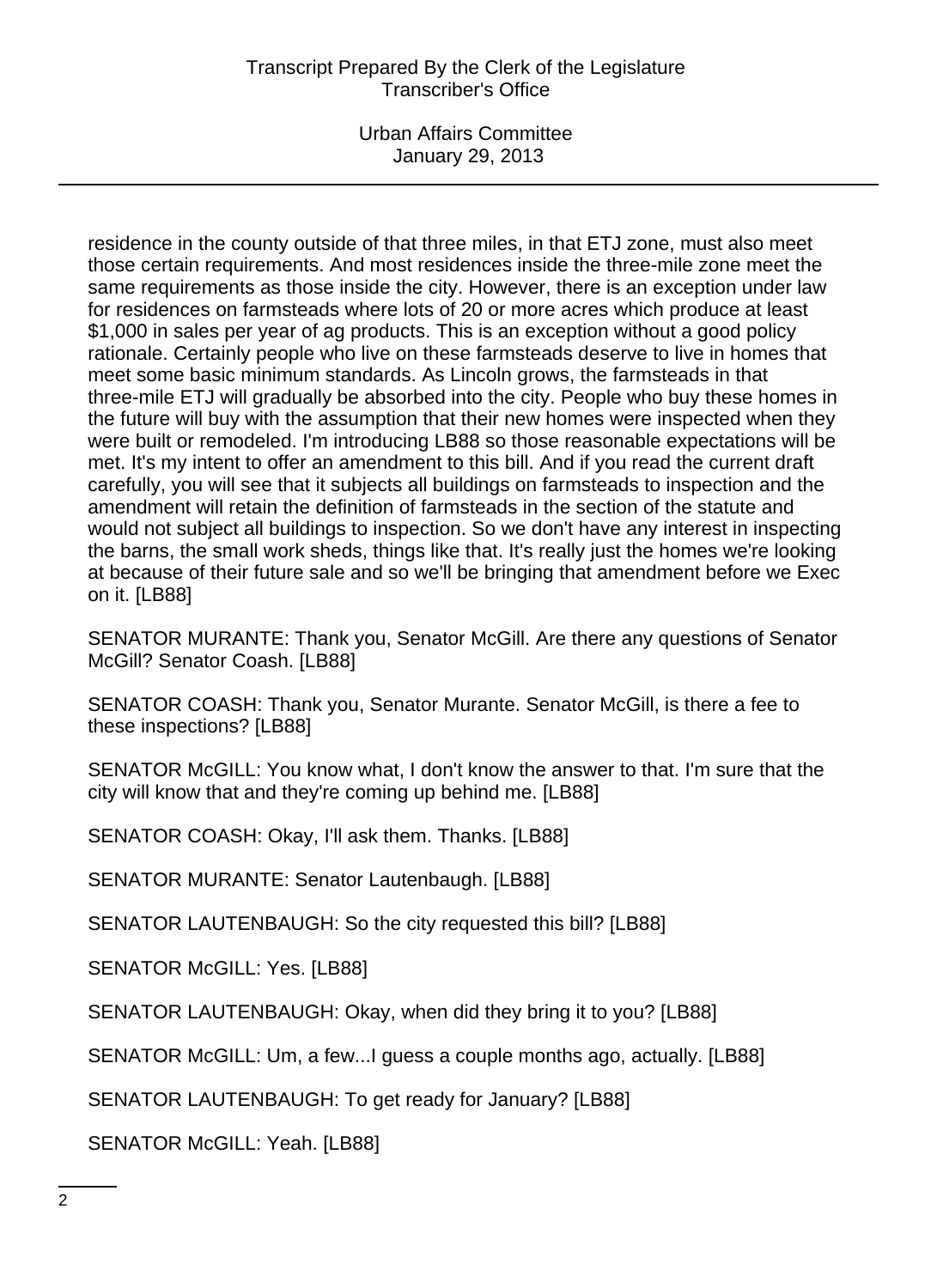SENATOR LAUTENBAUGH: So they know we're in session in January? [LB88]

SENATOR McGILL: Yes. [LB88]

SENATOR LAUTENBAUGH: So is that how they schedule their road work or is it...? (Laughter) They know we're here, okay. [LB88]

SENATOR McGILL: You know what, I've had that same question because I'm equally as frustrated by it. (Laughter) [LB88]

SENATOR LAUTENBAUGH: Seems like an annual exercise, we're talking sidewalks or streets, but anyway. [LB88]

SENATOR McGILL: Maybe they will be willing to comment on that as they follow me. One thing I will bring up, I know Senator Krist and Senator Coash, who have been on the committee for a while, often wonder what the case is, and other sizes of cities besides of the primary class, in Omaha, this is basically...the language is slightly different and, well, as Laurie and I have learned, the statutes dealing with all sizes of cities are different and use different language, but this is essentially the same thing that they do in the ETJ surrounding Omaha. [LB88]

SENATOR MURANTE: Anything else for Senator McGill? Thank you, Senator McGill. We'll move to proponent testimony. Would anyone like to testify in favor of LB88? [LB88]

FRED HOKE: (Exhibits 1, 2, 3, and 4) Senator McGill and members of the Urban Affairs Committee, my name is Fred Hoke, H-o-k-e, I'm the director of the city of Lincoln, Building and Safety Department and manager of the city's development services center. You'll be receiving a letter from the board of commissioners in favor of this bill. You will also receive a map of the city that shows the little three-mile doughnut around the city. And you'll also be receiving some bullet points that are a bit different than what my testimony will contain that will take you through what we're hoping we can convince you to pass. I'm speaking in support of LB88 and I want to thank Senator McGill for introducing this bill on behalf of the city of Lincoln. The map you are receiving, I guess you're getting the letter now, the map you're receiving shows the doughnut. And also, you'll get a list of permit requirements that will differentiate between the city, the three-mile zone, farmsteads 20 acres and plus in the three-mile zone, and then the city with acreages less than 20, I'm sorry, county with acreages less than 20, and the county with over 20 acres. There comes the map now. Briefly these are the issues: current law requires permits and inspections for a wide variety of building activity occurring within the city of Lincoln's limits, from putting in a water heater to removing...or renovating your basement. This is shown in the first column titled "City". Have you received that? Do you have that handout? Here it comes. There it is. All right, now I think we're okay. The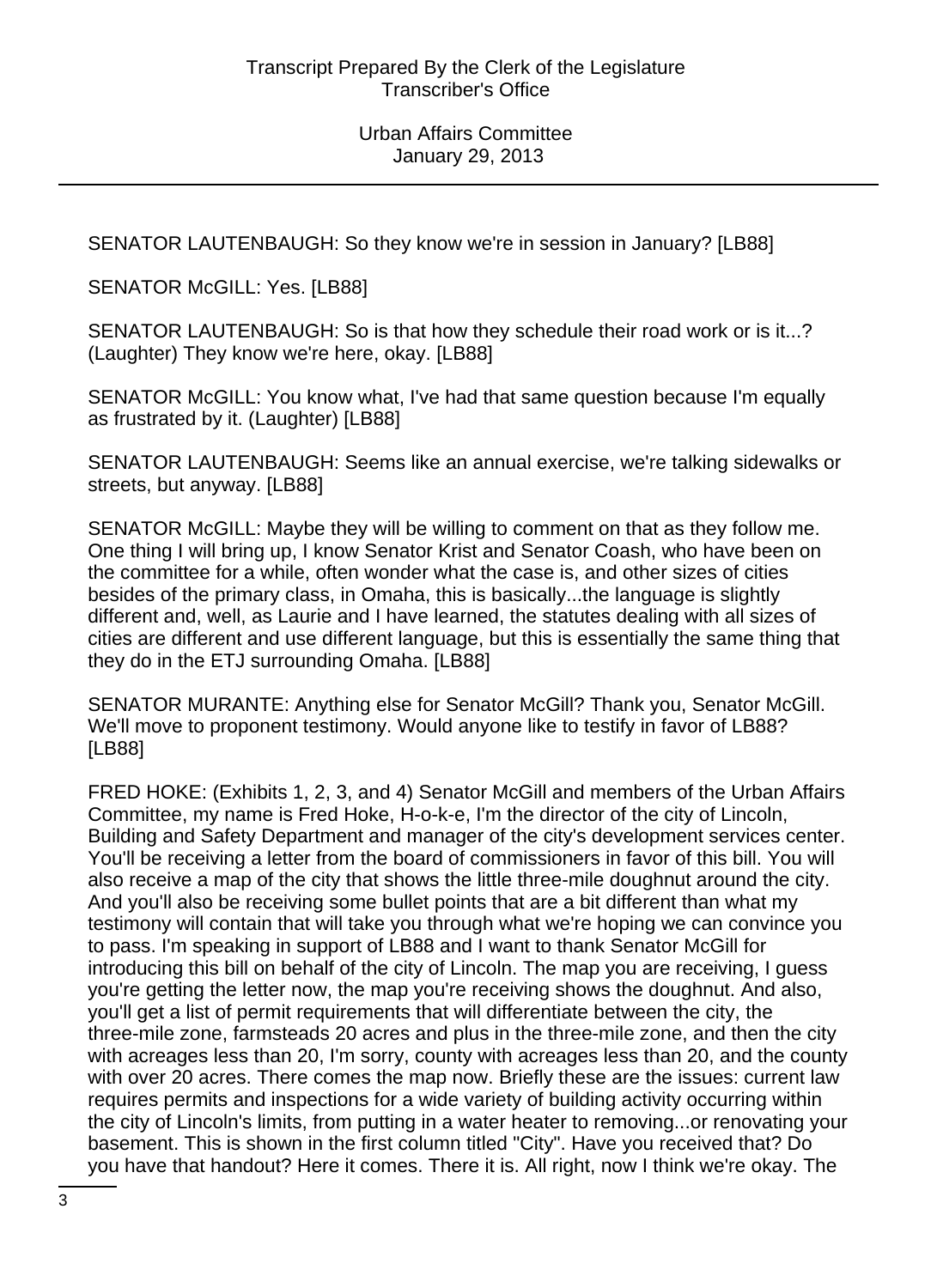Urban Affairs Committee January 29, 2013

first column on your sheet shows the permits that are now required within the city and inspections that are required within the city in the three mile. Current law also requires permits and inspections for the same variety of building activity in the three-mile limit for properties less than 20 acres. This is shown in the second column titled "three-mile limit less than 20 acres." Current law requires similar permits and inspections in the county outside the three-mile zone. And this is shown in the fourth and fifth column titled "county less than 20 acres" and "county 20 acres or more." Residents within the three-mile zone on 20-plus acres with farm income of at least a thousand dollars per year are exempt from building permits and inspections except for electrical inspections and fixture replacements and remodel additions which are required by the state electrical inspector. And these inspections are performed by our inspectors, our electrical inspectors. As you see in the third column, in the three-mile limit with property of 20 acres or more, there are use requirements and miscellaneous permits for driveways, addresses, flood plain, septic, and well permits. LB88 would require owners of these 20-acre properties to follow the same permitting and inspections requires applicable to those within the city limits. The committee may consider an amendment, and Senator McGill indicated there would be an amendment, to narrow the city's regulatory authority for nonagricultural buildings for those 20-acre properties in the three-mile zone. In other words, what we're trying to do is permit and inspect residential structures. This amendment will continue the exemptions for buildings used for agriculture purposes. Lincoln's building and safety department estimates approximately six new residence per year that would come under this bill. Doesn't sound like a lot, but that six on average per year. And one of the things that we recognize, and you will too, is that eventually these properties will be annexed into the city over time. And what we're proposing is to provide public protection for individuals who, not only live in those structures now, but who may be selling those residences at some future time. We also want to prevent the number of abuses we see now where agricultural buildings are being used as residences and have not been constructed to meet residential code requirements with permits and inspections. I would encourage you to support LB88 with the proposed amendment that Senator McGill mentioned. And would be happy to answer any questions you may have. [LB88]

SENATOR MURANTE: Thank you, Mr. Hoke. Are there any questions? Senator Coash. [LB88]

SENATOR COASH: Thank you, Senator Murante. Fred, is there a fee to these inspections that are... [LB88]

FRED HOKE: A fee? [LB88]

SENATOR COASH: Yeah. [LB88]

FRED HOKE: Yes. Yes. [LB88]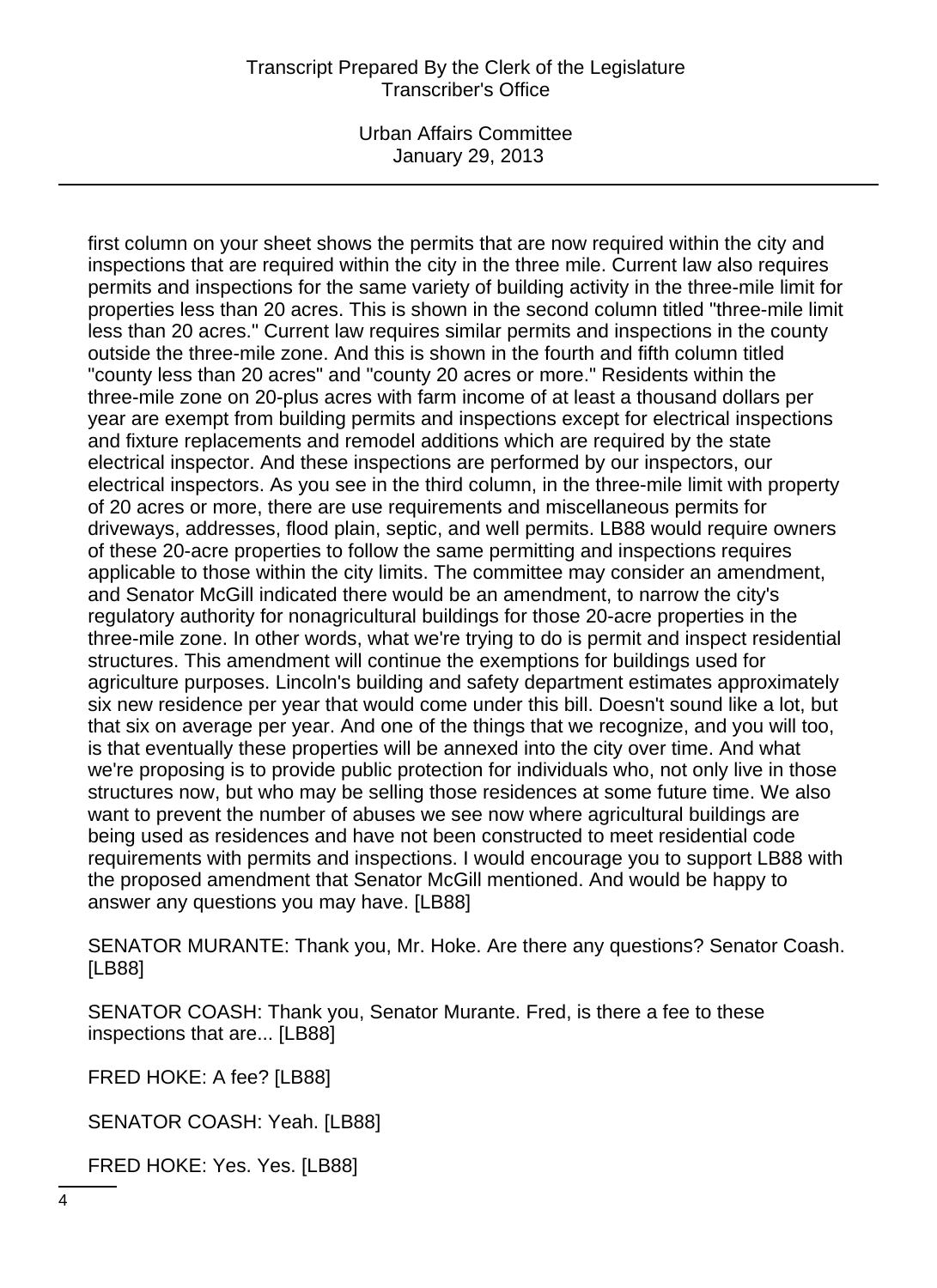SENATOR COASH: What is that fee? [LB88]

FRED HOKE: The fee varies depending on what the inspection would be, whether it's a mechanical or whether it would be an electrical, a building permit by square footage of the home, remodels, they all have a certain inspection requirement for fees. We're an enterprise fund, so the building and safety department is not in a position to make a profit on any of the fees. We have to break even. [LB88]

SENATOR COASH: Right. This is helpful, what you gave us here, with the blanks, the columns here, so presumably the...should this bill pass, we'd see a lot more Xs in this, in this third column. [LB88]

FRED HOKE: Yes, sir. Correct. Now you see at the bottom, Senator, that already in the three-mile zone, there are permits for driveways, access permits, assigning an address and so forth. So they do conform to that, but it's not definitely...it definitely is not safety provisions. [LB88]

SENATOR COASH: Right. So if this bill were to become law, then the city of Lincoln would go to this three-mile buffer zone and start telling those homeowners--we now have to come in and do an inspection. [LB88]

FRED HOKE: Just on acreages that are 20 or more acres, only those. We now do inspections in the three-mile zone for anything less than 20 acres. [LB88]

SENATOR COASH: Right. So, but if this bill became law, any of those larger acreages that have not been inspected up to this point, the city will come knocking on their door and say... [LB88]

FRED HOKE: No. [LB88]

SENATOR COASH: No? [LB88]

FRED HOKE: No, all new structures. [LB88]

SENATOR COASH: Okay, okay, so this only is... [LB88]

FRED HOKE: Does not apply to... [LB88]

SENATOR COASH: ...for those structures that will be built in the future, not... [LB88]

FRED HOKE: Correct. [LB88]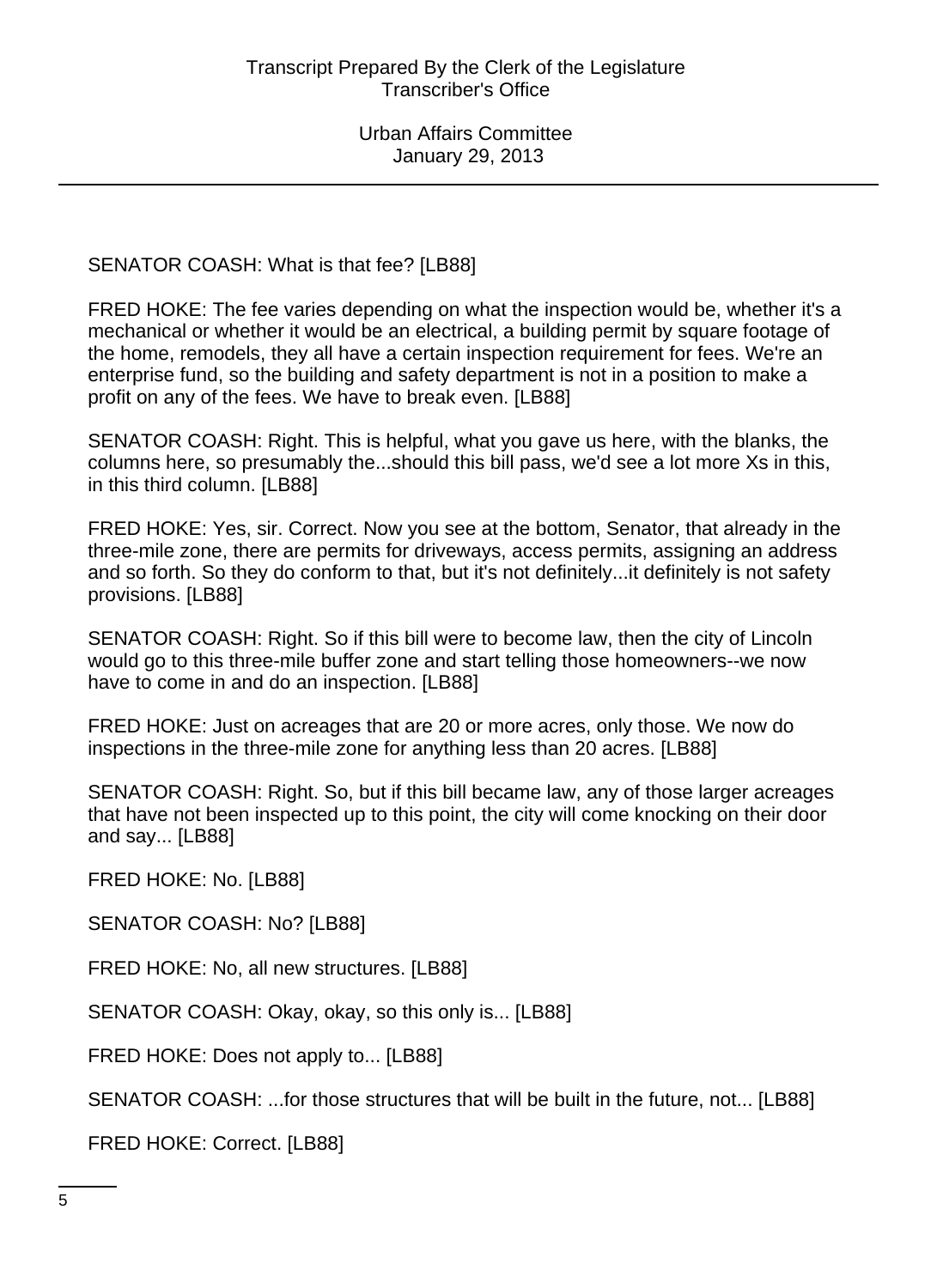SENATOR COASH: It's not retroactive. [LB88]

FRED HOKE: That is correct. [LB88]

SENATOR COASH: Okay. Thank you. Do you know why these farmsteads were exempted initially? [LB88]

FRED HOKE: I do not. I absolutely do not. They've been exempted for years. [LB88]

SENATOR COASH: Why...Senator McGill in her opening said, you know, there's no policy reason that...but apparently somebody thought it was a good idea to exempt them. [LB88]

FRED HOKE: I'm not aware of it. [LB88]

SENATOR COASH: Just curious as to what it was, so we don't do something... [LB88]

FRED HOKE: I spoke before the board of commissioners last year and they were very much in favor of this because they felt it was particularly unfair since we're doing the inspections in the county, but the three-mile zone was exempt from that. And so they supported it, and you have a letter to that effect. [LB88]

SENATOR COASH: All right. All right. Thank you, Mr. Hoke. [LB88]

FRED HOKE: Um-hum. [LB88]

SENATOR MURANTE: Any additional questions? Senator Karpisek. [LB88]

SENATOR KARPISEK: Thank you, Senator Murante. Thank you, Mr. Hoke. [LB88]

FRED HOKE: Yes. [LB88]

SENATOR KARPISEK: Can you tell me a little more about...you said that you're not allowed to make any money on them, it is just a... [LB88]

FRED HOKE: We have an enterprise fund; we're not...we don't use General Fund dollars for building and safety. And so when we have permits and inspections, the fees that we collect from that are supposed to cover our costs. They don't, but they are supposed to. And that's why every few years, usually every three when we have a code change, we approach the city council in terms of increasing the fees based on what we need to break even. [LB88]

SENATOR KARPISEK: So there's not a big slush fund there to... [LB88]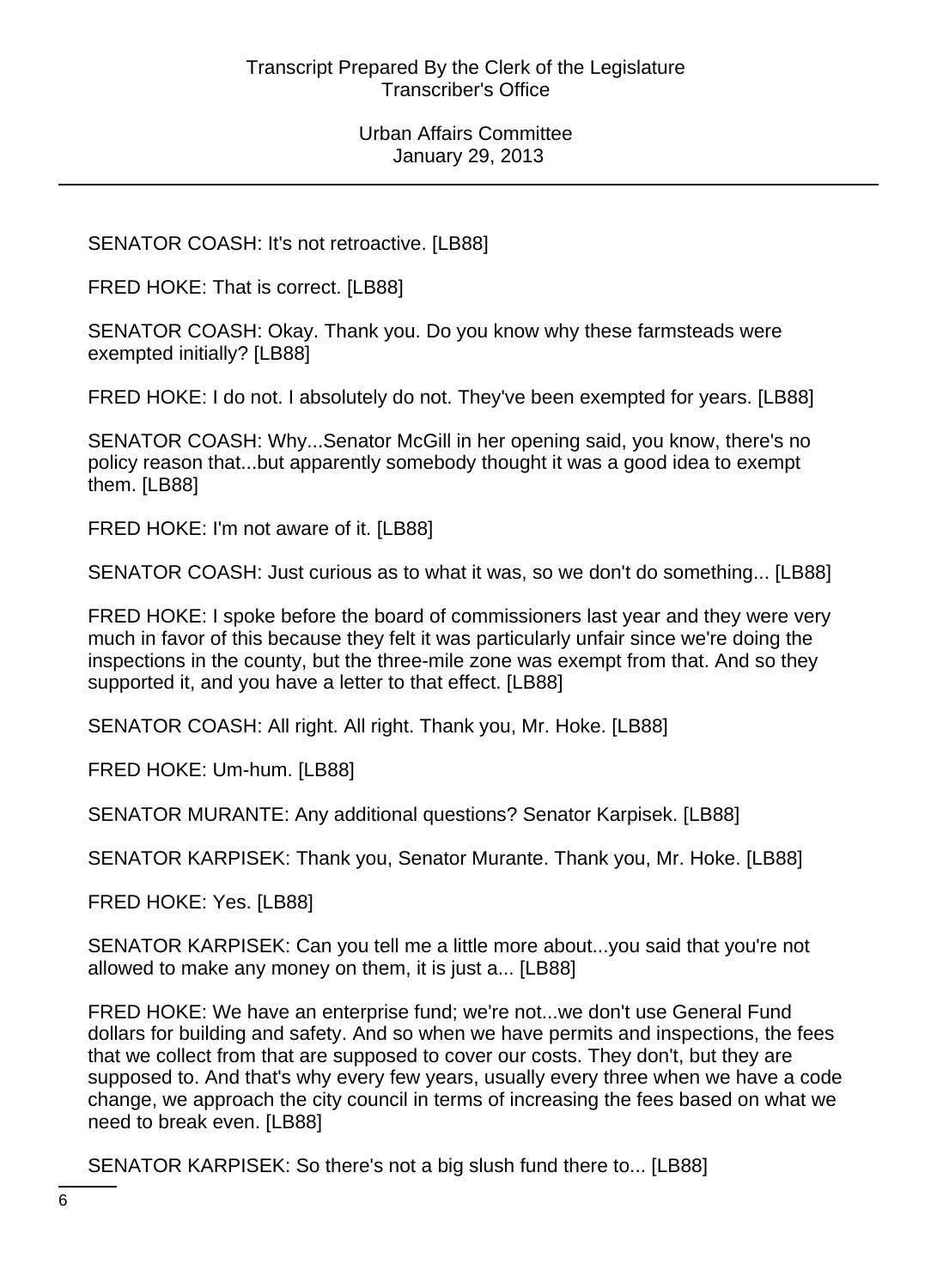FRED HOKE: There is not. No, I wish there were. [LB88]

SENATOR KARPISEK: Of course. Thank you. Thank you, Senator Murante. [LB88]

SENATOR MURANTE: Thank you. Any more questions? All right, thank you, Mr. Hoke. [LB88]

FRED HOKE: Thank you. [LB88]

SENATOR MURANTE: Are there additional proponents who wish to speak? Seeing none, are there any opponents? Is anyone neutral on the bill? Senator McGill, would you like to close? [LB88]

SENATOR McGILL: I'll just waive closing. [LB88]

SENATOR MURANTE: All right. (See also Exhibit 15.) [LB88]

SENATOR McGILL: All right, that brings us to our second bill of the afternoon. Is Senator Hadley here? Well, we'll just have to give him a minute. I'm sure if they're watching on TV, they didn't know that would wrap up so quickly. Senator Hadley has been kind enough to join us, looking all ornery. [LB31]

SENATOR HADLEY: Well, my second favorite committee. (Laughter) Besides Revenue. [LB31]

SENATOR McGILL: We beat out one of your committees you sit on. (Laughter) [LB31]

SENATOR HADLEY: What a bunch of smiley faces to have here. At least I'm not bringing you a plumbing bill this time. [LB31]

SENATOR McGILL: Yes. Feel free to open at will. [LB31]

SENATOR HADLEY: Chairman, my name is Galen Hadley, that's G-a-l-e-n H-a-d-l-e-y, and I represent the 37th District, which is basically Kearney and about half of Buffalo County. Pleasure to be in front of Urban Affairs. Happy to be here. I'm carrying the bill, today I was asked to carry if for the Department of Motor Vehicles and there will be someone after me to explain it in a little more detail. But it basically has to do with handicap permits. These are basically issued in agreement...or with approval of a physician. And we have two kinds in Nebraska. We have a temporary and a permanent permit. And we're here to deal today with the temporary permits. Right now, the temporary permits can be...there are six of them; six, five, four, three, two, one month. Basically, the doctor has to make a decision as to how long he or she feels that you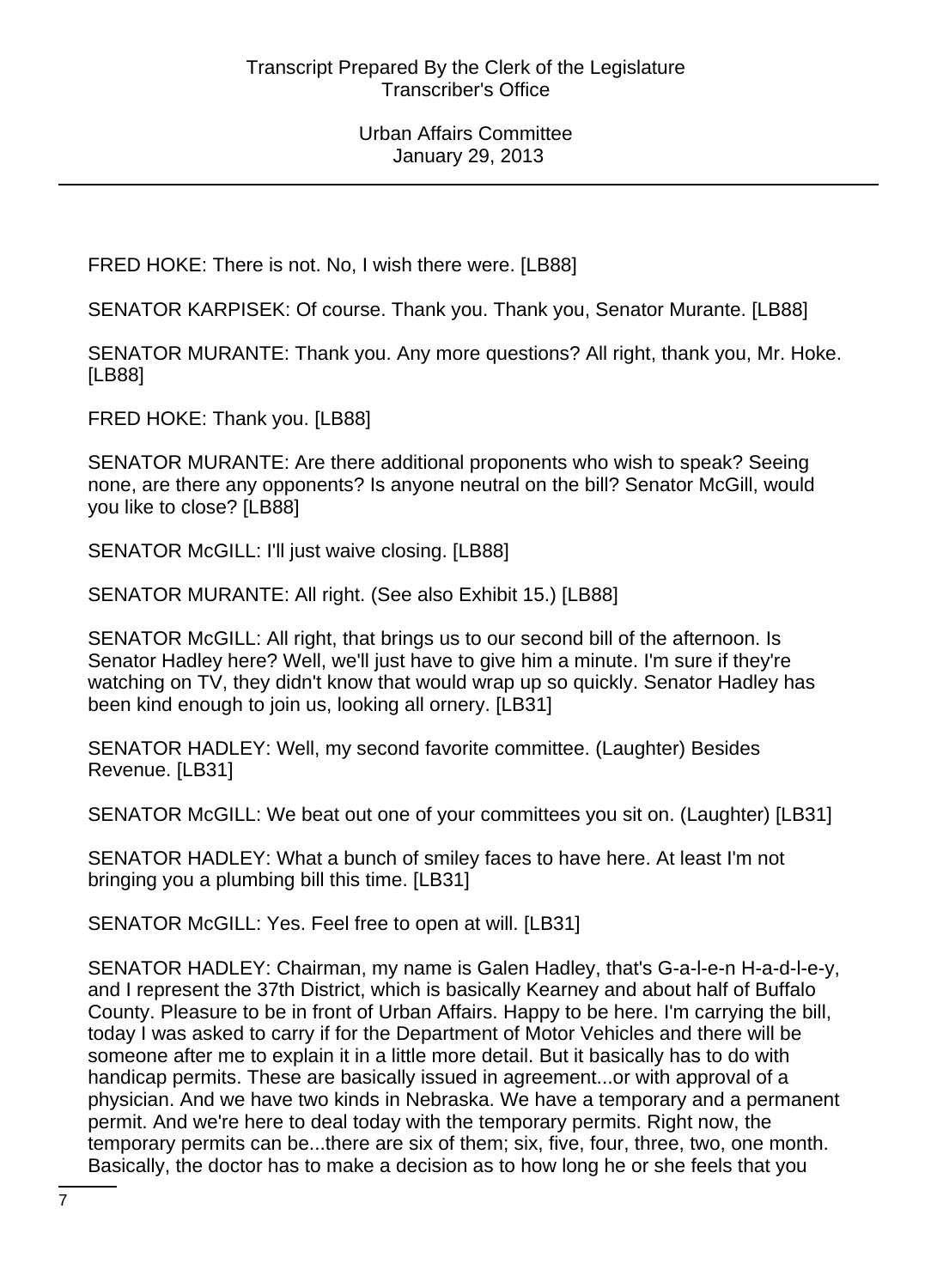Urban Affairs Committee January 29, 2013

need a temporary permit. Part of the problem is, is that, as we all know, medicine is an art as much as it is a science, so it can be difficult to determine how long a person actually needs it. Most of the permits are for six months, but a number of them are for less. What this bill does, it cuts down from six to two the number of temporary permits. It goes from a six-month permit and a three-month permit. Now, you might ask, well, are there going to be people who game the system and such as that? Well, I remember years ago someone called, told me that...the 10 percent rule that every rule you come up with, 90 percent of the people are going to follow it and be good people; 10 percent are going to figure out some way to get around the rule. So we can either spend all our time trying to bring in the 10 percent or try to help the 90 percent to do it. And I think that's exactly what this bill is. This keeps people who do get a temporary permit who do not get back to a functioning position and have to go back and renew their permit again. This can save them a little paperwork by either having either the six month or the three month. This will also tie in with the DMV's on-line process. And I know, I went and looked at their Web site, the ability to do these types of things now on-line is helping it out. So I would hope you would give favorable consideration. It makes government more efficient, but I think it also makes it easier for the citizens of Nebraska who truly do need a handicap permit. Be happy to answer any questions. [LB31]

SENATOR McGILL: Thank you, Senator. Any questions? I don't see any. Thank you very much. Are you going to stick around? [LB31]

SENATOR HADLEY: Yes, I'm going to stick around. [LB31]

SENATOR McGILL: All right. First proponent. Thanks... [LB31]

BEVERLY NETH: Chairperson McGill, members of the committee... [LB31]

SENATOR McGILL: Thanks for visiting us before you're all done there in a couple days, right? [LB31]

BEVERLY NETH: Well, this is my last bill as DMV director. [LB31]

SENATOR McGILL: Oh my goodness, what a pleasure. [LB31]

BEVERLY NETH: It's a little odd for me to be in front of Urban Affairs for my last bill. [LB31]

SENATOR McGILL: Yeah. [LB31]

BEVERLY NETH: (Exhibit 5) But such is the case. Chairperson McGill, members of the committee, I'm Beverly Neth, B-e-v-e-r-l-y N-e-t-h, director of the Department of Motor Vehicles appearing today to offer testimony in support of LB31. I want to thank Senator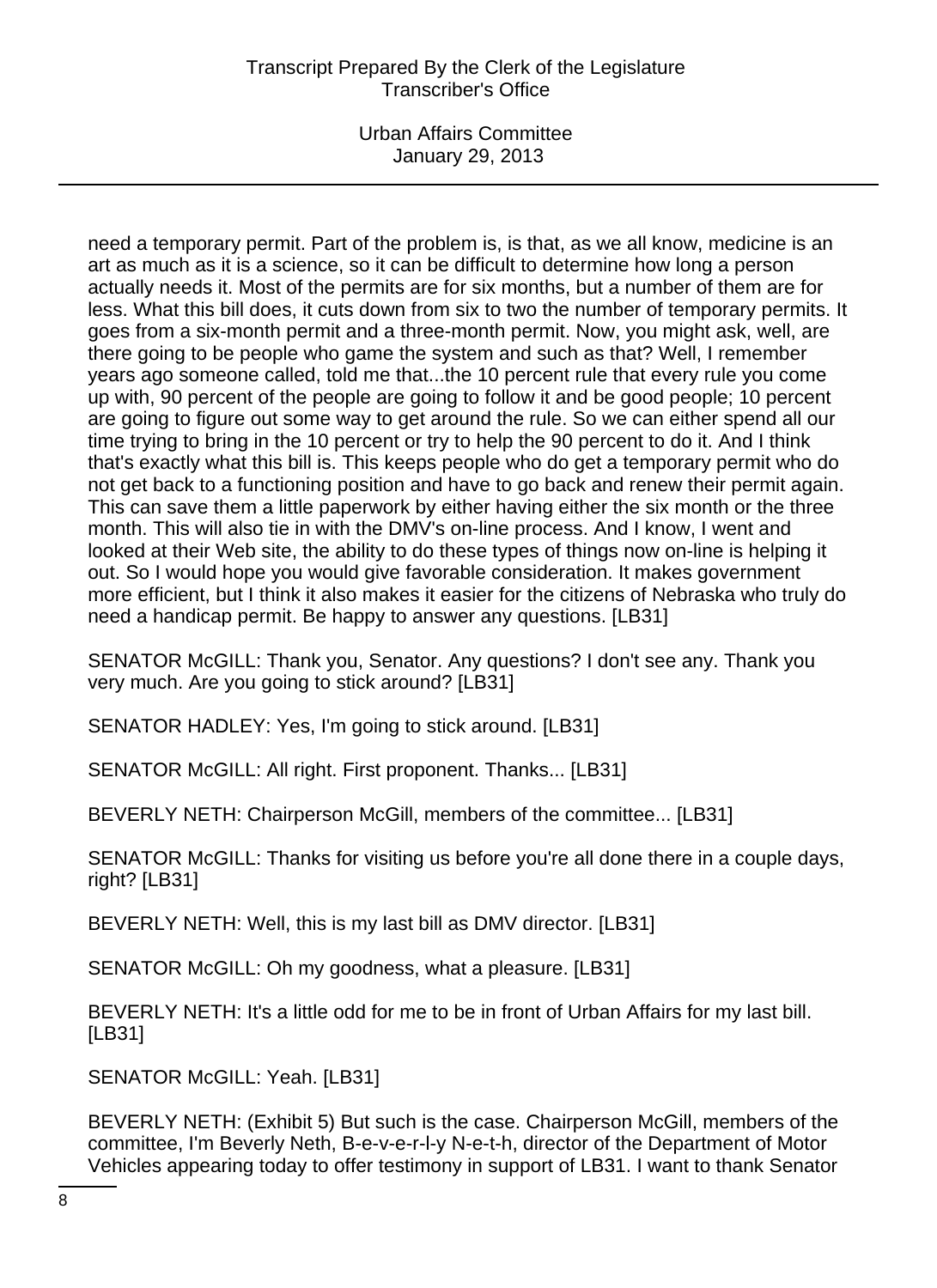Urban Affairs Committee January 29, 2013

Hadley for introducing this on behalf of the department. The DMV, as Senator Hadley, I think, very succinctly wrapped up the issue with respect to the six opportunities that exist right now in temporary permits; I'm going to stray from my testimony a little bit, you can read it; and in the fact that there are six versions of a temporary permit. What happens from time to time, as Senator Hadley alluded to, is that a physician may issue, let's say, a one-month permit for someone with a broken leg or whatever the disabling injury might be. And then that person goes back and that injury is not healed within the month and so the doctor decides to issue another one-month permit. Under our current statute, you can only renew a temporary one time. So if that injury goes beyond that second one-month permit, we are faced with issuing a six-year permanent handicap parking permit. And that happens, and it happens quite regularly. This is one of the issues we want to get to in addressing this. We think there is more opportunity for abuse of the six-year permit. People don't turn those back in, not to say they're abusing them, they probably...most of the people probably aren't using them, but there is that opportunity. So with the two-tier temporary, we think offering a three month, and then if the doctor wants to do another three months, that's great, or they can move into the six month. That at least limits those temporaries to a maximum of nine months, but opens it up for the patient as well. So that is really the impetus behind this, as well as, when we're reissuing temporaries and then issuing, possibly, a third permit, there is cost associated with that. There is staff time and there's cost of the product that we're giving. There is no fee in this program whatsoever. And so we think we can eliminate some costs in the program and maybe create some effectiveness and efficiencies in the program as well, with the three-month permit. All other things remain the same in the terms of how the temporaries are applied and...or, excuse me, are applied for in that an individual still has to get a doctor's statement. And in our on-line program right now, that is just coming to us electronically from the medical professional. So, you may recall a couple of years ago, I think it was last year actually, we changed the statute, completely revamped the process associated with how people apply for temporary permits, eliminating the multiple steps so a person goes straight to a physician now, the physician uses our on-line service, and I'm happy to say we've had that up for about three months and we have an over a 30 percent adoption rate at this time. We're putting in a new mailing to physicians to encourage...and medical professionals to encourage them to use that system. It's a tremendous cost-savings for the patient, for the physicians, and for us, so I think this is a great bill and I hope you'll send it out of committee. [LB31]

SENATOR McGILL: Thanks, that is really great news. And thank you for the good work you've done while you've been there. [LB31]

BEVERLY NETH: Thank you. [LB31]

SENATOR McGILL: Other...any questions? Senator Coash. [LB31]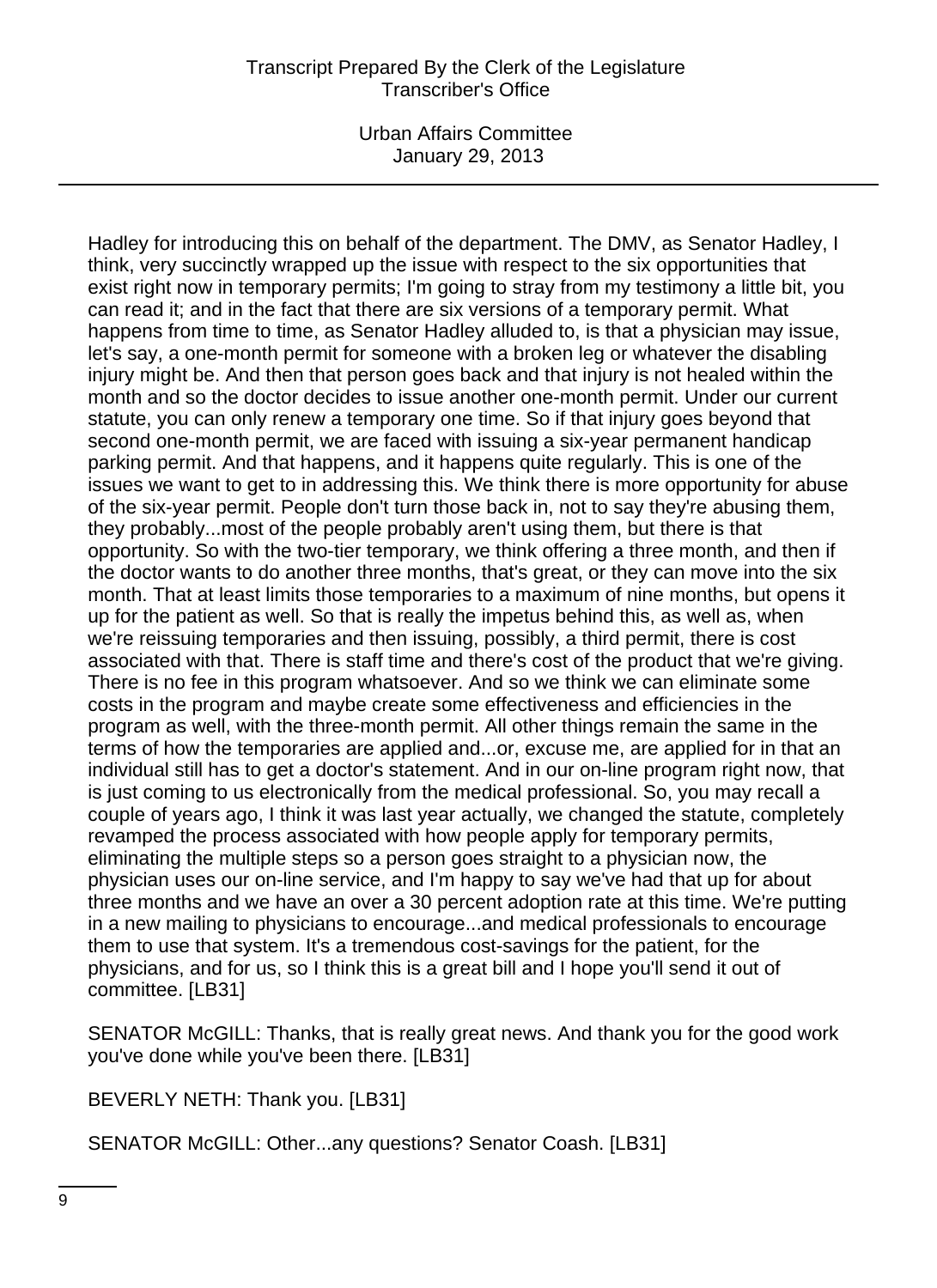SENATOR COASH: Thank you, Senator McGill. Ms. Neth, I was...under this bill, if I was tracking your testimony, this would take it...you could do a three or a six and either one can be up for another three, so up to nine; three, six or nine months, or renewed up to nine. [LB31]

BEVERLY NETH: Um-hum. [LB31]

SENATOR COASH: And then after that the next step is six years? [LB31]

BEVERLY NETH: You go to a permanent. And in this instance, the physician could choose to either renew either one of those temporaries. Let's say that the doctor decided you had an injury that they believed was going to last at least six months. They can right off the bat give you a six-month temporary permit. If the injury appears that it's going to last beyond that, they could give you another six months. So it's a maximum of 12 months in that scenario, or nine with the three and the six. So they have a little flexibility in that arena. But under the statute...and this program is a federally-controlled program, really the authority comes from the federal programs. As we interpret the federal program, those permits are...those temporaries are only renewable one time. So you're right, if you renewed your temporary once, the next option for you is to go to a six-year permanent permit. [LB31]

SENATOR McGILL: All right. [LB31]

SENATOR COASH: Okay. But the six...the six years is considered a permanent? [LB31]

BEVERLY NETH: That is as long as...yeah, that's the language that is used in the federal...we call it permanent... [LB31]

SENATOR COASH: So you call it permanent, but it's really six years. [LB31]

BEVERLY NETH: ...but every six years they're renewed and the individual has to go back to a physician and... [LB31]

SENATOR COASH: Okay. So even someone who uses a wheelchair and will always use a wheelchair has to go back every six years? [LB31]

BEVERLY NETH: Yes, yes, every six years. [LB31]

SENATOR COASH: Okay. Thank you. [LB31]

SENATOR McGILL: Other questions? I don't see any. Thank you very much, Director. [LB31]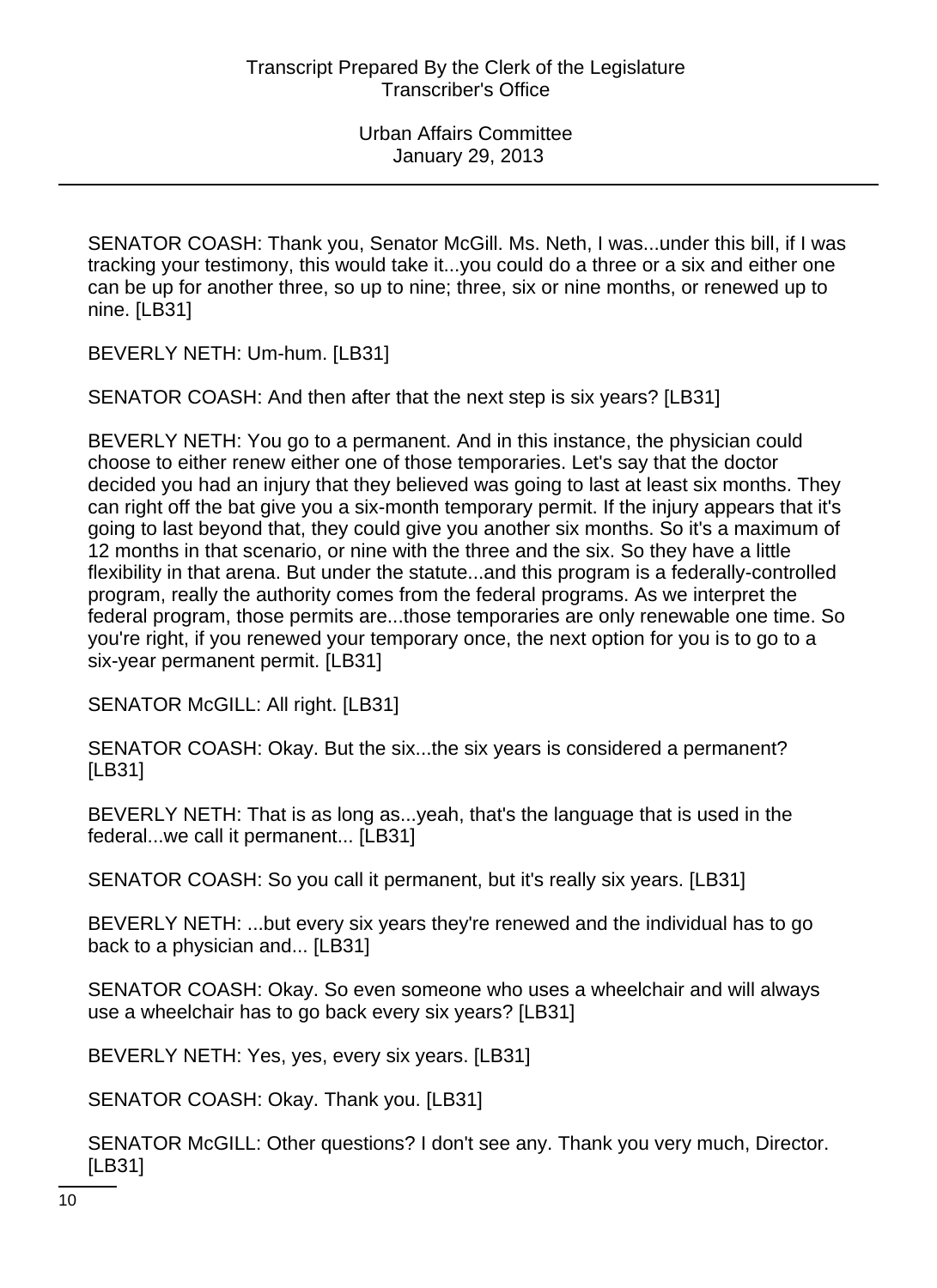BEVERLY NETH: Thank you. [LB31]

SENATOR McGILL: Any other proponents? All right. Anyone opposed? Neutral? Senator Hadley waives closing. Thank you very much. (Laughter) We love it. We support it. All right. We'll open on LB66 as soon as Senator Schilz gets here or Melissa; are you going to be opening? [LB31]

MELISSA HILTY: Yes. [LB66]

SENATOR McGILL: Oh, wonderful. [LB66]

MELISSA HILTY: I thought he told you that. [LB66]

SENATOR McGILL: Welcome. Oh, he probably...it probably just didn't get to me, I'm sorry. Well, we'd rather see your smiling face. [LB66]

MELISSA HILTY: (Exhibit 6) I have an amendment, did they... [LB66]

KATIE CHATTERS: They passed it out. [LB66]

MELISSA HILTY: Did they? All right. Okay. You're ahead of it. [LB66]

SENATOR McGILL: Oh, do we have it? [LB66]

KATIE CHATTERS: Yeah, it was in the pile at the beginning, so (inaudible). [LB66]

SENATOR McGILL: Oh, okay, all right. Thank you, Melissa. [LB66]

MELISSA HILTY: Good afternoon, Senator McGill and members of the Urban Affairs Committee. For the record my name is Melissa Hilty, M-e-l-i-s-s-a H-i-l-t-y. I am the legislative aide to Senator Ken Schilz of the 47th Legislative District. Senator Schilz apologizes for not being here due to his responsibilities with the Agriculture Committee so I'm here to introduce LB66 on his behalf. LB66 was brought to us by one of our city administrators who is here to testify, along with a couple prominent business owners from our district. Rebuilding our declining population base in rural Nebraska is one of Senator Schilz's highest priorities. In order to do that, we need greater diversification in our economies and the economic development tools that will enhance those opportunities to attract new businesses and industry and to also help our existing employers bring new jobs to Nebraska. One of the most effective economic development tools we have seen work successfully is tax increment financing through the Nebraska Community Development Law. TIF is used throughout the United States, and for our state to be competitive we simply need the ability to compete for major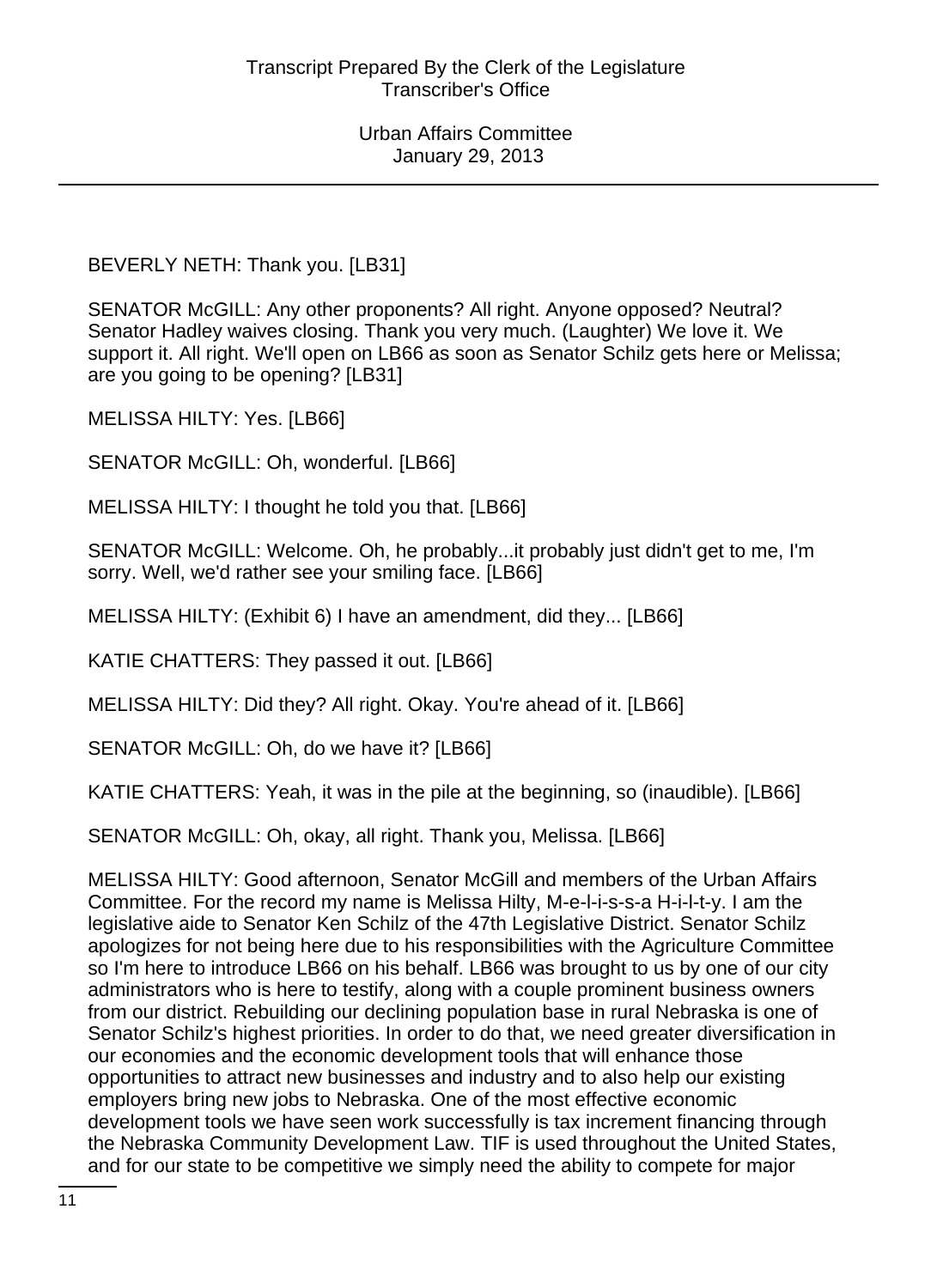Urban Affairs Committee January 29, 2013

projects. One of our communities that has used this very effectively to help grow their economy is the city of Sidney. One of the projects that will benefit from this legislation is the Sioux Army Depot near Sidney. This previously owned federal government facility operated from 1942 to 1967. It has now almost entirely been transferred into private ownership, but many of the properties remain negatively impacted from that era. It has struggled its way along since 1967 to turn into a handful of success stories, but many other efforts have failed and numerous dwellings continue to erode away. Infrastructure has also eroded or been abandoned with the passing of time. Others have been turned into useful purposes as a private industrial tract by success stories such Cabela's distribution center, Adams Industries, Commercial Resins, Progress Rail, and others. This, however, came at an enormous expense for rehabilitation purposes and remains a deterrent for other projects. Many environmental challenges still remain and were left behind by the federal government for the private sector to deal with. This area is very unique in that a short-line railroad connects both the Burlington Northern Sante Fe and Union Pacific railroads and both railroads, thus, serve the area. It took visionaries like Don Adams and Adams Industries to see its potential and rebuild its reputation for new development opportunities. Adams has built a national reputation of the trucking industry and now has added these facilities to its logistic uniqueness. In the time Senator Schliz has known the Adams company leaders, he has seen them deal with numerous industrial and commercial prospects, who love the area, love the logistic capabilities, love the service provided by Adams, but most have wound up locating in the neighboring states of Wyoming, Colorado, and South Dakota because of Nebraska's inability to allow for redevelopment projects in rural areas. Mr. Adams is here today and he will explain to you some of those frustrations. His environmental challenges remain huge and costly. LB66 would help level the playing field for economic development projects, assist with costly environmental cleanup efforts, continue to repair infrastructure, and build new roads. From there, Adams Industry will then have the opportunity to win most of those competitive battles from new industry and jobs. Rural Nebraska's economic development efforts could use a tool like LB66. I have provided you with an amendment that will replace the bill. We worked on the amendment with multiple parties that had a concern with the bill as it was originally drafted and we just worked to try to make sure that it didn't impact all the parties as little...I mean, it didn't impact them in a negative way. They are here to testify as well. So thank you for your time and consideration of LB66. As I have mentioned, there are others following me that will provide you with more information and can better answer any questions you may have. Thank you. [LB66]

SENATOR McGILL: Thank you. And so the amendment basically limits it to apply to former military bases? [LB66]

MELISSA HILTY: Yes. [LB66]

SENATOR McGILL: So that very specific type of land. [LB66]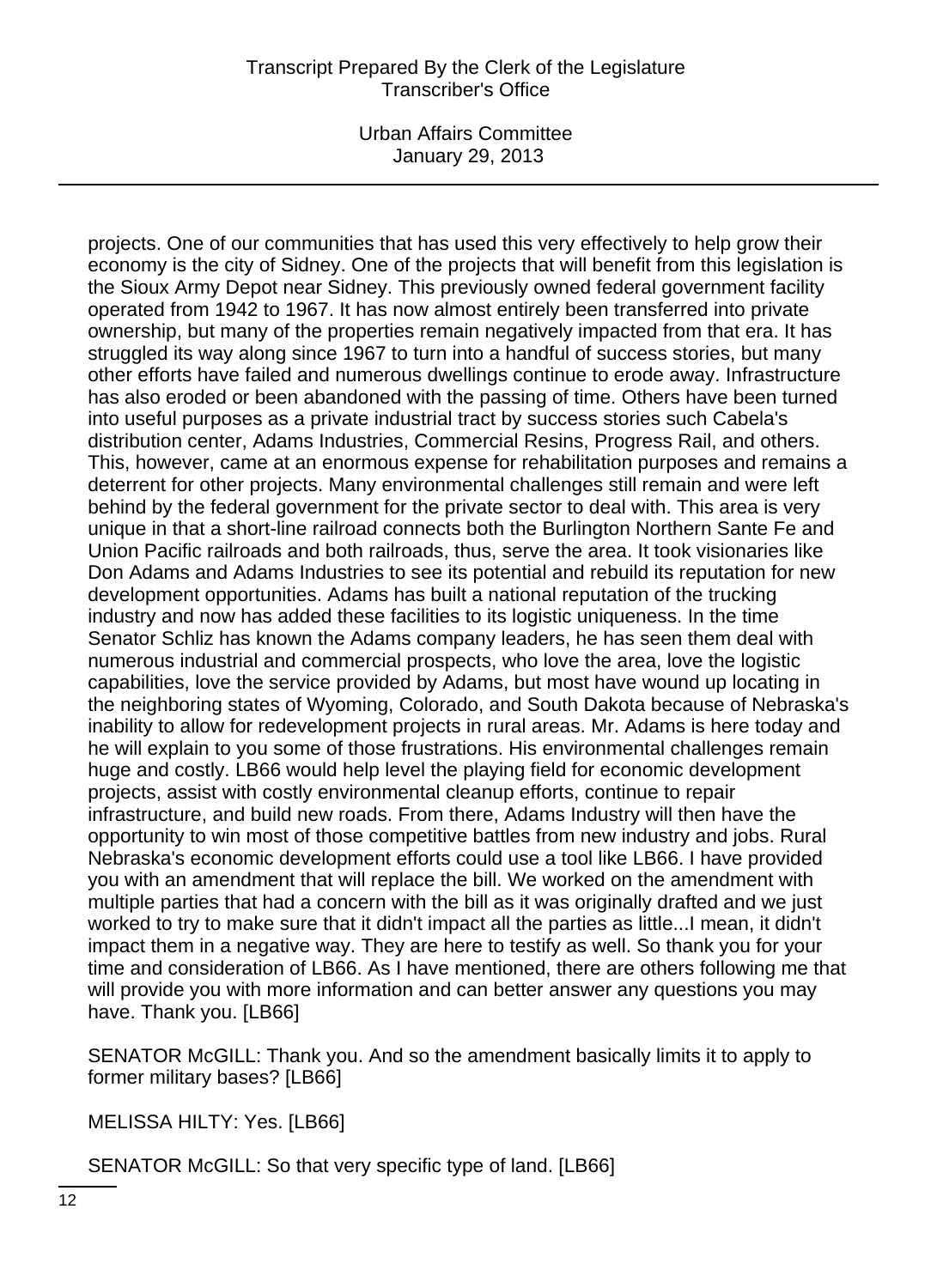MELISSA HILTY: There are a lot of things that it brings together, so yes. [LB66]

SENATOR McGILL: Yes, so chances are very few localities will be able to use it, but it would...and maybe that's the way people want it, so. [LB66]

MELISSA HILTY: Yes, we'll let them answer those questions. I'll defer. [LB66]

SENATOR McGILL: Yes, it is a lot more streamlined than the original version. Thank you. Are there any other questions? No? Thank you very much. [LB66]

MELISSA HILTY: Thank you. [LB66]

SENATOR McGILL: First proponent. Hi there. [LB66]

GARY KRUMLAND: (Exhibit 7) Senator McGill and members of the committee, my name is Gary Krumland, it's G-a-r-y K-r-u-m-l-a-n-d, representing the League of Nebraska Municipalities. I'm appearing in support of LB66, but I think the support, especially dependent on the amendment, because I think the amendment reflects more of what the original intent of the bill is designed to do. I appreciate Senator Schilz's office and Ms. Hilty for all the work they've done on trying to focus the issues; they've really done a lot of work on that. This has to do with annexation. And under the Nebraska law for a city to do annexation, city or village, it usually has to be land that is what the term is "adjacent and contiguous." So it has to be connected to the city. It's a very unusual circumstances to do anything beyond that. And cities across the state generally support that. They generally don't support areas where you do skip annexations. So for the cities across the state to support something, it has to be extraordinary. But this is targeting a specific incident where you have former military facilities, in effect, abandoned facilities there sitting out, generally away from the city, they're deteriorating, they have very little value, and they just need some help to redevelopment. It could be a very good asset. And so that is what this is targeting. It allows a city of the first class, those are cities with a population between 5,000 and 100,000 to annex them...skip annex, forget about the adjacent, contiguous requirement, to take a former military facility into the city. It allows the city then to provide services and allows them to use the Community Development Law and provide tax increment financing for these areas. There is some precedent for skip annexation for TIF, and that's what the handout is. In 1997, the Legislature adopted a law that allowed smaller communities, second-class cities and villages to do skip annexation for ag processing facilities. And this was an amendment that was added on Select File of a bill that was going through and, I think, in response to a specific situation. One question about this has always been, what is blighted and substandard because in order to do tax increment financing you have to find the area blighted and substandard. And if you're going outside of the city, are you actually going to redevelop an area that is blighted and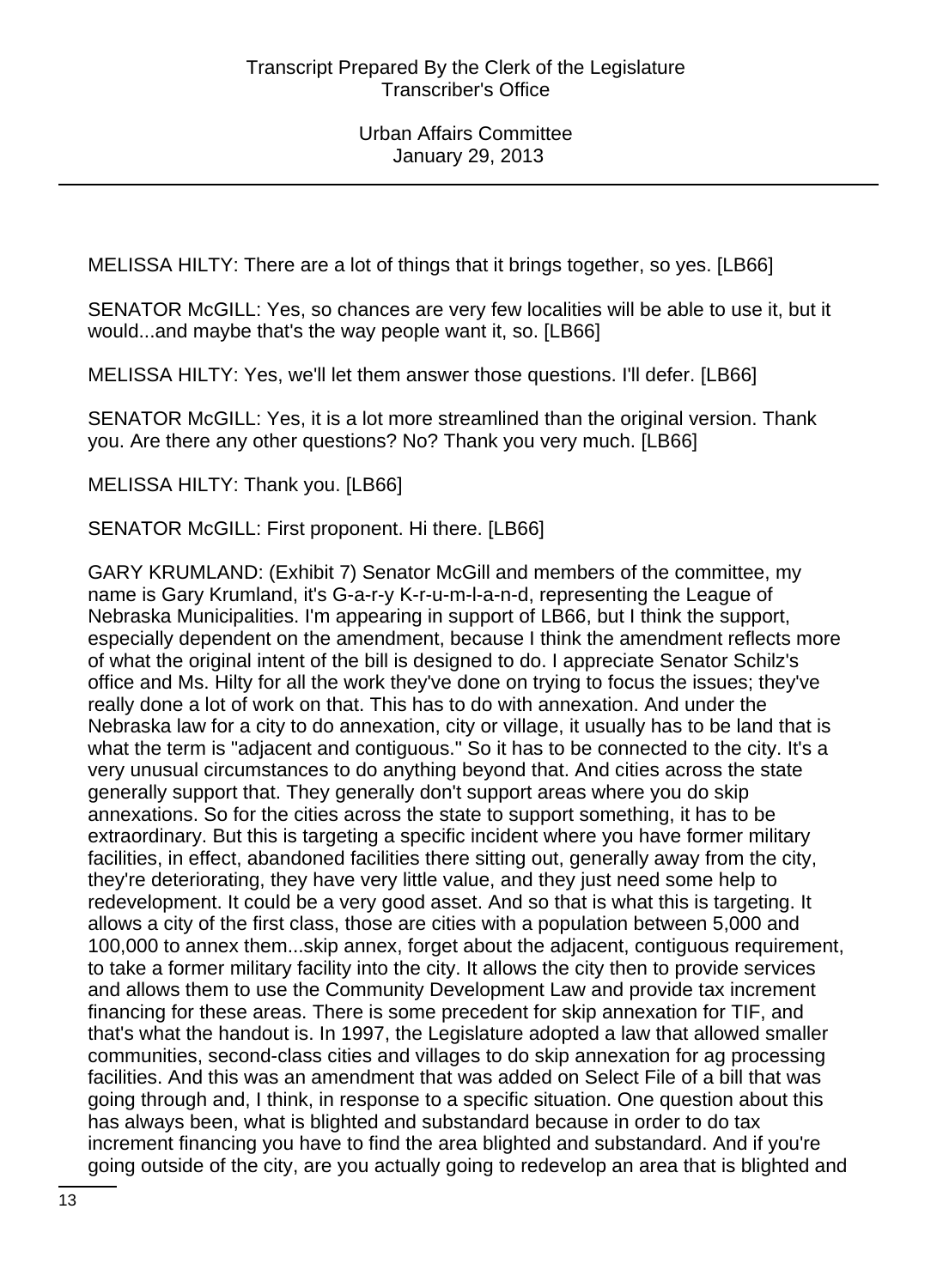substandard? That question does not apply to these former military facilities because you'll see with a later witness that there are...these are areas that are blighted and substandard. They have very little value; they need the redevelopment. But they can't be developed just like that, they need some help. This would allow a city to annex an area that was a former military facility to use tax increment financing to incent people to come and redevelop it, to provide infrastructure, and to provide services so that they can redevelop this. I mean, it can turn what right now is an area with very little value and almost a detriment and turn it into an asset. So for that reason we do support this. There are, as you mentioned, it won't apply to very many people, but there are a few cities that do have these facilities around them. And I don't know that they're interested, but like, for example, Grand Island, Hastings, Sidney, a few others that have a situation like this that at some point they may be interested in using. But I'd be happy to answer any questions. [LB66]

SENATOR McGILL: I would be interested...and maybe somebody else will be better for this, but what the lay of the land is out there. I haven't been out to see this area, so what's in between the city and the base? [LB66]

GARY KRUMLAND: Well, following me is the... [LB66]

SENATOR McGILL: Oh, we've got maps. Great. [LB66]

GARY KRUMLAND: Yes, the city administrator and he's got maps and pictures and everything, so. [LB66]

SENATOR McGILL: Great. And my other question, just because I'm trying to peruse over the amendment real quick, just has to do with city services out to that area and what the... [LB66]

GARY KRUMLAND: Well, it does allow...if a city does annex, it does allow them to use the Community Development Law to provide tax increment financing to the area. But under the state law, and this applies to it, is if a city annexes an area, it's required to provide city services to that area. [LB66]

SENATOR McGILL: Yeah. Okay. [LB66]

GARY KRUMLAND: And this is consistent, so. [LB66]

SENATOR McGILL: But electrical is the... [LB66]

GARY KRUMLAND: Yeah, okay, now there is a provision, and this is a provision that was in the law too. [LB66]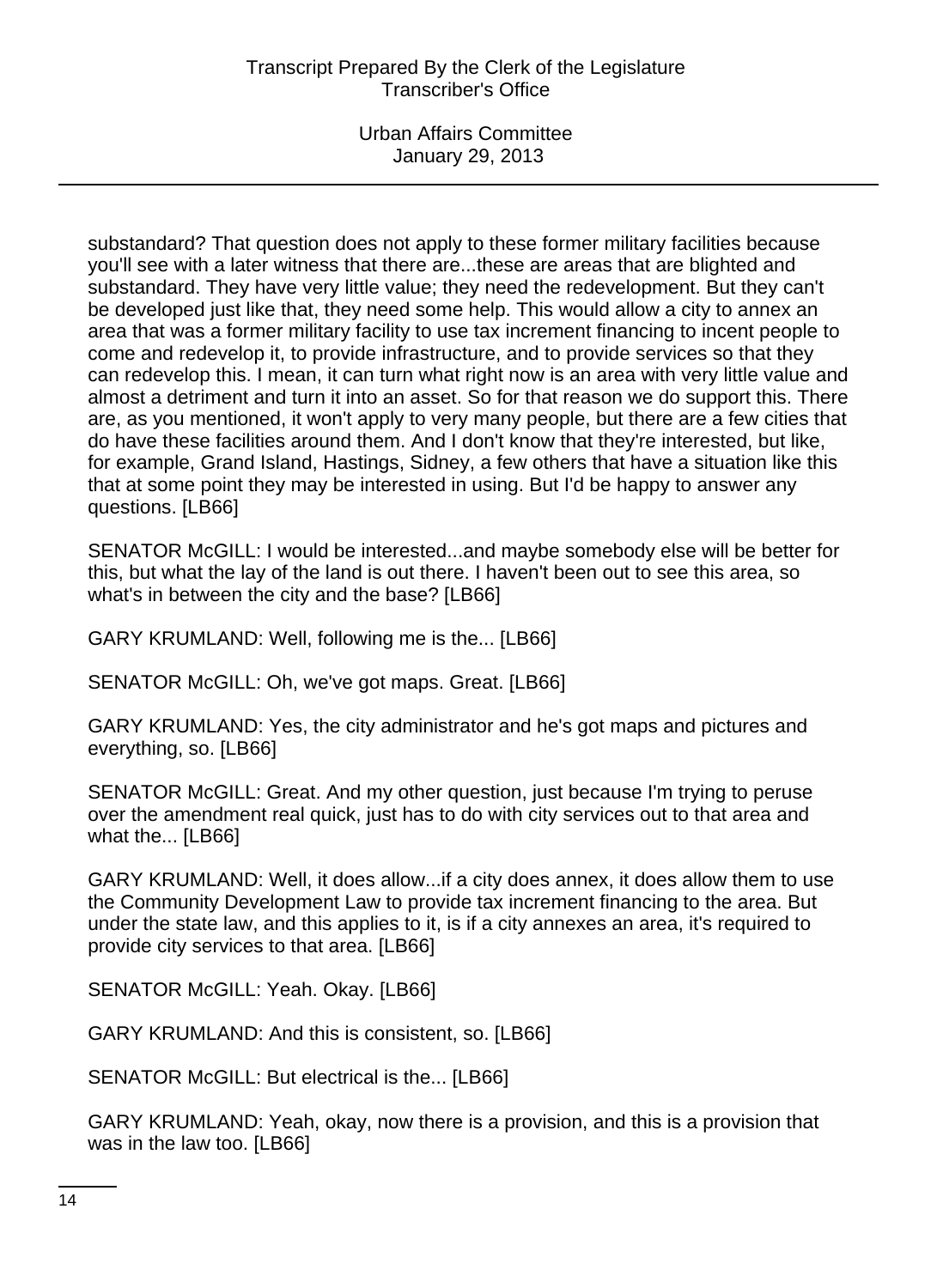## SENATOR McGILL: Okay. [LB66]

GARY KRUMLAND: When a city annexes an area and it's provided...the electricity is provided by somebody other than the provider for the city, there is a whole process that says that you determine the value and you transfer over and it goes through all this. What this says, since this area is way outside the city, that issue doesn't apply until the city grows to the area. [LB66]

SENATOR McGILL: Okay. [LB66]

GARY KRUMLAND: So the supplier who is supplying the electricity to that area would continue to supply. [LB66]

SENATOR McGILL: Okay. All right, thank you. Are there other questions? Senator Lautenbaugh. [LB66]

SENATOR LAUTENBAUGH: Thank you. Do you know what the rationale is for making this to apply only to a certain size cities? [LB66]

GARY KRUMLAND: I think at the time is, these are the cities that are in the situation, one, that they're large enough that they can supply the services and there are certain cities this...they're former military bases on smaller cities, but these are the ones that probably have the best capability for doing it. And there was a desire to focus and to narrow this as much as possible so that we're targeting, you know, the specific problem, I think. [LB66]

SENATOR LAUTENBAUGH: Does it apply to metropolitan-class cities? [LB66]

GARY KRUMLAND: No, it would not...a metropolitan-class city would not be able to use this to skip annex for a military base. [LB66]

SENATOR LAUTENBAUGH: If we're limiting it now just to military bases, do you think there is still a compelling reason to limit the size of the city upward limit instead of downward limit? [LB66]

GARY KRUMLAND: Well, yeah, I...I mean, that was the way it was originally proposed and we're in support of that. I guess I hadn't thought about if... [LB66]

SENATOR LAUTENBAUGH: I mean, it seems like we're narrowing the scope quite a bit to military bases. [LB66]

GARY KRUMLAND: Yeah, if...yeah, you know, and there may be an argument, yeah, that it should be. Anybody...any city. [LB66]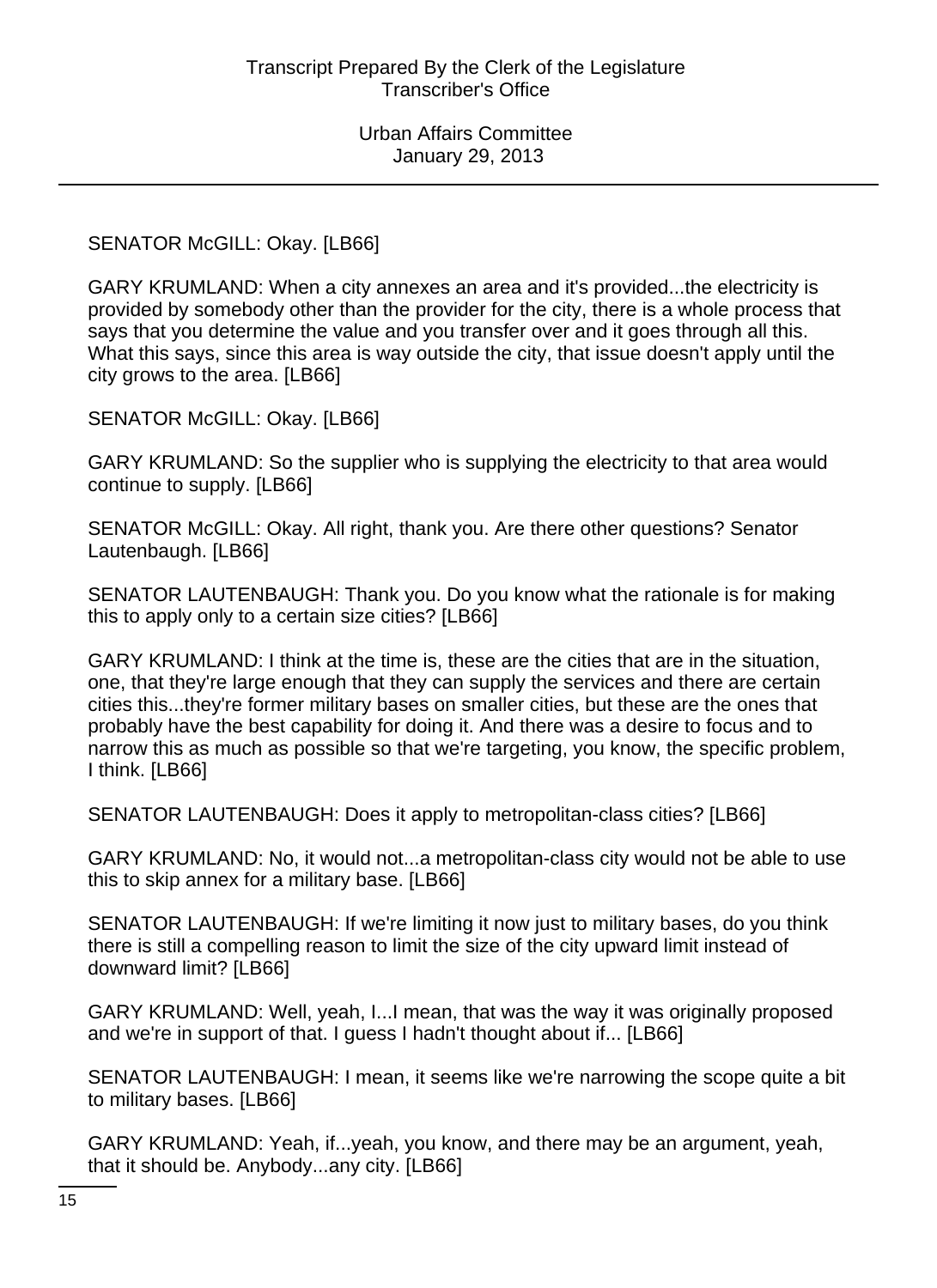SENATOR LAUTENBAUGH: Maybe we don't need to focus so much on the city. [LB66]

GARY KRUMLAND: Any city, you know, with everything else that isn't in the amendment, narrowing it, maybe that is enough. [LB66]

SENATOR LAUTENBAUGH: I realize that you didn't bring the bill, I mean, I should be asking Senator Schilz this, but...and I will, but I was just wondering if there was something I was missing, so. [LB66]

GARY KRUMLAND: Yeah. [LB66]

SENATOR McGILL: Maybe we can take a look at that and see if it would apply to any...Omaha or Lincoln in any ways that they would be interested in. All right, thank you. [LB66]

GARY KRUMLAND: Okay. Um-hum. [LB66]

SENATOR McGILL: Next proponent. Welcome. [LB66]

SENATOR LAUTENBAUGH: You're never that excited when I have maps. (Laughter) [LB66]

SENATOR McGILL: When was the last time you brought a map? (Laughter) [LB66]

SENATOR LAUTENBAUGH: Thursday. [LB66]

SENATOR KARPISEK: Government Committee. [LB66]

SENATOR McGILL: Welcome. [LB66]

GARY PERSON: (Exhibit 8) Thank you, thank you. Greetings from the Wild West. My name is Gary Person, spelled like person, P-e-r-s-o-n. I'm the city manager and the economic development director for Sidney, Nebraska. Honorable Chairperson, Senator McGill, and Senators on Urban Affairs Committee, first and foremost, thank you for your great service to the state of Nebraska, working so diligently on issues to help build a better, stronger future for all Nebraskans. Also want to thank Senator Schilz and his staff for the great work that they did and help and prepare this bill. I'm a lifelong Nebraskan, almost all of it living in rural areas of the state. I've been the city manager for the city of Sidney for almost 14 years and the economic development director for our city and county for 25 years. I've also served on the Governor's staff and worked for the Nebraska Department of Economic Development. Thanks to the economic development tools the State Legislature has created for us in the past and through our own hard work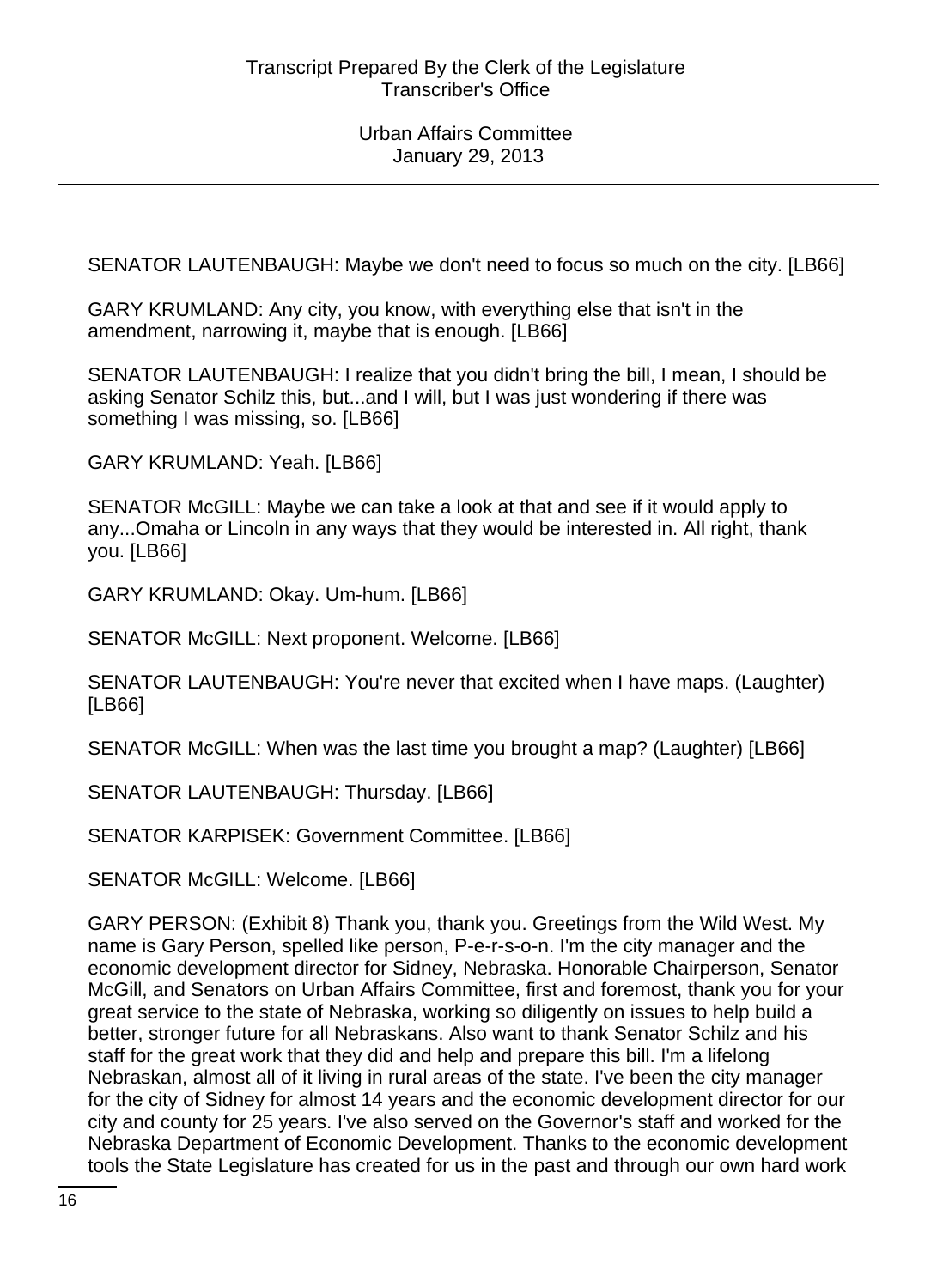Urban Affairs Committee January 29, 2013

we have enjoyed many successes in the economic development arena in Sidney and Cheyenne County. During my tenure, we have grown our city from \$130 million in valuation to \$410 million. We have grown our county from \$350 million to \$1.1 billion. We now have 8,000 jobs in the Sidney labor market in a community of only 6,700 people. Not many rural communities in America or Nebraska can say that they've had those kind of successes. We currently have had another \$110 million of new projects on line for 2013-2014. I only mention this to illustrate the experience factor that we have firsthand knowledge in regards to the economic development policies that work to grow our economy and those that don't. LB66 would take existing Nebraska law, expand it, and you would see many dividends as a result of it--new investments, new businesses and new jobs. I'm 100 percent confident that would happen under this bill. It would also bring new public services to underserved areas of rural Nebraska. Another component of the bill would also provide municipalities an opportunity to protect the investments made in other public services it provides outside of its current incorporated boundaries. Western Nebraska as a whole has been on a downward economic spiral and population depletion for 50 consecutive years. There is simply tougher challenges out west, located 350 to 400 miles away from state government and the population center of our state. We battle the attractiveness of the front range of Colorado and the low tax rates of Wyoming and South Dakota. We bleed and promote Husker Red and the Nebraska work ethic, but sometimes it's just not enough. Throughout my 30-plus years of working economic development projects in western Nebraska, I've never seen more opportunity to explode the additional growth than we have right in our own backyard. Besides being blessed with the Cabela's company that has forever stayed loyal to their roots, we have a former ammunition depot area that has the potential to be a world-class logistics center for business and industry. The federal government knew how strategic this location was when they chose Sidney back in 1942 for this huge munitions plant at the crossroads of two major railroads and four major highways. When the massive depot was abandoned in 1967, it has struggled to remain a viable part of our economy. This had far more failures than successes over the years and many of these properties continue to deteriorate. We must act now before it's too late. It's a perfect example of a substandard and blighted definition. I'm providing several photos in the handout to illustrate just that. The area, however, under current law has no ability to do redevelopment projects. In addition, we have an aerial photo showing you just one area identified as part of the old depot. All of the area is zoned heavy industrial. It is now mostly privately owned. There are numerous other examples of these types of properties across Nebraska. You'll hear later from entrepreneur Don Adams of Adams Industries who has helped provide a new hope, a new vision and strategy for future successes with the unique logistic feature that his company has. The only thing holding back is it is his ability and the property's ability to utilize tax increment financing to help with the costly rehabilitation efforts it must embark upon to remain competitive. The Army also left behind many expensive environmental challenges to overcome and redevelopment dollars could help us return this to a useful and productive purpose. Just one project alone cost Mr. Adams several thousand dollars in environmental mitigation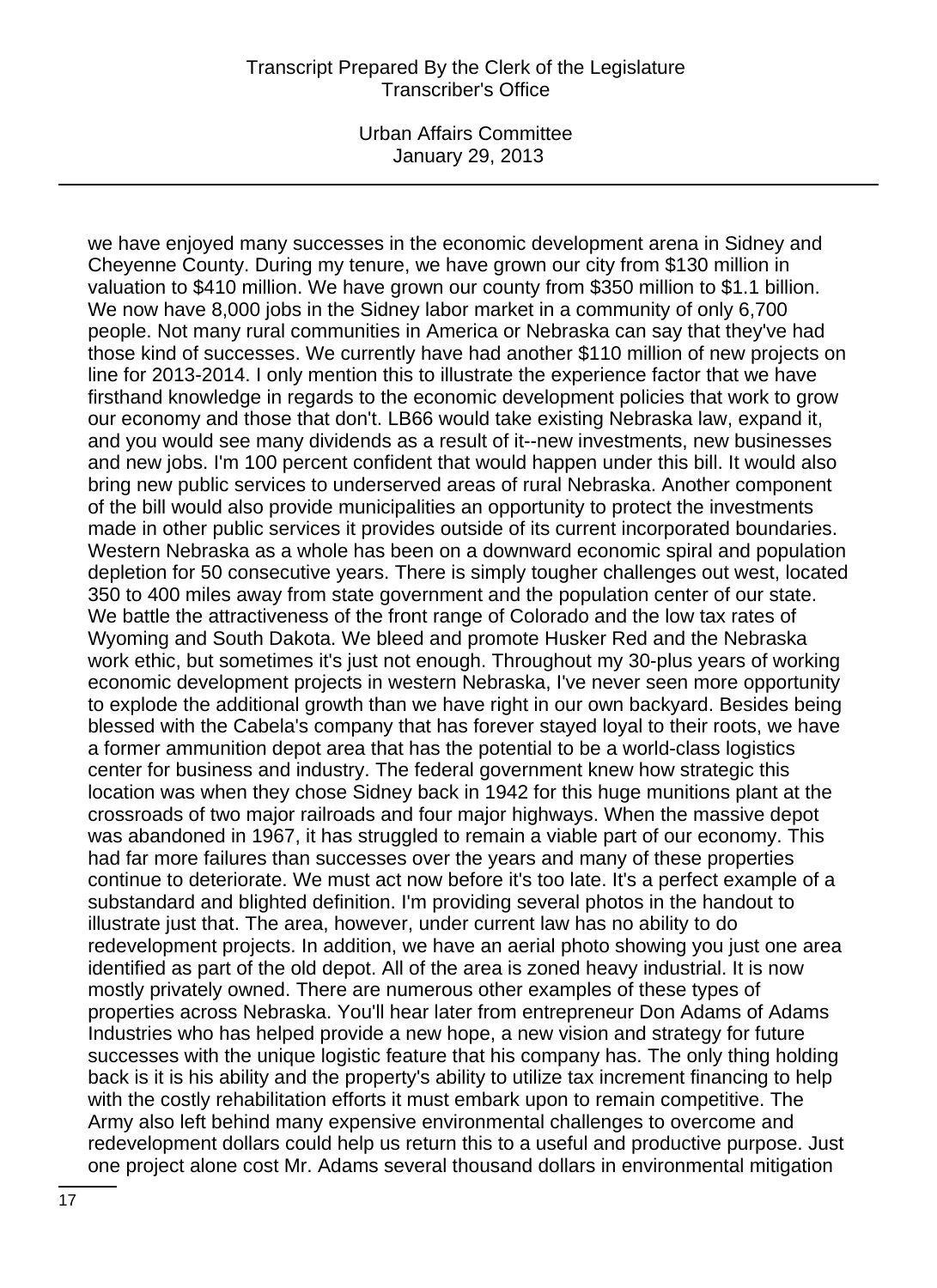just to prepare a site for a new development. This area also lost its aging water system a few years ago, and fortunately the city of Sidney was developing a new water well field nearby and was able to route the pipeline throughout the...through this area and now services the area with water along with several other city services. We provide, as a city, landfill, sanitation pickup, administrative oversight of their lagoon system, zoning administration, a volunteer fire department and economic development services. Without this unique partnership neither the community nor the industrial partners could be as successful. But we need to ratchet it up to the next level. Redevelopment incentives could help us do so much more. First-class cities are the most experienced at redevelopment projects and have the best ability to offer city services if needed. Nebraska wins if we do this. Help us help ourselves. We ask you for no money, just the tools to help us be successful. [LB66]

SENATOR McGILL: Thank you very much, do we have questions from the committee? [LB66]

GARY PERSON: Would you like to see a map? [LB66]

SENATOR McGILL: I would like to see how far this is from Sidney, to get a better lay of the land. [LB66]

GARY PERSON: May I approach? [LB66]

SENATOR McGILL: Yeah. [LB66]

SENATOR KRIST: But not too close. [LB66]

SENATOR McGILL: We've been joined by Senator Bob Krist. [LB66]

SENATOR KRIST: Hi. [LB66]

GARY PERSON: This is Cheyenne County. [LB66]

SENATOR McGILL: Okay. [LB66]

GARY PERSON: Okay. And Sidney sits right below at the bottom there. And this depot area at one time took in an entire township, that's six square miles. And then it runs from directly north of Sidney all the way over to here. And then up here. So we have villages, we have little villages here, a couple up here, and one clear over on the other side. But for the most part, Sidney is the only major community in this entire county. [LB66]

SENATOR McGILL: So we're talking about a land mass much bigger than the size of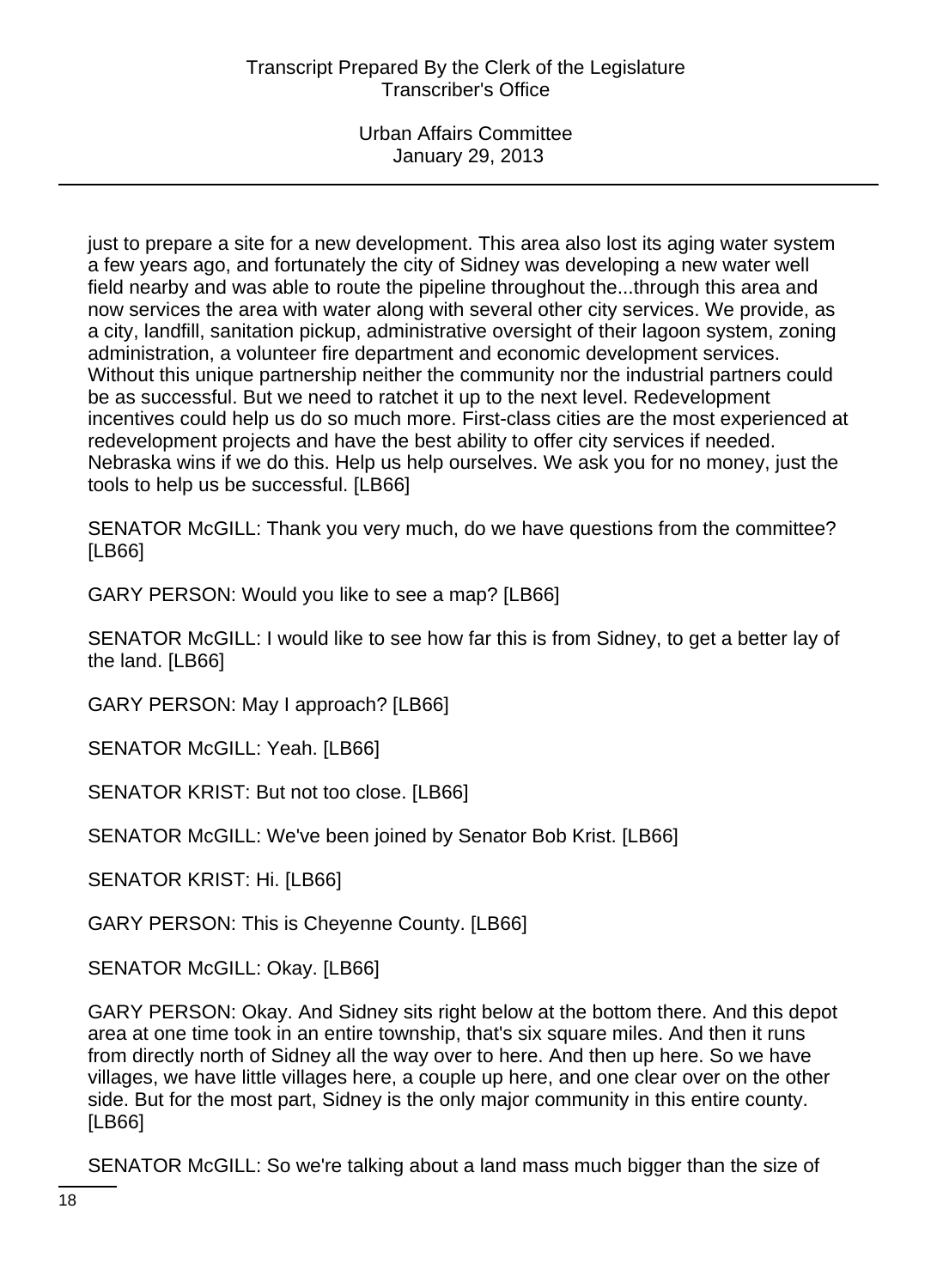Sidney? [LB66]

GARY PERSON: Correct. [LB66]

SENATOR McGILL: Okay. [LB66]

GARY PERSON: But there would only be, you know, specific areas that would probably...this would apply to. [LB66]

SENATOR McGILL: Okay. [LB66]

GARY PERSON: But all of it is in, as you'll see in those photos, badly in need of rehabilitation. And it's very, very expensive. [LB66]

SENATOR McGILL: These are old homes that people would live in while working on the base and other structures. [LB66]

GARY PERSON: There are several housing units that were part of the old barracks there, and one provision in this specific law, and I think it was a concern that the counties had, that residential quarters be excluded, would be ineligible. [LB66]

SENATOR McGILL: Okay. [LB66]

GARY PERSON: But, certainly, I could argue the merits that, you know, this old housing barracks...one of two things are going to happen, either rehabilitation dollars through TIF or a bulldozer. [LB66]

SENATOR McGILL: Yeah. [LB66]

GARY PERSON: Because they simply are not useful structures, the majority of them aren't. Some have been rehabilitated, very, very expensive. And for a developer it's very, very hard to get their money back out of it. [LB66]

SENATOR McGILL: Yeah. [LB66]

GARY PERSON: And the uniqueness of Sidney is we have the Union Pacific Railroad and then the Burlington Northern. You have the east...north, south, east, west, and it's tied together by a short-line railroad that goes right through the heart of this former depot. So industries out there had the unique capability being on a short line that they could...they have both railroads, basically, compete for their business and they get priority status (inaudible). And Mr. Adams can better explain that than I because he does that every day. [LB66]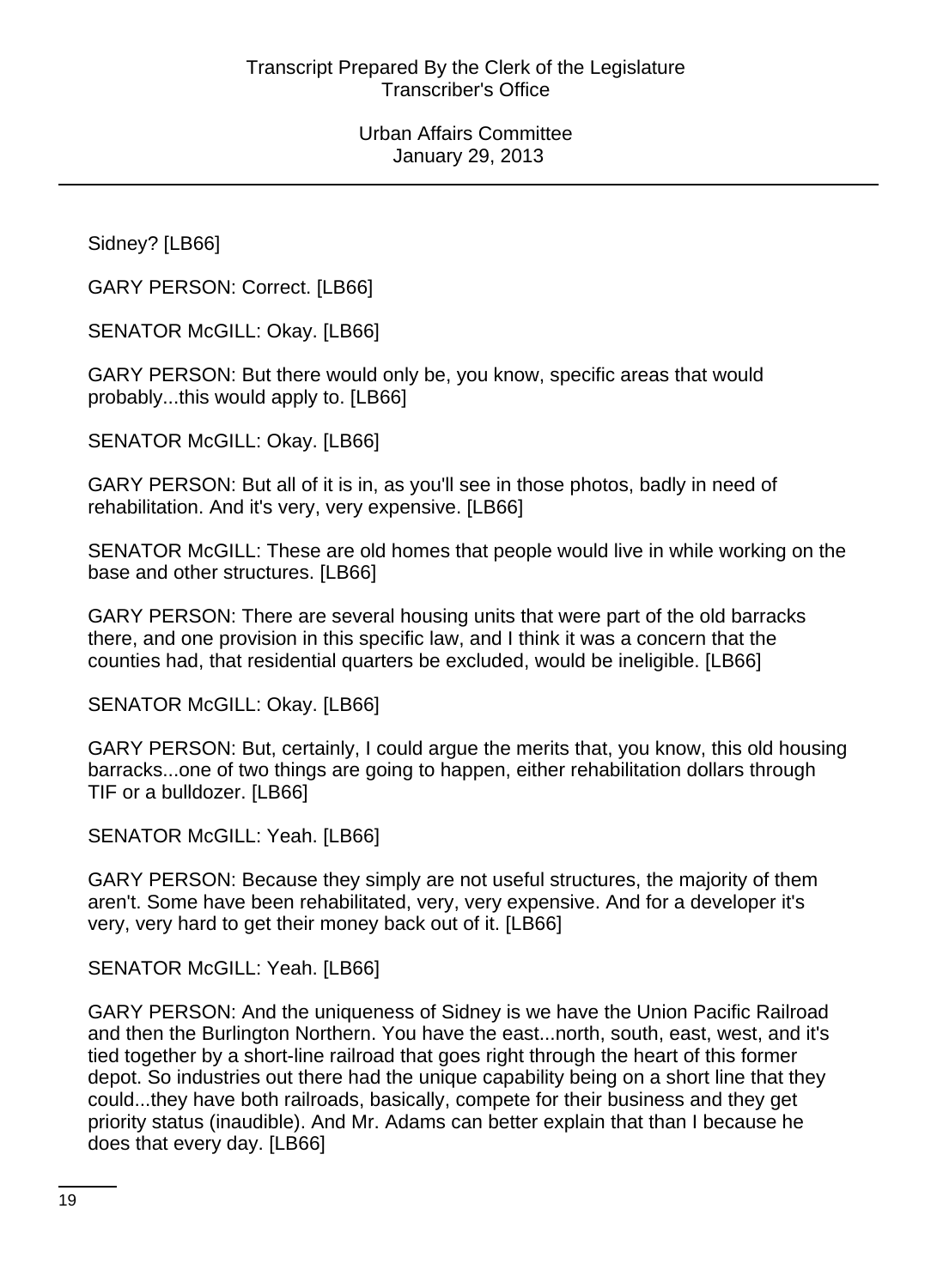SENATOR McGILL: And can you go ahead and share with me what's going on in that property in between Sidney and where this base is? [LB66]

GARY PERSON: It's mostly agriculture in nature. [LB66]

SENATOR McGILL: Okay. So the city isn't, obviously, interested in it. [LB66]

GARY PERSON: No. There are a lot of structures. And I know I could have brought 500 more photos. [LB66]

SENATOR McGILL: Oh, that's all right. (Laughter) It's a lot of color copy. [LB66]

GARY PERSON: We do have a map of...the one map here is... [LB66]

SENATOR McGILL: If you want to go ahead and get back behind there so the microphone can, maybe, better pickup up what you're saying. [LB66]

GARY PERSON: Okay. [LB66]

SENATOR McGILL: Thank you. [LB66]

GARY PERSON: These are a little larger maps. This is just the area that we can immediately point to...I've got three of them here. [LB66]

SENATOR McGILL: Oh, well. [LB66]

GARY PERSON: And this is...this was where the headquarters of the depot was. But there are buildings that...that string along for another six miles going up to Sidney. [LB66]

SENATOR McGILL: Would you mind talking kind of into the microphone a little bit so that it's picked up on the record. [LB66]

GARY PERSON: Yes. When you look at the map, the larger structures here, those are 90,000 square-foot buildings. So that tells you the enormity of what we're talking about here. And then you can see the housing units that are off to the side here. And then this once was Nebraska's first vocational technical college, too, when the Army abandoned it. [LB66]

SENATOR McGILL: Huh. [LB66]

GARY PERSON: But then it became so expensive for the technical college to operate that they abandoned that in 1994. So it's now...most of those buildings have been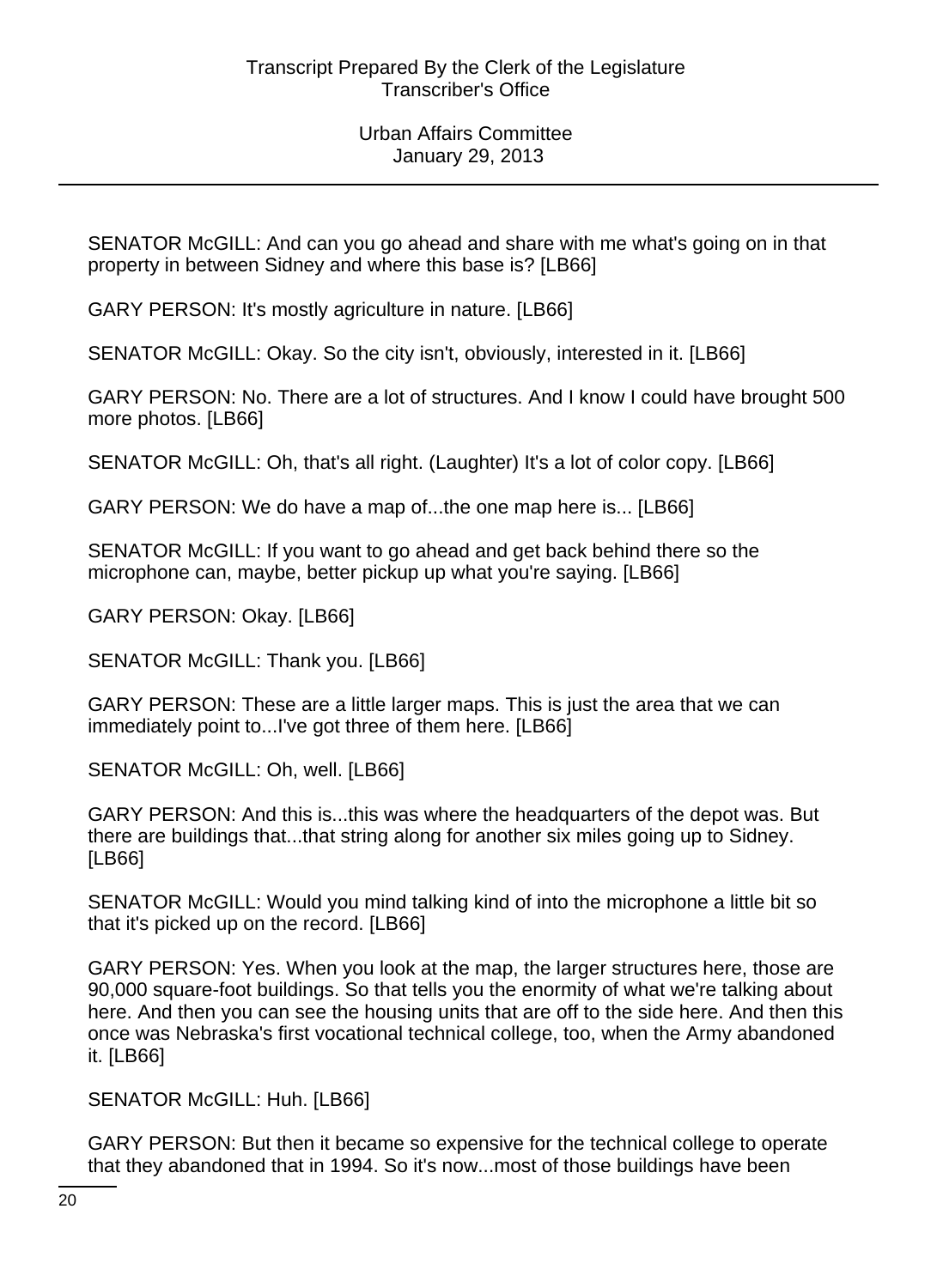abandoned, they're deteriorating. And it's taken visionaries like Don Adams that have come along, rehabilitated some of these buildings, has attracted new business and industry, but has come at an enormous cost to him. This tool will really help us ratchet it up on that next level. [LB66]

SENATOR McGILL: All right. Senator Krist, do you have a question? [LB66]

SENATOR KRIST: I apologize for coming in late, I was presenting in another committee, but what's the responsibility of the federal government and Corps of Engineers in...with regard to this former...it was an ammunition plant? [LB66]

GARY PERSON: Yes. [LB66]

SENATOR KRIST: And have they... [LB66]

GARY PERSON: It's been a frustrating exercise in dealing with them. And Mr. Adams can personally relate to some of those experiences. But they have at different areas defined for cleanup, but for instance, the area that needs to be rehabilitated they have scheduled for 2040. That is basically 100 years after these facilities were built. And it needs to happen much quicker than that. So it takes a private entrepreneur who has to hire environmental mitigators to come along that have the credentials to clean this expensive process and I'm sure he can speak to the actual dollars that he spent just on preparing one site. But they have a great deal of value from a business and industry standpoint because 90,000 square-foot buildings, built to the standards that the Army used just don't exist. They're cost prohibitive even to build in today's world. But with the right ownership, the right rehabilitation practices, they turn into a very, very useful purposes. And most of these now serve as warehouses. You don't create a whole lot of jobs other than logistics part of it, but some have been rehabilitated into, for instance, Cabela's distribution center. They've taken eight of these 90,000 square-foot buildings, built corridors connecting all of them and that's where they do all of their West Coast distribution out of there. You order something from a catalog in Cabela's, it's a good chance it comes out of this facility right there. [LB66]

SENATOR KRIST: Okay. Back to the original question, you said it is scheduled for 2040. [LB66]

GARY PERSON: Parts of it. They have some ongoing things going out there right now, but they have... [LB66]

SENATOR KRIST: This is the point, I'd like to see...I guess Adams already testify? [LB66]

GARY PERSON: No. [LB66]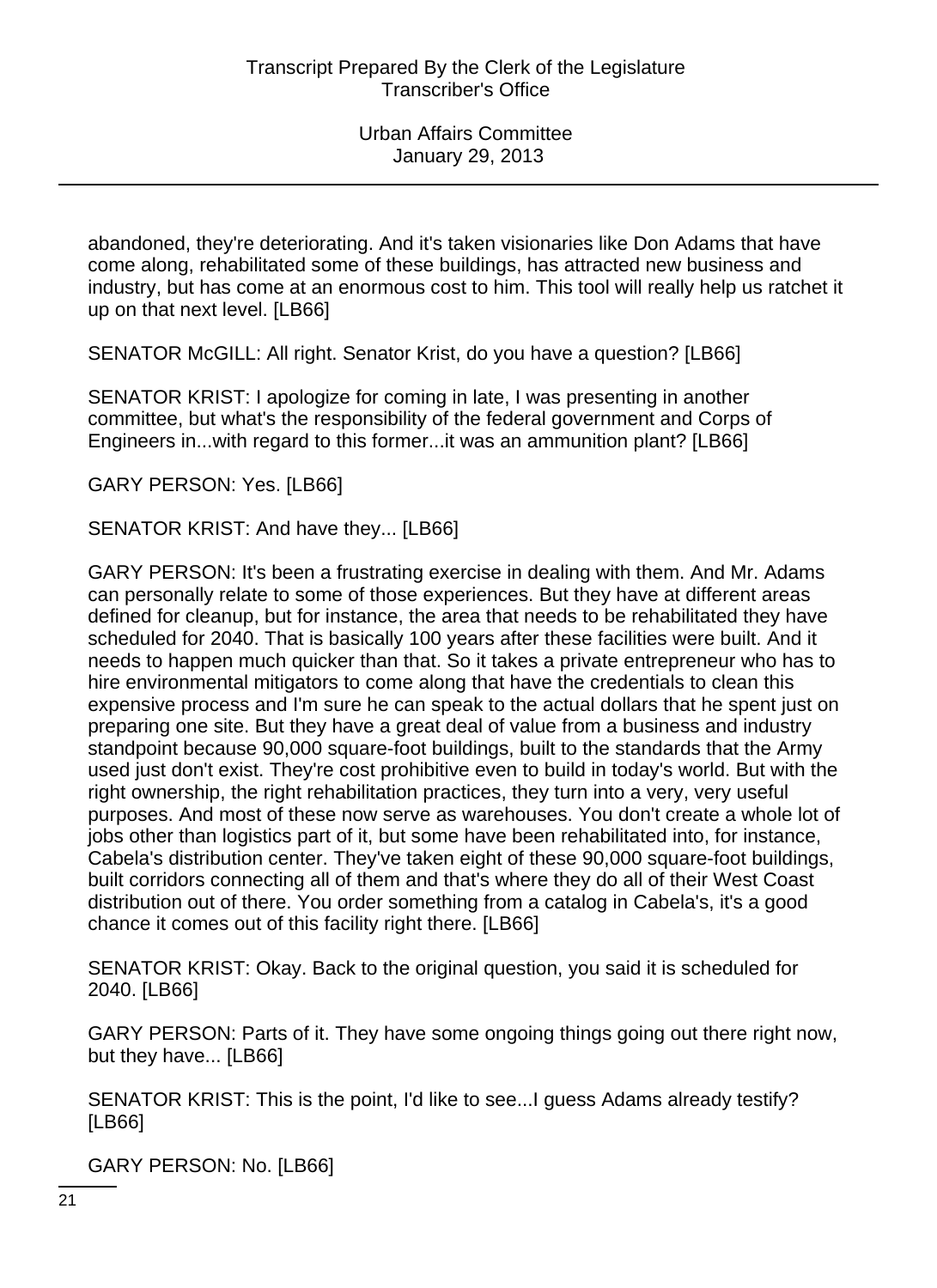SENATOR McGILL: No, he is yet to come. [LB66]

SENATOR KRIST: No, okay, then I'll save my question. Thank you. [LB66]

GARY PERSON: Okay. [LB66]

SENATOR McGILL: Any other questions? [LB66]

GARY PERSON: Thank you. [LB66]

SENATOR McGILL: Thank you. Next proponent. And, Senator Krist, in case you haven't seen, there was an amendment that was brought on this that limits it to bases, old military property. [LB66]

DON ADAMS: Senator McGill, members of the committee, my name is Don Adams, Don, D-o-n, Adams, A-d-a-m-s. I would like to thank you for taking the time to look at this bill. Obviously, our name has been brought up quite a bit. I'd like to just share with you a story. In 2001 when we purchased the facility, I took my wife out there and as a surprise had already purchased it. We drove around the site and I said, Bec, (phonetic) what do you think? She looked at me and she said, this is the biggest pile of (pause) I have ever seen. (Laughter) And my comment was, well, honey it's now yours. I looked over and she had a tear in her eye. So believe me, I am...we are the poster child for blighted development rehabilitation. We have seen what can happen on this. When we purchased the facility, the year that...the first year that we had it, we averaged 15 rail cars of throughput. This year we...in 2012 we did over 3,000. We've added 150 new employees out there. We've got 800...a thousand square foot of building. We have 650 acres of site, along with 27,000 linear foot of rail. And the point I'm trying to make here is when we purchased it, there really wasn't any activity. And I think the bill here, even though it brings up our name consistently, I think there's a bigger picture here that I'd like to paint if I could. Through this transition of the last 13 years, we have put over \$10 million in this property. Last year alone we spent \$400,000 in remediation just to get some areas cleaned up so that it could be used for industrial development. We've added Commercial Resins as a big manufacturer that we were lucky enough to bring in. The dual rail is really a key for the foundation of sites like this to move forward. We are going to continue as a company to try and develop this property. But over the last four or five years specifically, we have lost at least four manufacturers to either Wyoming or Colorado because we just didn't have the tax structure to support them coming in. Permian Tank, we just were notified about a month ago that they were going to move to Cheyenne because if we would have had the TIF funding they would have came into our area. But again, the picture I want to paint is that I've also had the ability to go to Hastings and to Grand Island and tour those facilities and we'd like to share our story with them, and have been with their economic development committees to say, if we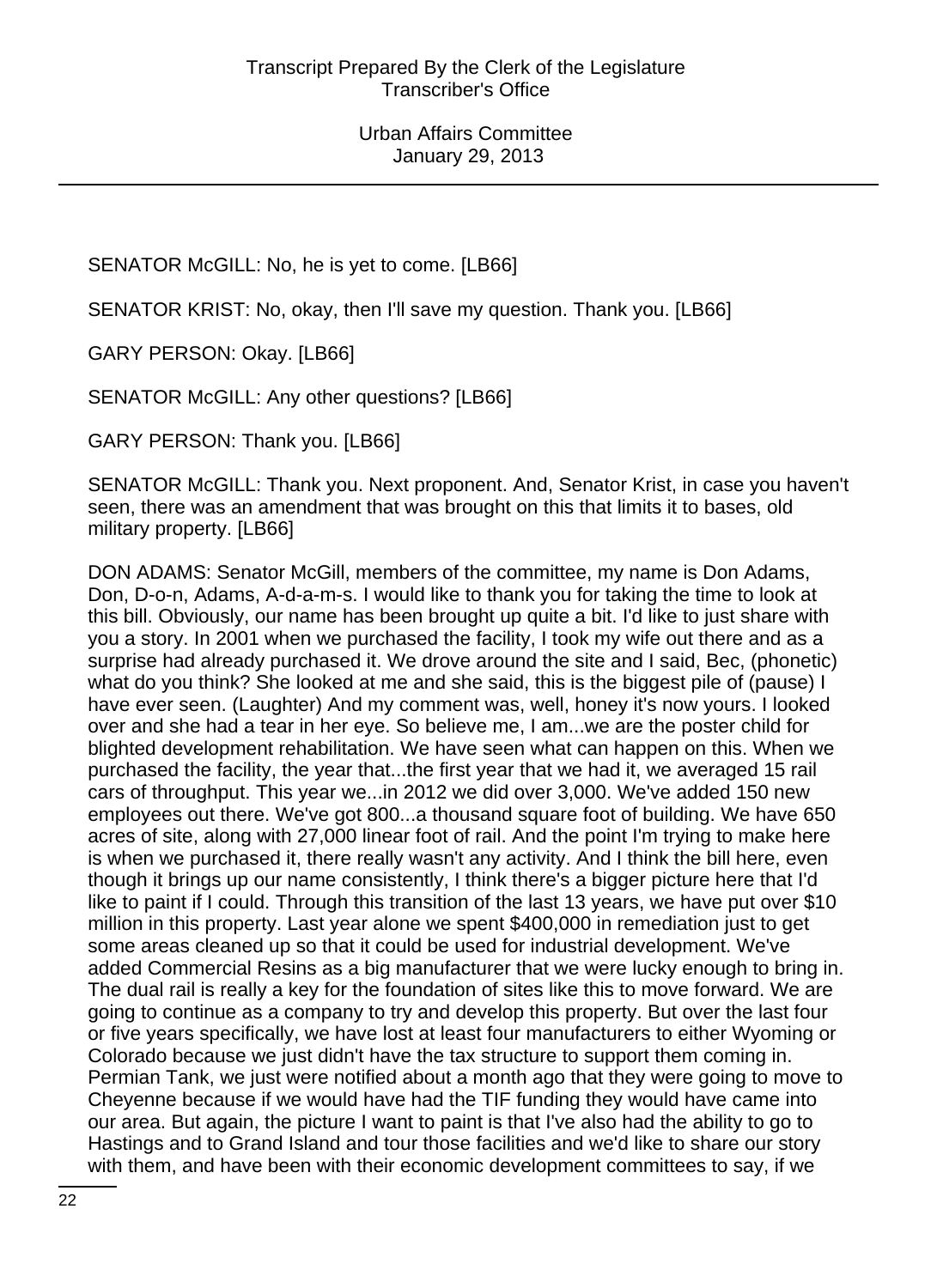can all work together collectively, we could bring these mid-size manufacturers back to our state instead of losing them to another. And what I would like to see happen is if we could move this forward, this gives us the ability, all of us, for the other communities that share the same opportunities that we have had to be able to bring companies in. And I think for the growth of our state and the things that we're trying to do, I think that is truly more important than the picture that was painted here today about Adams. We appreciate the opportunity to speak about this. And I just wanted, you know, to be able to get up here and tell our side of it as well. And I welcome any questions at this point. [LB66]

SENATOR McGILL: Well, thank you for the good work you've done out there. Senator Krist. [LB66]

SENATOR KRIST: Have you been involved with the United States Army Corps of Engineers and reclamation and tried to pin them down on dates? [LB66]

DON ADAMS: Yes. [LB66]

SENATOR KRIST: And if you have, has what you've done so far qualified for some of the cleanup that they would have done? [LB66]

DON ADAMS: We were told...we met with them specifically on several occasions. And we had an opportunity to develop a piece of property that would bring in about 60 jobs. We were told by the Army Corps that we were slated for, as Gary mentioned, 2040 which doesn't really work for our time frame. At that point they said, if you need to have it done sooner, you are on your own. And we...that's...we actually spent \$400,000 last year in order to get the site ready. So... [LB66]

SENATOR KRIST: I would propose to you that that's not the right answer. And that there's people in the state who can help you in that regard with the United States Army Corps of Engineers, first of all. [LB66]

DON ADAMS: Um-hum. [LB66]

SENATOR KRIST: I'd also suggest that, although I'm not opposed, I've talked to Senator Schilz about the plan to what you have going forward here, but every dollar that you can get in the Reclamation Act or in any kind of military facility rehabilitation that is there is less money that you're going to have to spend. And there are potential credits based upon what you've already done in the moving forward, the public-private partnership aspects of the Reclamation Act would also...I promised the Chair that I will follow through on that as well. Don't give up on holding the course, feet to the fire. [LB66]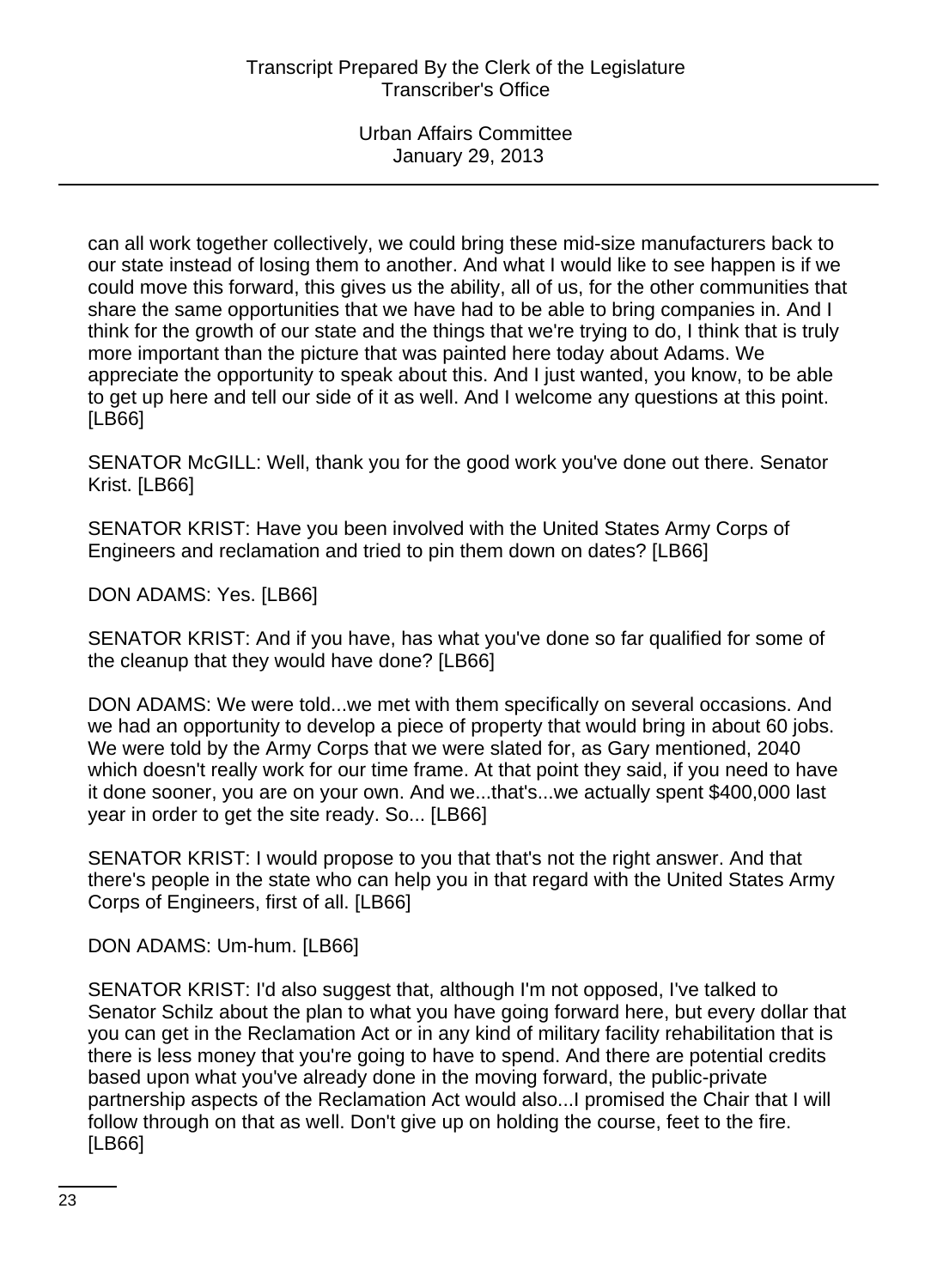DON ADAMS: We're certainly not. Like I said, we made the commitment from a business decision that we would move forward and hope that we can see benefits later. For us, the TIF funding is really not about the remediation, it's about the rehabilitation of the entire property for the infrastructures. The remediation is certainly a part of it. And the bigger picture, I think, you know, fortunately, we've had the city of Sidney put their water line through our facility and things like that, so we already have a lot of the services there. But just for the true infrastructure value to bring in new additional companies, that's where we lose that competitive advantage, I think, by not being able to provide that TIF to the additional companies coming in. [LB66]

SENATOR KRIST: And then just one other quick question, have you had the soil samples and the EPA certification for...beings it was what it was that you don't have problems out there that you're... [LB66]

DON ADAMS: Yes, we have. [LB66]

SENATOR KRIST: Okay, thank you. [LB66]

DON ADAMS: Um-hum. [LB66]

SENATOR McGILL: Great. Any other questions? No? Thank you very much, Mr. Adams, for coming out... [LB66]

DON ADAMS: Thank you. [LB66]

SENATOR McGILL: ...making the long trip out here. Any other proponents here today? One more? Anybody else (inaudible). All right. Hello and welcome. [LB66]

MARLAN FERGUSON: (Exhibit 9) Good afternoon. Thank you for the opportunity to be here. I'm Marlan Ferguson, M-a-r-l-a-n F-e-r-g-u-s-o-n. I'm the president of the Grand Island Area Economic Development Corporation. And since Mr. Person indicated that he was a city manager for 14 years in Sidney, I'll follow that with the fact that I was 9 years, almost 10 years, as city manager of Sidney prior to him. [LB66]

SENATOR McGILL: Oh my goodness. [LB66]

MARLAN FERGUSON: So we go back a few years. It's ironic, I guess, that we're here today testifying on the same bill. Well, I am here today to testify in support of LB840 (sic) and the proposed amendment. In 1942, the U.S. government initiated construction of the Cornhusker Army Ammunition Plant called CAAP in Hall County, Nebraska, just west of Grand Island. During World War II, the facility was used for the production of artillery shells, mines, bombs, and rockets. CAAP was placed on standby status in September of 1945 and reactivated for the Korean War in February, 1950. In 1957,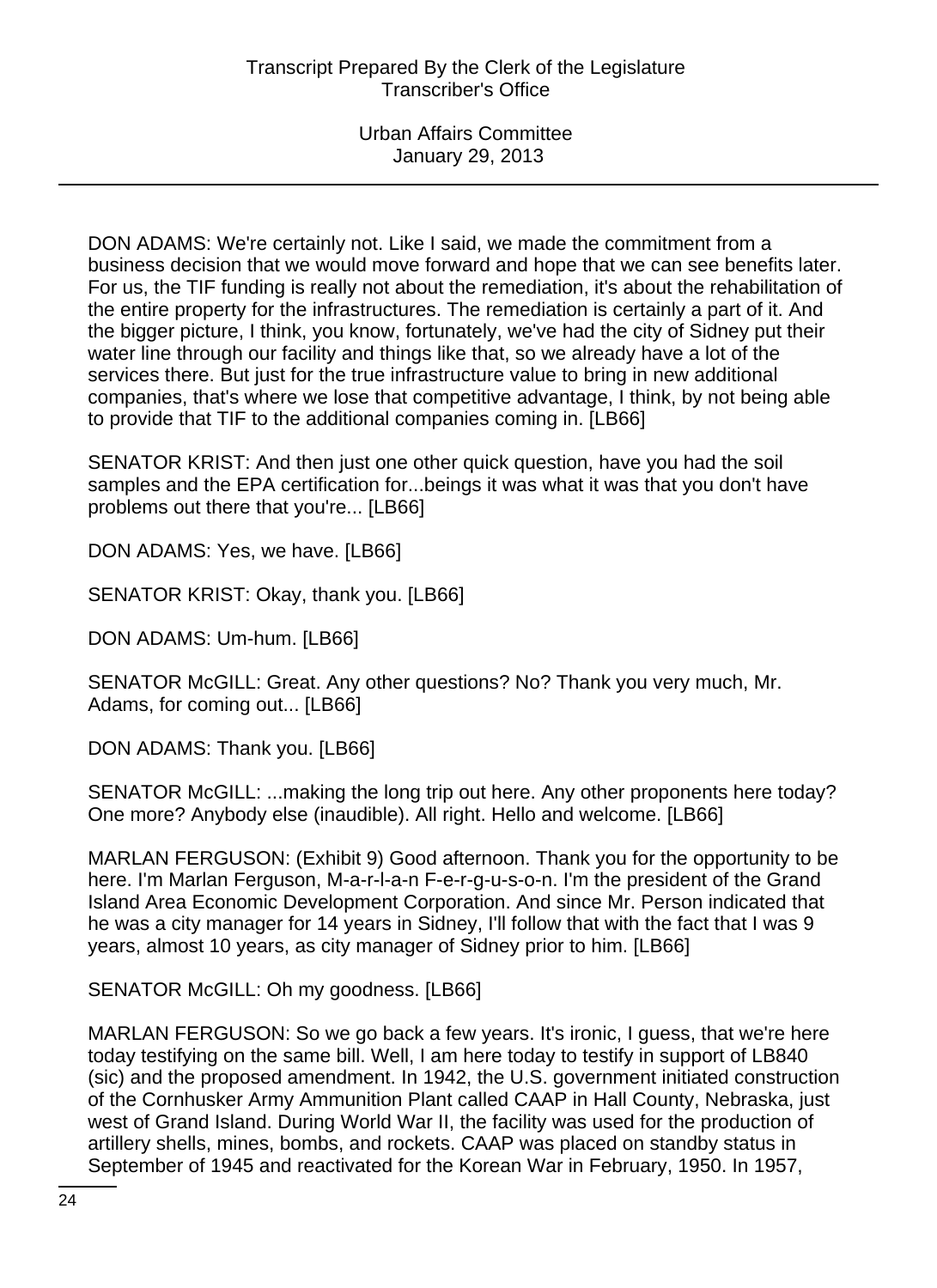Urban Affairs Committee January 29, 2013

CAAP was once again placed on standby status and then reactivated in 1965 for the Vietnam War. The site was closed once again in 1973, and then finally declared excess property in 1989. CAAP contained nearly 12,000 acres, which is equivalent to almost 20 square miles. At one time, CAAP functioned as a self-contained community with 50 miles of electrical distribution lines, a water production and distribution system, 12 miles of sanitary sewer collection lines, as well as 220,000 gallons per day of wastewater treatment facility. There was also an extensive network of railroads and roadways. In 1993, the Hall County Board of Supervisors, with permission from the Army Corps of Engineers, established an 11-member Cornhusker Army Ammunition Plant Reuse Committee that was assigned the responsibility for redeveloping a reuse plan for the CAAP. In 1997, the county reuse committee selected approximately 30,000 acres (sic) to be used for industrial purposes. That particular property was dedicated at the time of manufacturing for the actual bomb manufacturing. I think, unlike the Sidney site, this site was actually the production of the bombs, as well as the storage of the bombs as well. So there was a lot of extensive environmental issues concerning that 3,000 acres that we were offered to purchase. Finally in 2007, the U.S. government determined that those acres could be sold and the county reuse committee dedicated those acres to be purchased by the economic development corporation and Southern Power District. Both would be for the purpose of industrial development. So again in 2008 and 2009, we negotiated with the Army Corps of Engineers and finally purchased 1,700 acres in industrial park. The next step then in 2009 and 2010 we utilized a grant from the EDA, which is the economic development agency of the federal government that was cosponsored by the Nebraska Economic Development...Nebraska Department of Economic Development sponsoring a grant to do a study of the entire...not just our property, but the entire 20 square miles. After the study, the site that we had was named the Cornhusker Industrial Park and is located approximately two miles west of Grand Island. And I'll interject here, the area of two miles is an area...there's 18,000-head feedlot between the city and this property, so the city...it will be a long time before the city would, I think, be in a position to annex that property, that's why we're here today. The site can provide dual rail access from two Class I railroads, the Burlington Northern Sante Fe and the Union Pacific by a short-line railroad. The study also indicated that the CIP would provide a unique industrial property for the state of Nebraska. This industrial park could support a location of mega projects, enabling the state of Nebraska to compete with other states around the country for significant industrial projects that require significantly large-acre sites often in excess of 500 or more acres and usually provide a number of well-paying jobs. They identified only five other sites of this magnitude in the United States with dual access rail. I think three of them are probably in Nebraska. The study indicated that more than \$30 million would be needed to upgrade and/or extend infrastructure to the site. And an example, the initial infrastructure, the water system, a portion of the initial water system back in 1942 was actually wood pipes. I've never heard of that before, but this actually using wood pipes clear up to 2005 when they were accidentally dug into and we discovered that they were wood pipes that were wrapped with tar paper and chicken wire wrapped around it. So I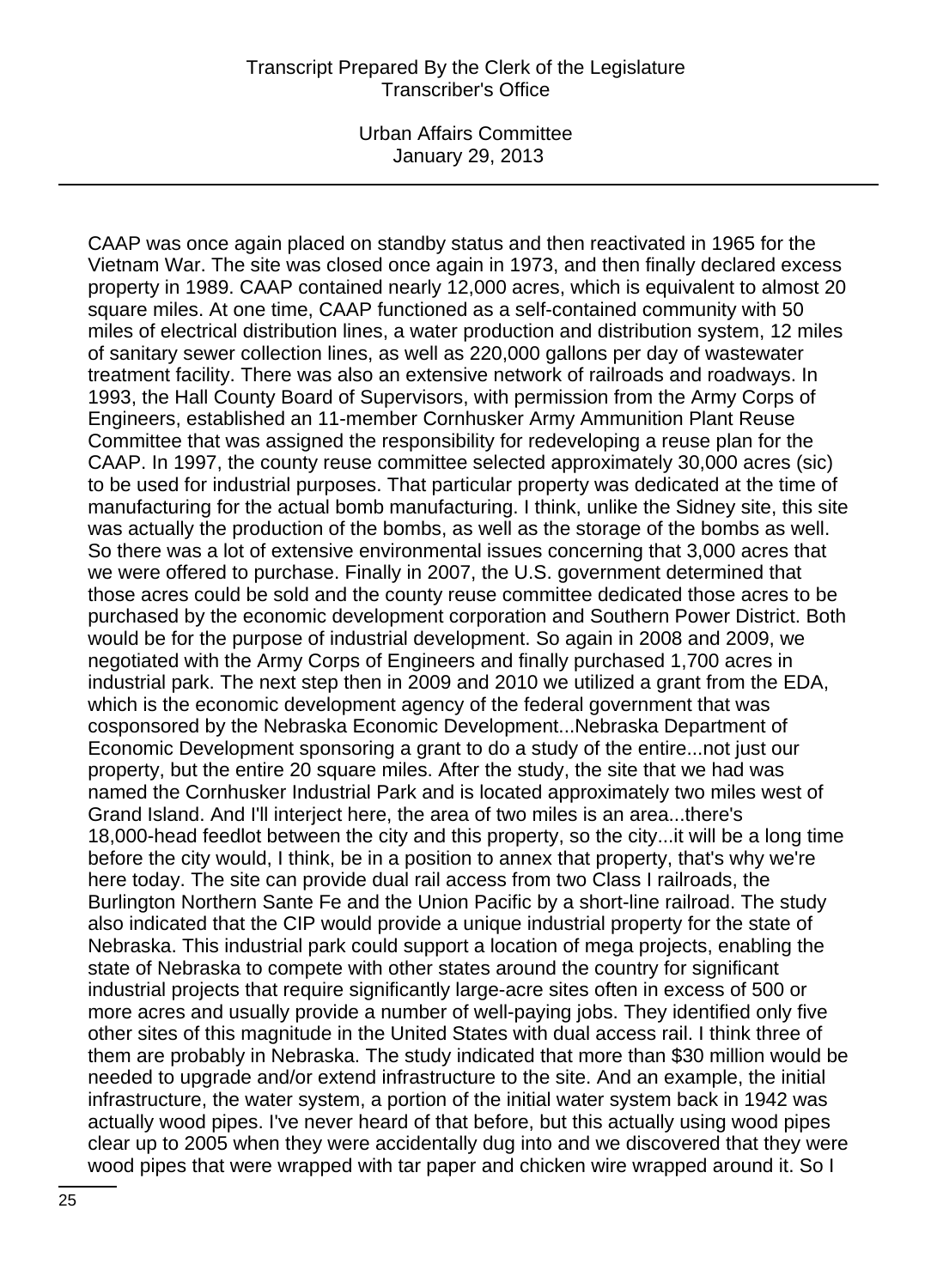Urban Affairs Committee January 29, 2013

think that's redevelopment in the most needed. The study also indicated that tax increment financing was one way to obtain funding for doing this infrastructure work. Recapping the history shows a process for redevelopment of the area has been in place. LB66 would assist in that redevelopment process. The bill, among other things, specifically says: any owner of property which was formerly owned by the federal government at any time for military purpose may, by petition, request that such property be included within the corporate limits of the first class if such property is within the same county as such city, and such city is the closest city of the first class within the county of such property. And you can read that within the bill. The bill further states that the city does not have to provide services to the site, at least on the amendments, except those that are negotiated by the parties. I think that was critical for some of the first-class cities as we discussed this, particularly with Grand Island. the electrical utility will remain with the current provider until such time that the noncontiguous land has been annexed. The Grand Island Area Economic Development Corporation is about jobs and increasing the tax base. We have a great site and we need all the tools we can to get the site developed. We have already had several companies interested in the site, all of which have asked for tax increment financing. The most recent wanted up to 500 acres and would invest nearly \$1 billion creating over 400 jobs. The company prior to that, again in 2012, would have created 350-plus jobs and would have invested nearly \$400 million in the project. Both of these projects would have been high electrical users, as well as high gas users. And, yes, we have talked to Mr. Adams. Just for your information, we do have a translating operation on place, but it's very small. So I think the opportunity is enormous. So with that I encourage you to support LB66 to assist in redeveloping an area that by the federal government has had the capabilities to create many jobs and thousands of dollars in valuations. So thank you for allowing me to testify here today. [LB66]

SENATOR McGILL: Thank you, Mr. Ferguson. Any questions? No? Thank you very much. [LB66]

MARLAN FERGUSON: Thank you. [LB66]

SENATOR McGILL: Anyone else here in support of LB66? Anyone? All right, then we will go on to opponents. [LB66]

JILL BECKER: Good afternoon, Senator McGill and members of the Urban Affairs Committee. My name is Jill Becker, spelled J-i-l-l B-e-c-k-e-r, here today representing Black Hills Energy in opposition to LB66. I guess I'd first like to mention we weren't involved in the discussions regarding the amendment, so I can't speak as to whether the amendment would take care of some of our concerns. But I just wanted to mention several that we have. One of our concerns is that while electric providers are afforded some language in the bill that would allow them to retain the service of that facility, the natural gas utilities are not. So we would certainly like the opportunity to continue to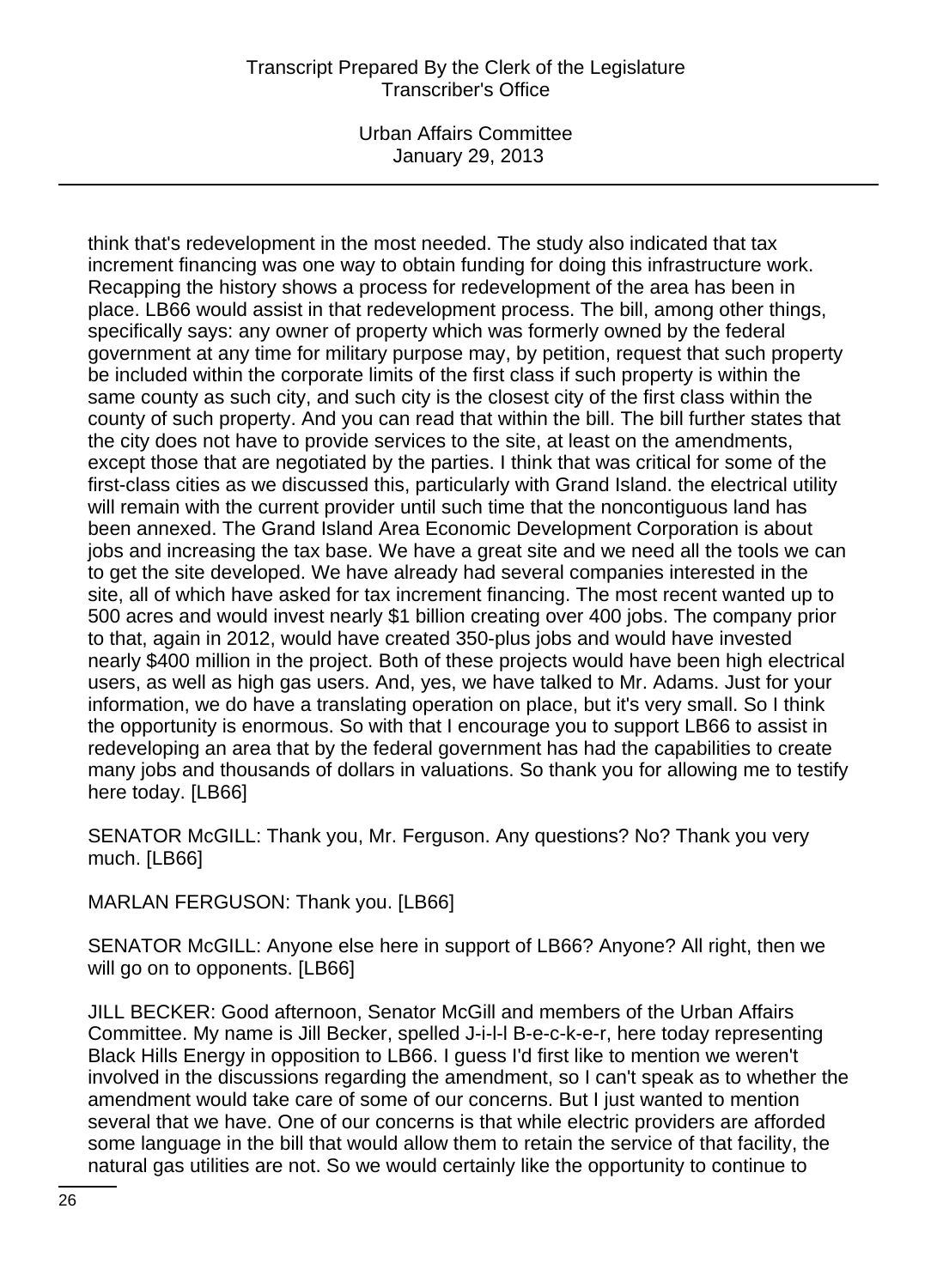Urban Affairs Committee January 29, 2013

serve that customer, similarly to what is provided for for the electric utilities. Secondly, there's nothing in the bill that discusses franchise agreements. And franchise agreements are...there is some variance among communities as far as...just some of the provisions that they might have in them. And often times when we're talking about the customers, if I understand this situation correctly, that customer doesn't fall under that franchise agreement because they're outside of the city limits. The franchise agreement probably only covers the city limits itself. But we're just not sure with some of the provisions in this bill if that would impact a franchise agreement or not, since we are talking about an annexation. So there's just a little bit, I guess, of a question that we would have on that issue. And then finally, we would also be concerned, if in fact, this type of authority is granted to other classes of city government. Senator Lautenbaugh, you had that question. And specifically, for us it would be granting this authority to the metropolitan class cities, the city of Omaha, because MUD, who serves the city of Omaha, has a separate condemnation statute and they have explicit authority under their statute to serve Omaha. So we could lose facilities that would be annexed by the city of Omaha that then MUD would be required to serve. And so that would be a concern to us that just because of how this is setting up a change in current statute that we would potentially lose a customer that maybe otherwise...because of the annexation requirements we may normally not. So with that we'd be happy to work with the sponsor of the bill and the committee to address any of these concerns. And, you know, we certainly appreciate the fact that communities such as Sidney want to grow. When our communities grow, when we are part of those discussions, we certainly want them to be able to grow and we want to be able to serve those new customers that they bring in. So we certainly want to work with the committee. And with that I will be happy to answer any questions. [LB66]

SENATOR McGILL: Good. I can't speak for Senator Schilz, and I'm sure like some of those concerns can be worked out. Senator Lautenbaugh. [LB66]

SENATOR LAUTENBAUGH: Thank you. So, just to underline the point you made though, this amendment that limits it just to these military facilities, that wasn't in your contemplation when you prepared your testimony, is that correct? [LB66]

JILL BECKER: That is correct. I had not seen the amendment and we were not part of those discussions, so that is correct. [LB66]

SENATOR LAUTENBAUGH: So it is possible that this might be such a small possible area of things to annex that your opposition may recede, if you will. [LB66]

JILL BECKER: It is possible, but I guess I would also say Black Hills Energy represents the eastern third of the state, outside of Omaha, for other natural gas providers. They may have a different opinion; they may know of facilities that would fall into a similar situation of Sidney and would maybe still have some oppositions. I can't speak for them.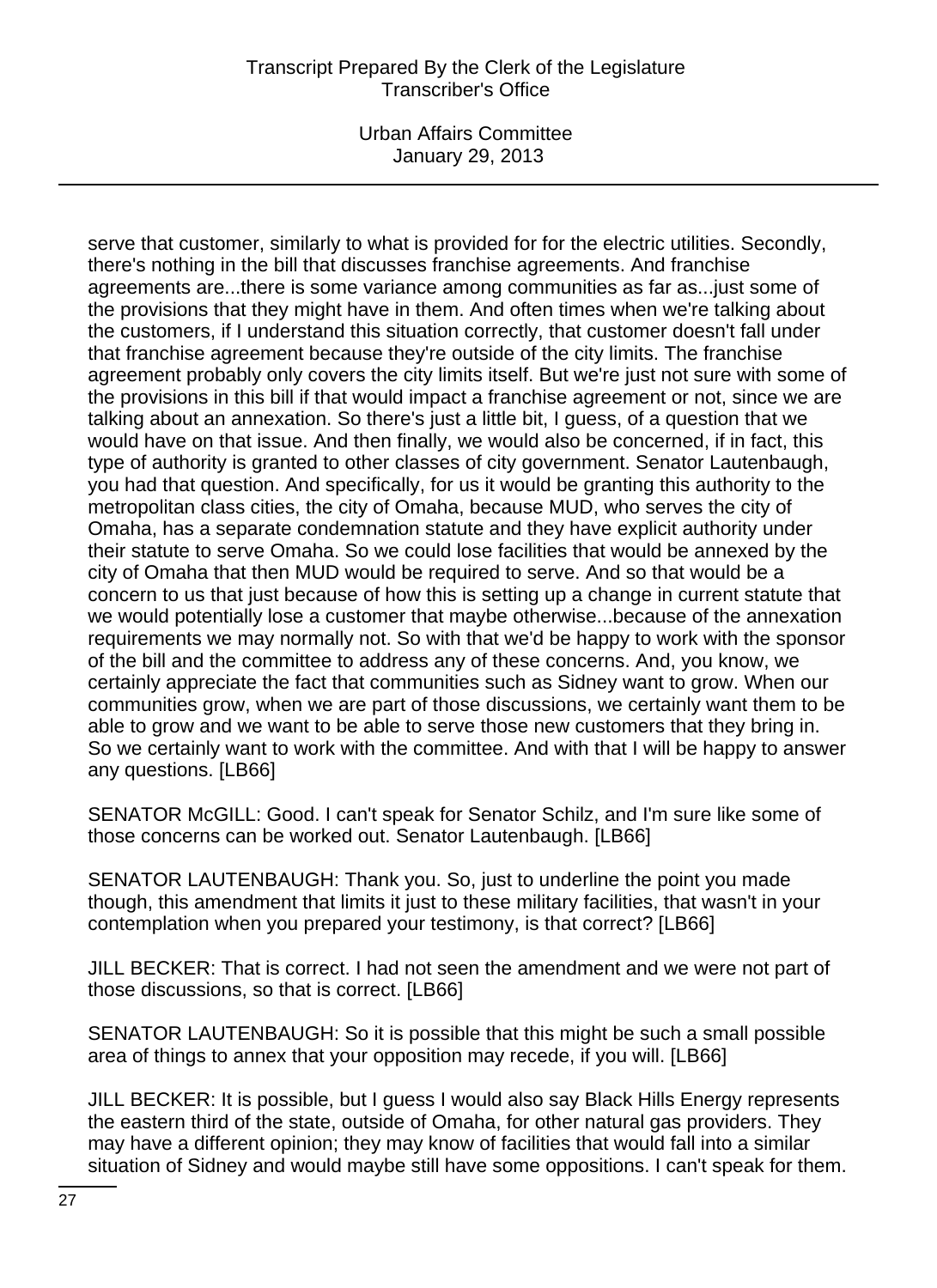I'm just saying...I can't tell you anything within our service area that would maybe fall into what's being contemplated here. [LB66]

SENATOR LAUTENBAUGH: Okay, thank you. [LB66]

SENATOR McGILL: All right, thanks. Other questions? No? Thank you very much, Jill. [LB66]

JILL BECKER: Thank you. [LB66]

SENATOR McGILL: Other opposition. Going once, going twice, oh, here we go. We've got a taker. Welcome. [LB66]

SHAWN SCOTT: Welcome. How are you? [LB66]

SENATOR McGILL: Good. [LB66]

SHAWN SCOTT: Good. Good afternoon, Senator McGill and Urban Affairs Committee. My name is Shawn Scott, you spell that S-h-a-w-n S-c-o-t-t, and I'm superintendent with Adams Central Public Schools around Hastings, Nebraska. First and foremost, I guess we were not privy to the amendment, too, so some of this may come...I'm going to shorten it a little bit just to...for the speed time. But I think there are some real educational concerns here that we have with the way the bill was initially proposed. First and foremost, you know, within the bill itself that the whole idea of skip annexation and noncontiguous property being annexed is a concern very much so for school districts. Again, I know that that's been a little bit amended. But at the same time, can...what will this lead to, I think, becomes a real question? The one thing that we thought of right for us is that a lot of cities and municipalities have, like, well fields located outside the city limits. Even the city of Lincoln here, I believe, has a well field, what, all the way over to Ashland. So, it could be far-reaching there. The other thing was is that there is a lot being left up to what's classified as redevelopment projects or plans. And when you...just that language, there is a lot that falls underneath that. So what does that classify, I guess, is the one thing? Now if that's all been cleared up, that it's military bases and stuff like that, old military bases, that's totally good. But at the same time, blighted areas does become a concern. Even within our own school district, we have a community that is right now going through the process to...they're holding the hearings right now to become blighted, or a good portion of their village, because of that, located three miles away from a class...the city of Hastings, which is a Class I within this law. So, that becomes a concern. The other thing is, that is highlighted in here, has been some of the...within the current laws that we have now, is some of the court cases that have brought up with annexation. I just wanted to highlight two. One is Pister v. City of North Platte all the way back that the...you know, first class may annex land contiguous, and I'm going to highlight "contiguous" there, to its corporate limit which is urban or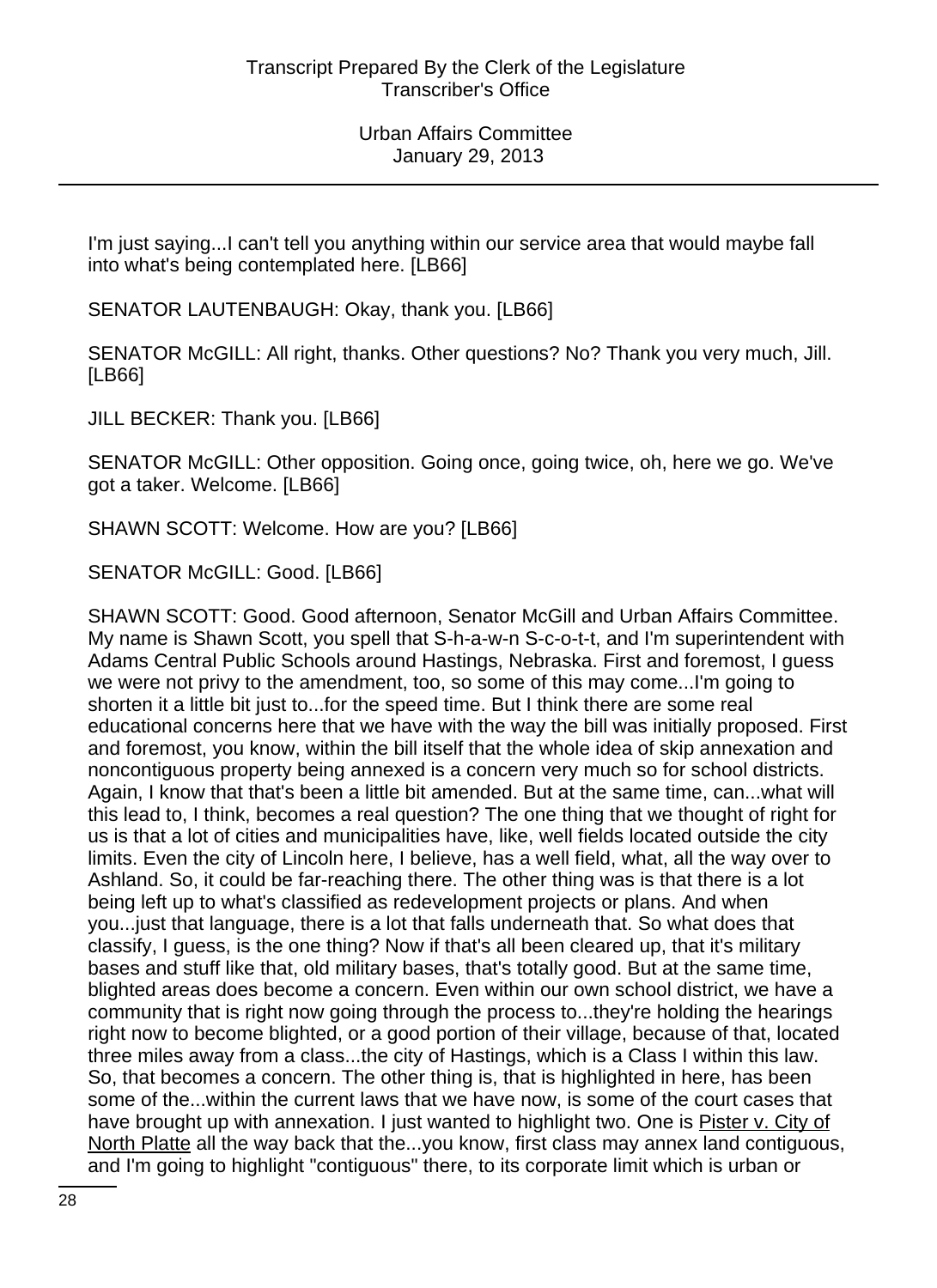Urban Affairs Committee January 29, 2013

suburban in nature. The other one which was done with Doolittle v. County of Lincoln was that the city of the first class has no power to annex territory which is not contiguous or adjacent. Again, we're going against what some of that said, but I totally understand. With, as far as education, the educational ramifications with something like this is our primary concern. With this, school boundaries, as you know, change with the city boundaries change right now. So there would be, and has some potential to have some economic impact on schools. You know, we're one of the few states that do allow this. Most states, the boundaries of school districts are frozen when annexation does happen. Secondly, this bill does clarify that there are service areas for electrical companies, utilities, which is very good. I see that. But why don't we clarify this for schools? You know, I think it would be a great time to see something and we'd definitely support that educational boundaries do not change as annexation changes. That has a real negative effect on school districts. That leads me into my third point here as far as school districts and what this does do is that since 2005, Adams Central has lost over \$161 million worth of valuation towards annexation. That comes at a huge cost to our students. When you're talking about this, our educational needs for students change because of not being able to utilize that money. It does make a huge economic impact for our district in that, you know what, we're still operating the same number of buildings and the taxpayers that are there do pick up that extra cost. And that the educational planning for our own future is very uncertain when we're faced with annexation issues like that. You can't base some things on that; it does become a big headache. In conclusion, I do see that this bill does have some far-reaching ramifications, more than what you've heard today. If it is getting narrow in scope, that's probably a good thing. Also, I see this as maybe being...I want to be very cautious that this is not making a very liberal bill of annexation more liberal than what it already is. We probably, maybe, need to work in the other direction instead of making it more liberal. As far as the military facility, you know what, that's very much around the Adams Central School District and there is some prosperity there. Is it to the extent that Mr. Adams was talking to? Probably not. Does it have more potential? Definitely yes. But there has been some very positive things, like the community college. I'm actually a graduate of the community college years ago. And there's also some major businesses out there, like T&L Irrigation and everything else. They have very much made it a worthwhile and very prosperous for themselves. So there are some very good success stories. In conclusion there, I guess I just want to commend what he's trying to do and with the advancement and development of those areas within the state, I think, is very good. I just don't know if this is the proper way to go about it. With that, do you have any questions? [LB66]

SENATOR McGILL: Well, thank you, Mr. Scott, for bringing some different things to our attention. We appreciate that. Questions? I don't see any. Thank you very much. [LB66]

SHAWN SCOTT: All right, thank you. [LB66]

SENATOR McGILL: Further opposition. [LB66]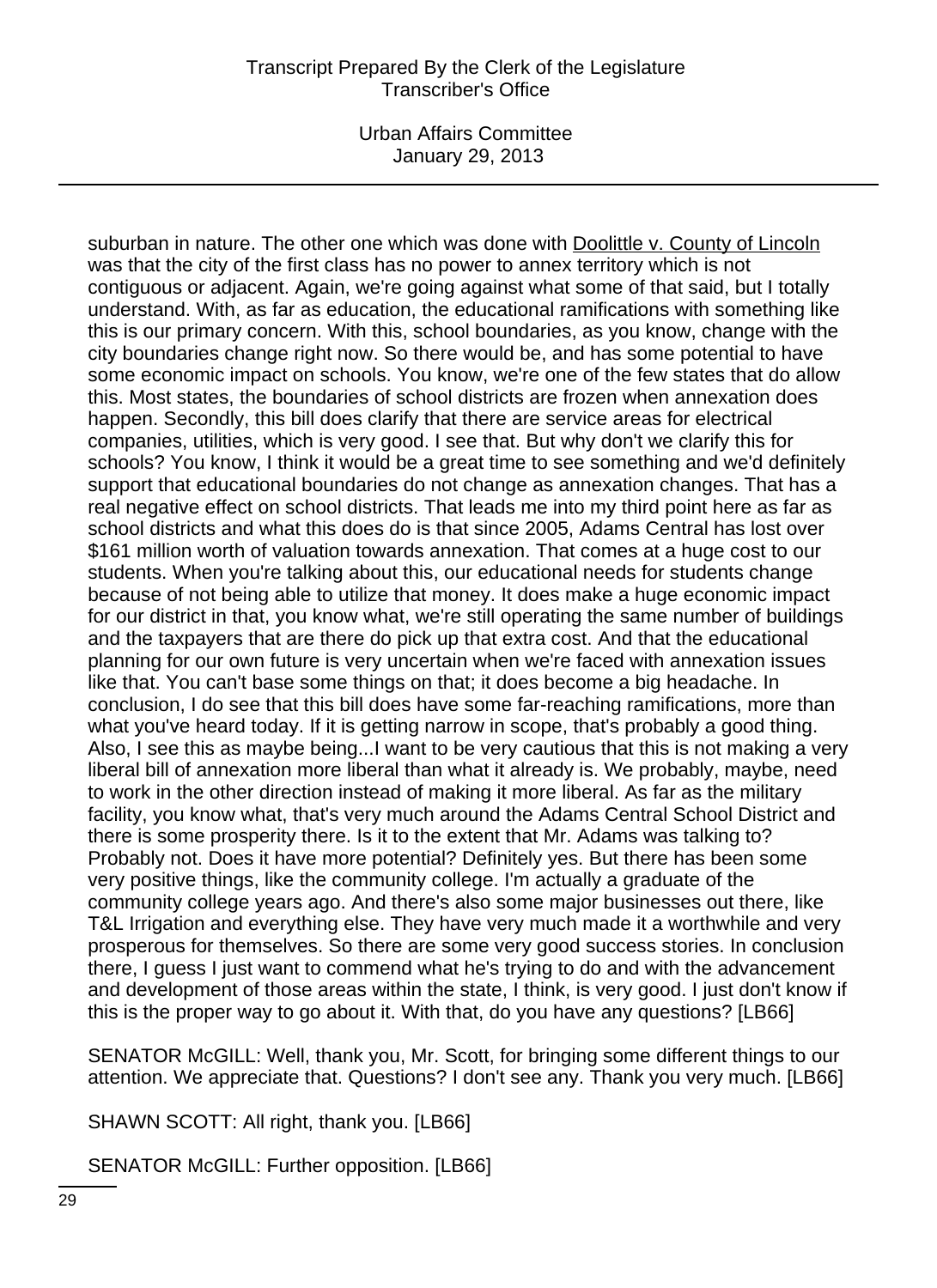DON WESELY: Senator McGill, members of the committee, my name is Don Wesely, D-o-n W-e-s-e-l-y, representing SourceGas. Wouldn't have gotten up, but Senator Lautenbaugh's question, I think, needs clarification. SourceGas does represent the areas of the state that include Hastings, Grand Island, and Sidney. We're not as familiar with the situation in Sidney, but we are concerned about...even with the amendment, the bill, if it doesn't include the gas utilities with the protection electric utilities have in the legislation. This is easily fixed. I think there's no reason that can't get amended. And then also the franchise agreement. And with those changes I think we'd be fine. So I just want to clarify that. [LB66]

SENATOR McGILL: Thank you very much. [LB66]

DON WESELY: Thank you. [LB66]

SENATOR McGILL: Any questions? No? Thank you, Don. Any other opponents? [LB66]

DUANE WITT: (Exhibit 10) Good afternoon, Senator McGill and members of the Urban Affairs Committee. My name is Duane Witt and I live at Grand Island, Nebraska. Duane, D-u-a-n-e, Witt, W-i-t-t. I'm treasurer and a longtime board member for District 82, Northwest Public Schools and I'm here today to testify in opposition to LB66. The way the law reads as of now, the cities of the first class, now I need to preface this as we were not privy to the amendments either, so... [LB66]

SENATOR McGILL: Um-hum. [LB66]

DUANE WITT: ...this will have to go, the way the law reads now, the cities of the first class have the right to annex lands that are contiguous and suburban in nature or lands that are proposed for development in the near future. As I read the proposed bill, it would make it possible for cities of the first class to annex lands not contiguous to the city and to jump over land proposed for development. This would mean they could go, oh, as far as three miles to annex a piece of ground. That would extend their jurisdiction another three miles eventually, as I see the proposed bill. In the Grand Island area, where I live, the city has already annexed several soon-to-be-developed tracts of land that add up to hundreds of acres. And these annexations took place years ago with the promise of development. There is still no development in sight that results in the property taxes as being paid to the city with no developmental infrastructure being paid for or services delivered to said property. As I read this bill as proposed, there would be pockets of land surrounded by the city limits left out and developed around and, therefore, nearly forcing that land to be annexed also so the city could, among other reasons, provide a clear jurisdiction line for fire, police, and as the case in Grand Island at the Hall County Industrial Park where it became an island so they annexed it so it would be clearer to provide services. The thing that disturbs me the most, though, is the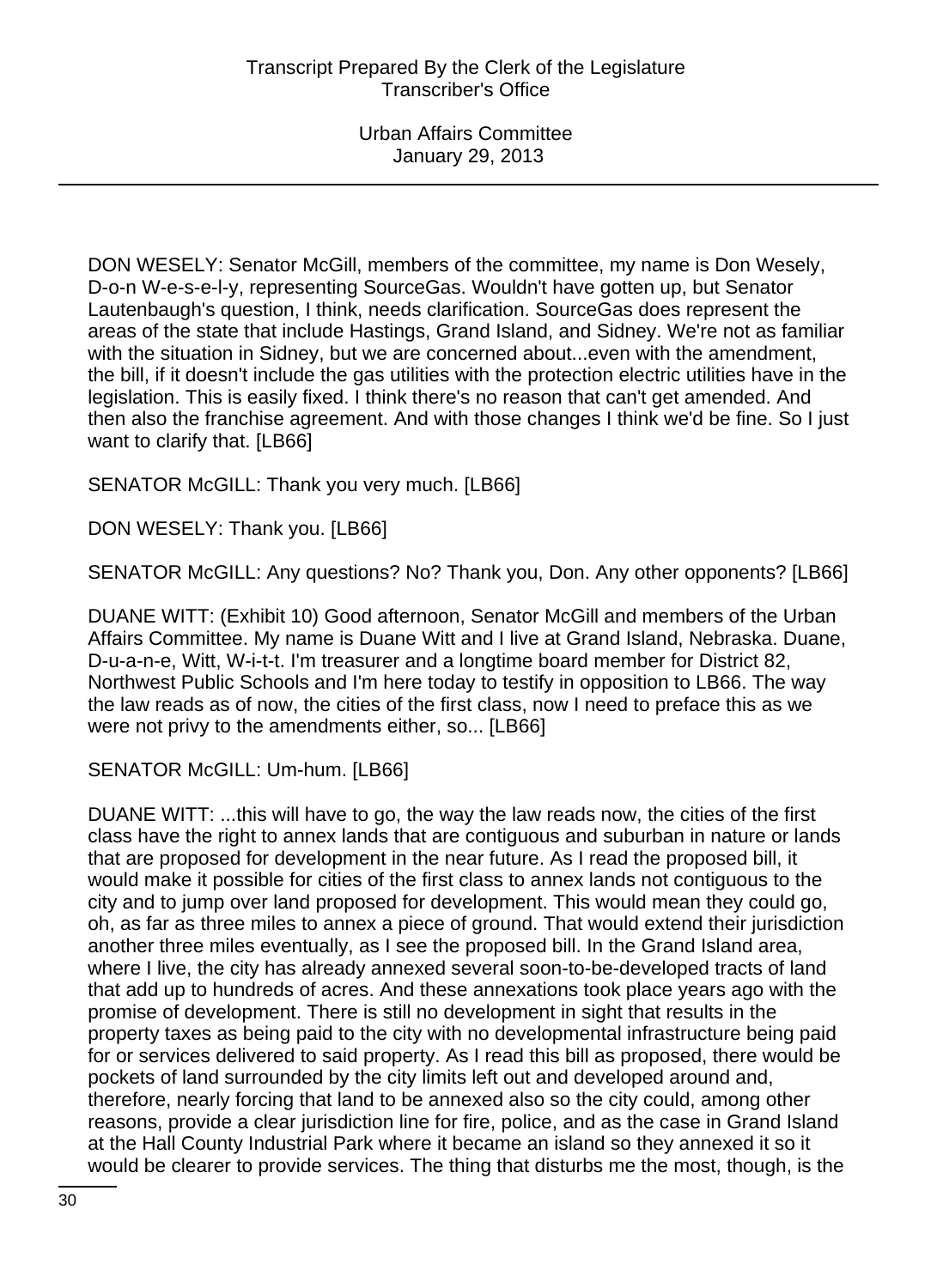Urban Affairs Committee January 29, 2013

fact that as the city limits grow, so does the city school district boundaries resulting in the loss of tax base for the neighboring school districts, therefore, reducing these districts' ability to fund education through the use of property taxes. That shifts that responsibility to the state income and state sales taxes through the state aid of education formula. With economical climate such as it is, the ability to plan for the future and pay expenses becomes very difficult as that formula is tugged and pulled each and every year between various districts of the state. As we continue to try to provide the very best educational opportunities to all districts, it is very important to be able to have all resources at hand to do so, not have to rely on the state aid formula for more because the city wanted to annex land for future development. In conclusion, I would offer to you the idea that the city being able to annex as they see fit, and not having to follow logical progression of boundaries would cause many more problems than it will cure and create a nightmare in providing services and infrastructure in an effective and efficient manner and add fuel to the fire of school jurisdiction. I thank you for the opportunity talk to you today and I'll try to answer any questions that you have. [LB66]

SENATOR McGILL: Thank you, Mr. Witt. Any questions? No? Thank you very much for making the drive in today. [LB66]

DUANE WITT: Thank you. [LB66]

SENATOR McGILL: More opposition? Hello. [LB66]

MATTHEW FISHER: Good afternoon, Senator McGill and Urban Affairs Committee. I'm Matt Fisher, M-a-t-t F-i-s-h-e-r. I'm superintendent of schools for the Northwest Public Schools. And I just want to expound a little bit on some of the concerns that Mr. Witt and Mr. Scott shared in terms of LB66 and some of the adverse effects that we could experience as a school. I think as you look at LB66, and again we didn't have a copy of the amended, but I think I got a pretty good understanding of what that amendment would consist of. I guess the things that are a concern and, obviously, as Mr. Ferguson pointed out, we're not talking about Sidney exclusively, we're talking about Grand Island, we're talking about Hastings, anywhere that one of these military institutions was at one point in time. So, I guess, as we look at this from our standpoint as the district where the munitions plant in Grand Island currently lies, it's a grave concern for us. And so, I guess just a couple of things to point out in the bill, and the way that some of the things are worded in the bill, and I would assume even with the amendment most of this is still in place. First of all, there is a part of...on line 11 it talks about...it begins: such grant of power shall not be construed as conferring power upon the mayor and the city council to extend the limits of the city of the first class over agricultural lands which are rural in character. As you read that on the surface, that sounds like that will pretty much protect the land between the noncontiguous area and the existing city. But if you actually look at Statute 16-117 and some of the rulings that have been placed in effect around that statute, one of those I'll read to you here, and this deals with the character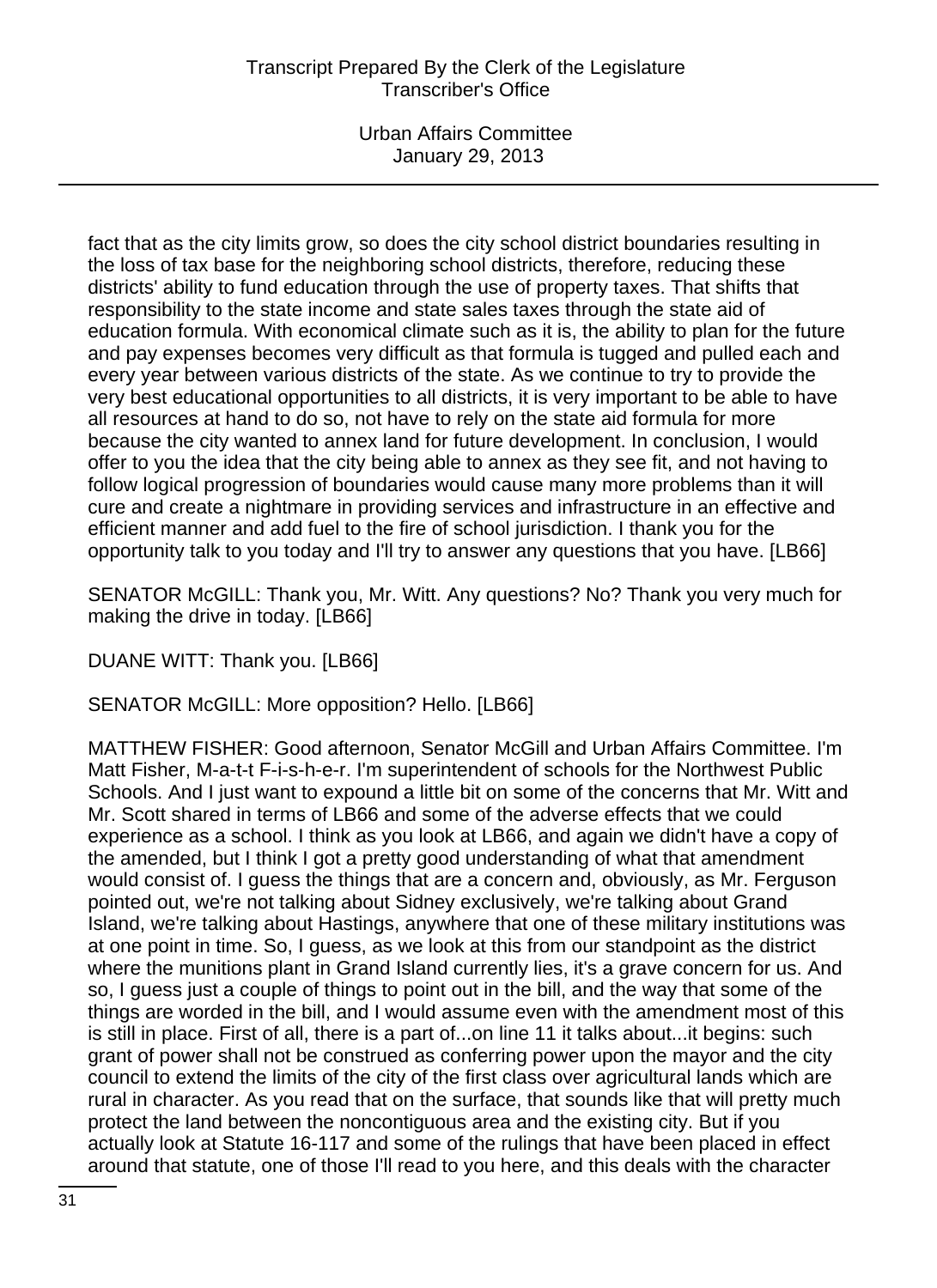Urban Affairs Committee January 29, 2013

of land and, simply, this was a ruling that came down: the use of land for agricultural purposes is not dispositive of the character of the land, nor does it mean it is rural in character. It is the nature of its location, as well as the use which determines whether the rural or urban is character. So in other words, it doesn't matter whether it's farm ground, doesn't matter if it's pasture ground, as long as it is in a situation where there could be an argument made that it has urban uses, that land, obviously, could be annexed. And we have seen that in Grand Island, as Mr. Witt alluded to. A large parcel of land was annexed with the intent that it was going to be developed. This happened a number of years ago; still no development. And that, what used to be part of our tax base, is now going to Grand Island Public Schools. And that's pretty much the way the statutes dictate is when a city annexes, there is to be a negotiation process between the school districts, the annexed and the "annexer," but in the end, if no agreement is reached, the land goes to the annexed property, to the annexing district, excuse me. So pretty much as you look at this bill that is before you, and you look at about the third page and on that third page it talks about...around line six, that in situations where this annexation would take place, there has to be an agreement between any other city, village, or county--city, village or county. And as was pointed out earlier by the representatives from the gas company, there is a specific provision in there to protect the electrical utilities and, obviously, the gas companies for clear purposes would like to have the same thing. There is no protection for school districts. And as Mr. Scott alluded to earlier, I think that is certainly a germane part of this discussion is how do you protect the district that will be losing large chunks of its valuation. And again, you know, as, you know, the previous speakers that were in favor of the bill indicated there are certainly opportunities for these types of installations to be successful without this type of legislation. And as Senator Krist alluded to, there are certainly some opportunities to gain some federal support for cleaning up these and making them more functional. And, you know, it sounds like that's, probably, maybe an area that hasn't been explored real well. And certainly we think that, maybe, that would be a better direction to go than changing our tax structure and the way we support our schools. And so I think as we look at those things, you know, most of this land, and certainly in the Sidney case, the lady who introduced the bill indicated that the land was pretty much all privatized. And so we are looking at how can we support privatized land and privatized business ventures by undermining the tax base of existing schools. So, with that in mind, I think those are certainly things that, you know, obviously as you're dealing with urban affairs, you don't necessarily think about the school push back. And... [LB66]

SENATOR McGILL: And we appreciate you and the previous testifiers for bringing this element of it to our attention. And, ultimately, this comes down to the problem of TIF being our best and, really, only economic development tool, and yet it's...you have to be within a city to use it. And so... [LB66]

MATTHEW FISHER: Yeah. And I guess... [LB66]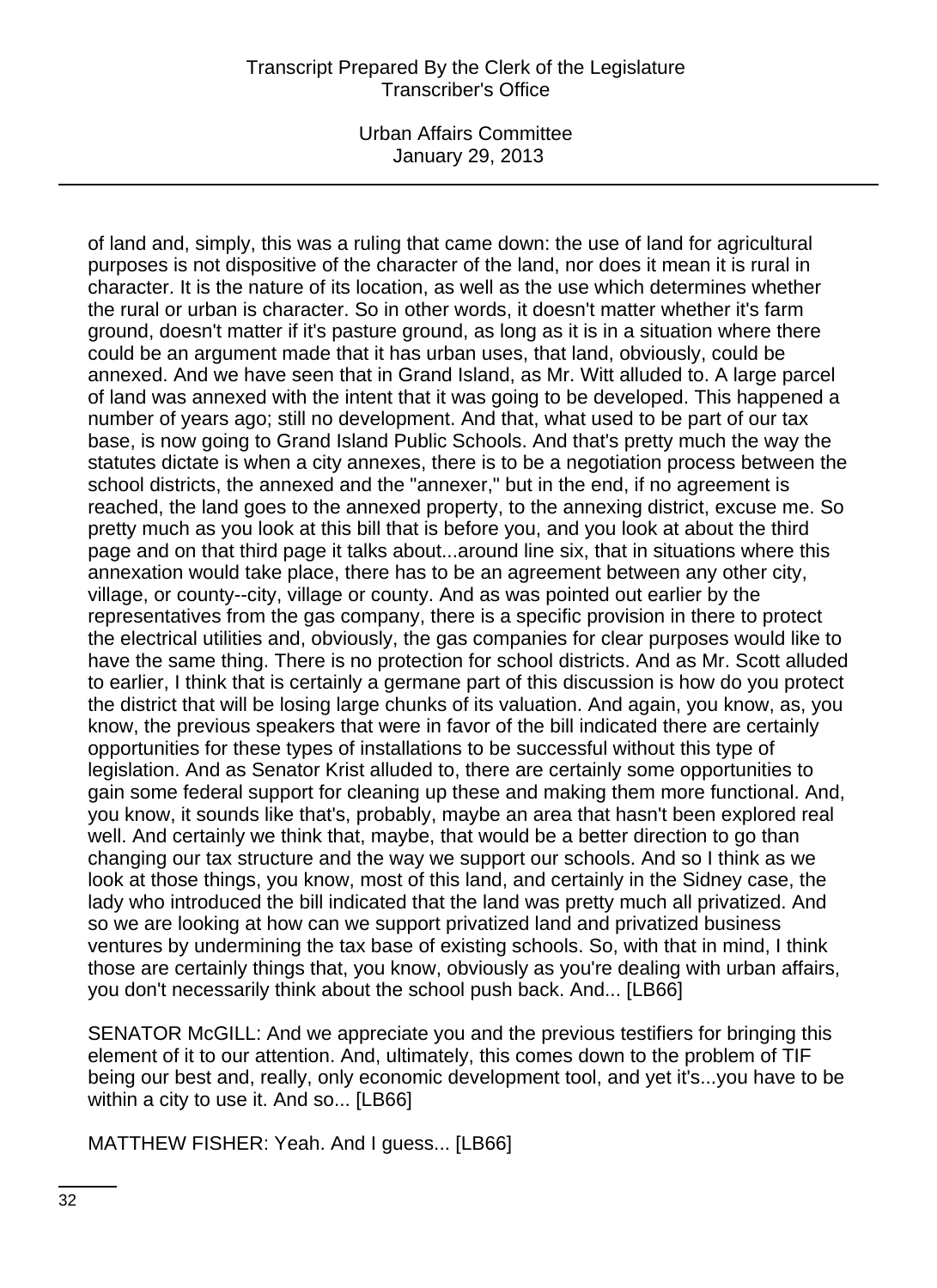SENATOR McGILL: ...how do we incentize and... [LB66]

MATTHEW FISHER: ...again, without knowing all the ins and outs of TIF and how... [LB66]

SENATOR McGILL: Um-hum. [LB66]

MATTHEW FISHER: ...legislative that would go, I guess I would certainly be...and I'm a western Nebraska guy, I would certainly hate to do anything that would undermine opportunities for western Nebraska, but I think it would make a lot more sense to look at how TIF is utilized. Obviously, as Senator Lautenbaugh indicated, we've already narrowed the focus of this. Maybe it would make more sense to apply TIF to military properties and not, necessarily, say that that property has to become a part of the city. [LB66]

SENATOR McGILL: Hmm, interesting. Well, thank you for sharing some different ideas with us. Senator Krist. [LB66]

MATTHEW FISHER: I will certainly entertain any questions. [LB66]

SENATOR McGILL: Senator Krist. [LB66]

SENATOR KRIST: Just a couple of comments, TIF is your best friend and your worst enemy. I live in Omaha and we're living with it all the time and it does affect the school districts and we do deal with that in here a bunch because it is an unintended consequence when you start TIFing, because ask District 66, ask OPS, ask the folks who had lost incredible tax base because of TIF. But I have the solution, you guys need a learning community out there, that's all. (Laughter) That would solve all your problems. [LB66]

MATTHEW FISHER: Obviously, that's worked very well in the Omaha area. [LB66]

SENATOR KRIST: Oh, it's worked really well. [LB66]

SENATOR McGILL: Oh, jeez. A countywide school district, it's a countywide school district. [LB66]

SENATOR COASH: One county, one district. [LB66]

SENATOR McGILL: One county, one district. [LB66]

MATTHEW FISHER: I guess just one thing I would add, Senator Krist's comment, I guess, unintended consequences, when you talk about, you know, having a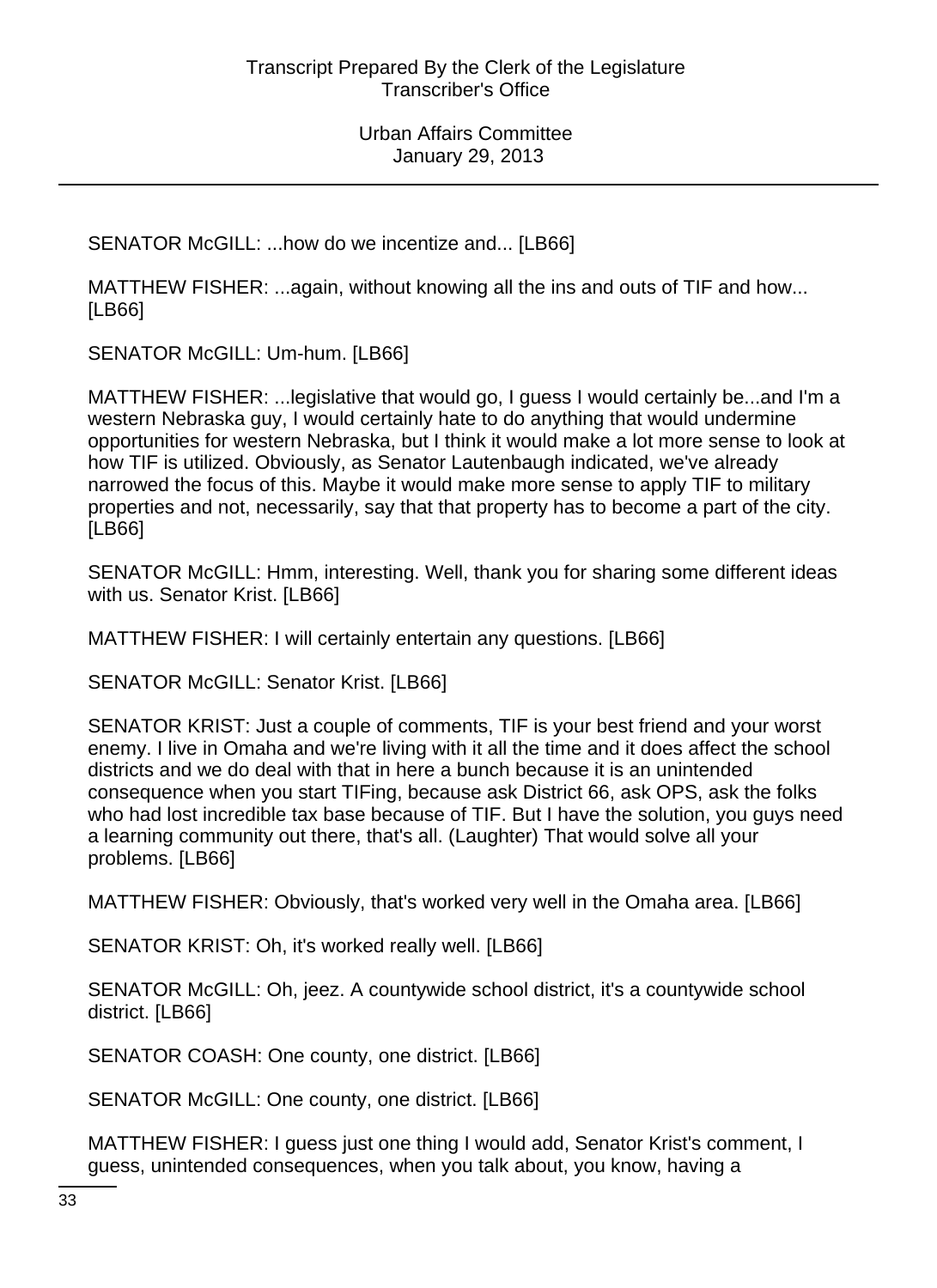noncontiguous area that is a part of the city, and then as the bill suggests, you would be able to annex the access for utilities as a part of the bill that is there, now all of a sudden you've got this lollipop. And, obviously, that lollipop is going to grow. And as it does, that erodes the tax base of the school district where that lollipop lies. And so, you know, again I'm opposed to LB66. [LB66]

SENATOR McGILL: Really. (Laugh) Okay, thank you. [LB66]

MATTHEW FISHER: Other questions? [LB66]

SENATOR McGILL: I don't see any. Thank you very much. Anyone else here in opposition? All right, we will move on to neutral then. I think there are a couple of you in the front here. [LB66]

JOSEPH D. KOHOUT: Chairwoman McGill and members of the Urban Affairs Committee, Joe Kohout, K-o-h-o-u-t, registered lobbyist appearing today on behalf of the United Cities of Sarpy County. We want to begin by saying thank you to Senator Schilz's office and to Melissa in particular. As you may have noticed from the original version of LB66, it had broad powers. And in particular, it particularly affected our cities because it essentially empowered one city to annex up and to the jurisdictional boundary of another city. [LB66]

SENATOR McGILL: Um-hum. [LB66]

JOSEPH D. KOHOUT: Obviously, when you're in close proximity like La Vista, Papillion, Gretna, and Springfield are that raises concerns. So we appreciate her willingness to entertain our concerns and also to, essentially, work with the league on an amendment that you have in front of you at this point. I think it's important to go back to what the original...the bill's concept was and, certainly, the cities that I represent were very cognizant in our conversations about not wanting to restrict the power of another city who has a desire to do what we're talking about here; and that is, to empower a city to grow. And that is where, I think, Sidney comes to you with a specific problem and a specific concern and I think that that's what we kept in mind as we went through this process is we are in a unique situation in Sarpy County, Sidney is also in a unique position. And so how do we make the two work? And so with that we appreciate it, but we do...Senator Lautenbaugh mentioned something before about annexation...having larger cities having annexation, obviously, we would have a concern about that too. (Laughter) But...big brother to the north...with that I would try to answer any questions that you might have. [LB66]

SENATOR McGILL: Senator Krist. [LB66]

SENATOR KRIST: How does this differ from an SID that has an...or a city that has an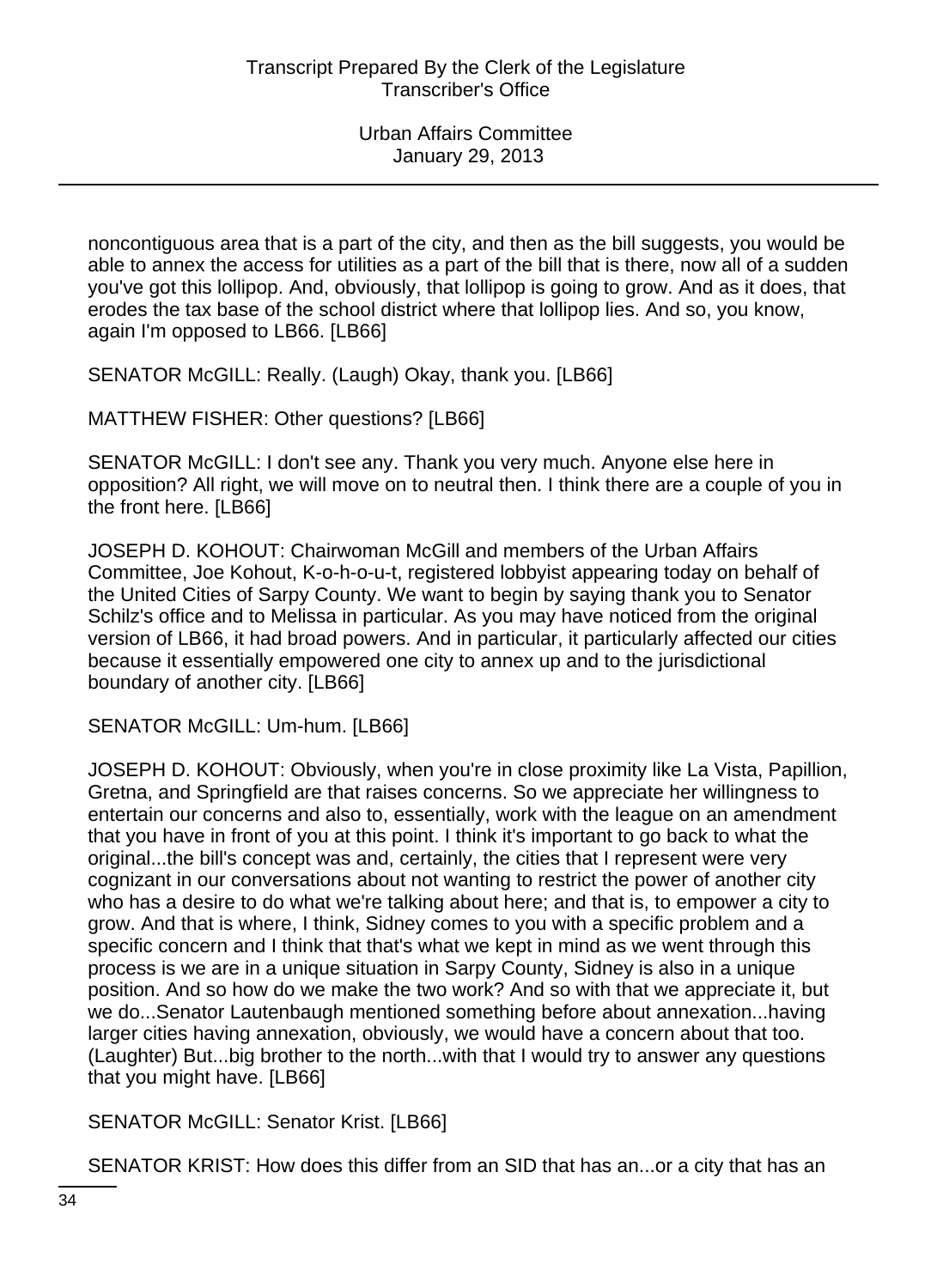annexation plan with an SID? [LB66]

JOSEPH D. KOHOUT: You know, that didn't come...I mean, to be honest, in our discussions, it didn't come up in terms of...with most SIDs, as I understand them, there is a general plan that the city has with regards to working with that SID for eventual annexation. So the payment of debt, if they choose to go in that direction for the payment of debt, and so I...in terms of how this works, this would be very restricted, as I read it, under the amendment that, essentially, says it has to be a former military installation. So it really wouldn't affect the ability to go grab that SID as I understand it. [LB66]

SENATOR KRIST: So you see that the military installation is a separate entity from a sanitary improvement district? [LB66]

JOSEPH D. KOHOUT: Yeah, I mean, I...unless...I mean, that I think it'd have to be pretty...unless it was part of that facility, and I don't know the specifics of the Sidney situation. [LB66]

SENATOR KRIST: Okay, thank you. [LB66]

SENATOR McGILL: All right, other questions? No? [LB66]

JOSEPH D. KOHOUT: Thanks. [LB66]

SENATOR McGILL: Thank you, Mr. Kohout. Next neutral. Is there anyone else who will be testifying on this bill? You are it, Larry. [LB66]

LARRY DIX: All right. Let me get my glasses off. Senator McGill, members of the committee, for the record my name is Larry Dix, I'm executive director of the Nebraska Association of County Officials and appearing today in a neutral capacity. And part of what Mr. Kohout said, and I would echo, we appreciate working with Senator Schilz's office. I know yesterday when I visited with Senator Schilz and said, you know, here's our concerns, let's talk about them. You'll notice in the amendment there is some provisions, I think, that while it doesn't alleviate everybody's fears as far as school districts and things like that, it does talk to the point of cities and counties working together on this. And it talks that it must be part of a comprehensive plan, which we feel is a good step, that it looks at an area and says, is this in a comprehensive plan and is the city and the county working together so that the county board is aware of that. It does...I found it interesting the direction that the conversation went because there is, at another time, a lot of discussion that we have had in regards to countywide TIFing. [LB66]

SENATOR McGILL: Um-hum. [LB66]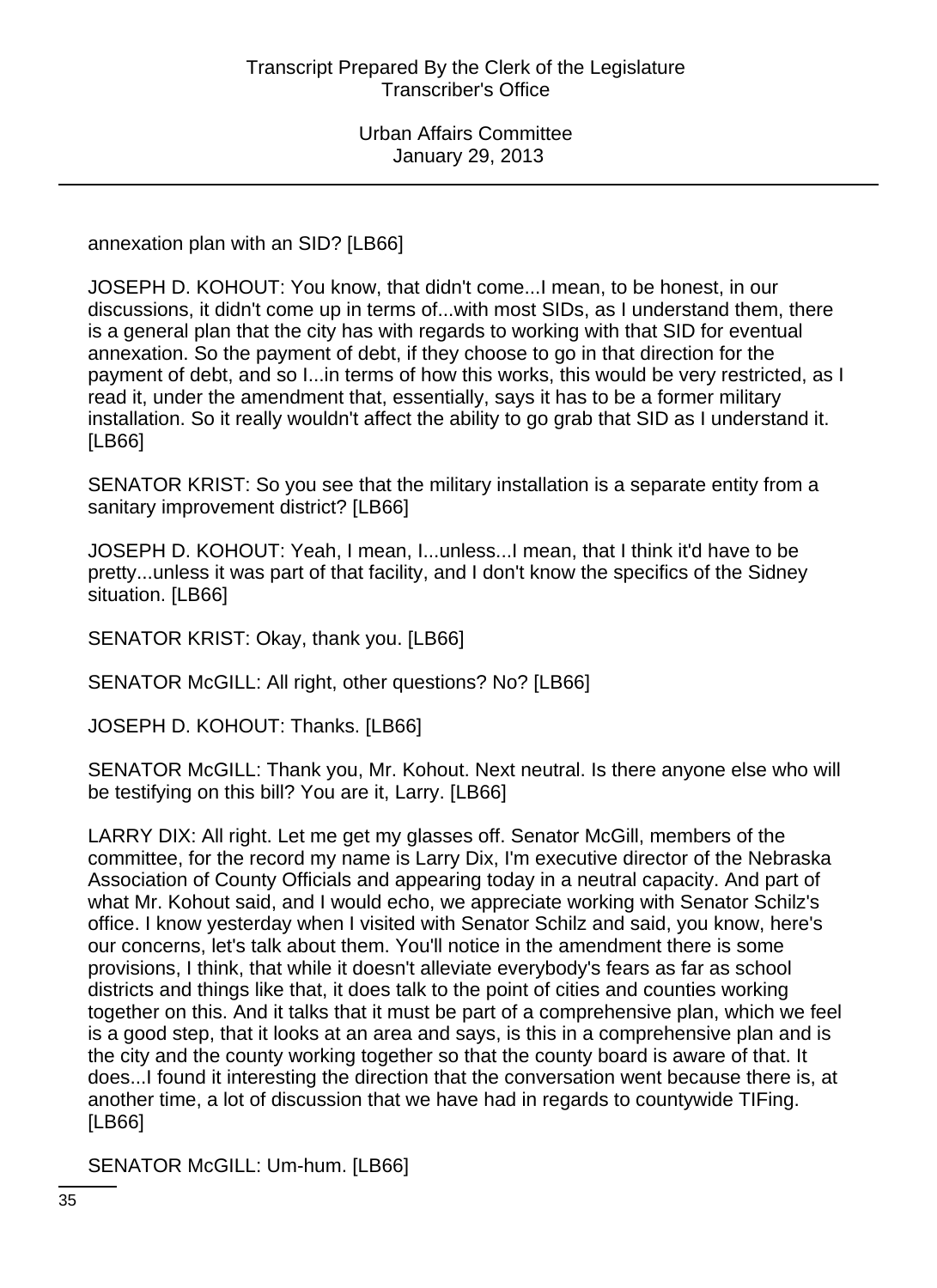LARRY DIX: And then you can get into that. And then you get into the discussion then of, do you believe we have too much TIFing or too little TIFing. But countywide TIFing then somewhat addresses the school situation that goes on. And so I always find it interesting when a debate...or a discussion turns in the form of taxation. And certainly from the county perspective, we're always very, very much aware of that taxation and how that impacts all the political subdivisions. So with that, I again thank Senator Schilz's office for listening to our concerns. We believe they are covered in the amended copy and we thank you. [LB66]

SENATOR McGILL: Thank you, Mr. Dix. Senator Krist. [LB66]

SENATOR KRIST: What makes this military installation better or more palatable than the Ashland situation that we heard last year, year before? [LB66]

LARRY DIX: You know, last year on the Ashland situation, we thought we were on the right path on that situation too. I think this bill just really narrows it from a military point of view. And I think last year on the Ashland, we brought forth sort of the same thought process in there that we needed to have the county have the authority to say this is a good project and bring that and increase the tax base. [LB66]

SENATOR KRIST: Except that, as I understand it, this facility is already tied in with the infrastructure of the utility, the water, the gas line and all that. [LB66]

LARRY DIX: Right. [LB66]

SENATOR KRIST: So that wasn't clear in the Ashland situation, but still there was...there was a concern that noncontiguous is noncontiguous is noncontiguous so, does that...? [LB66]

LARRY DIX: Right. I think whenever you get into the noncontiguous, you know, and this really goes back many, many years ago when we started to see ethanol plants start to build up. [LB66]

SENATOR McGILL: Um-hum. [LB66]

LARRY DIX: At that point in time, I think, counties had a concern about doing just that, skip annexing and jumping around. And I think with this bill, as we have narrowed it, we've probably...you know, I know we saw a map of Cheyenne County, if we take a map of the state of Nebraska, I think we really do identify by the narrowing of this bill four or five locations in the whole state that this would be involved in. [LB66]

SENATOR KRIST: Okay, thank you. [LB66]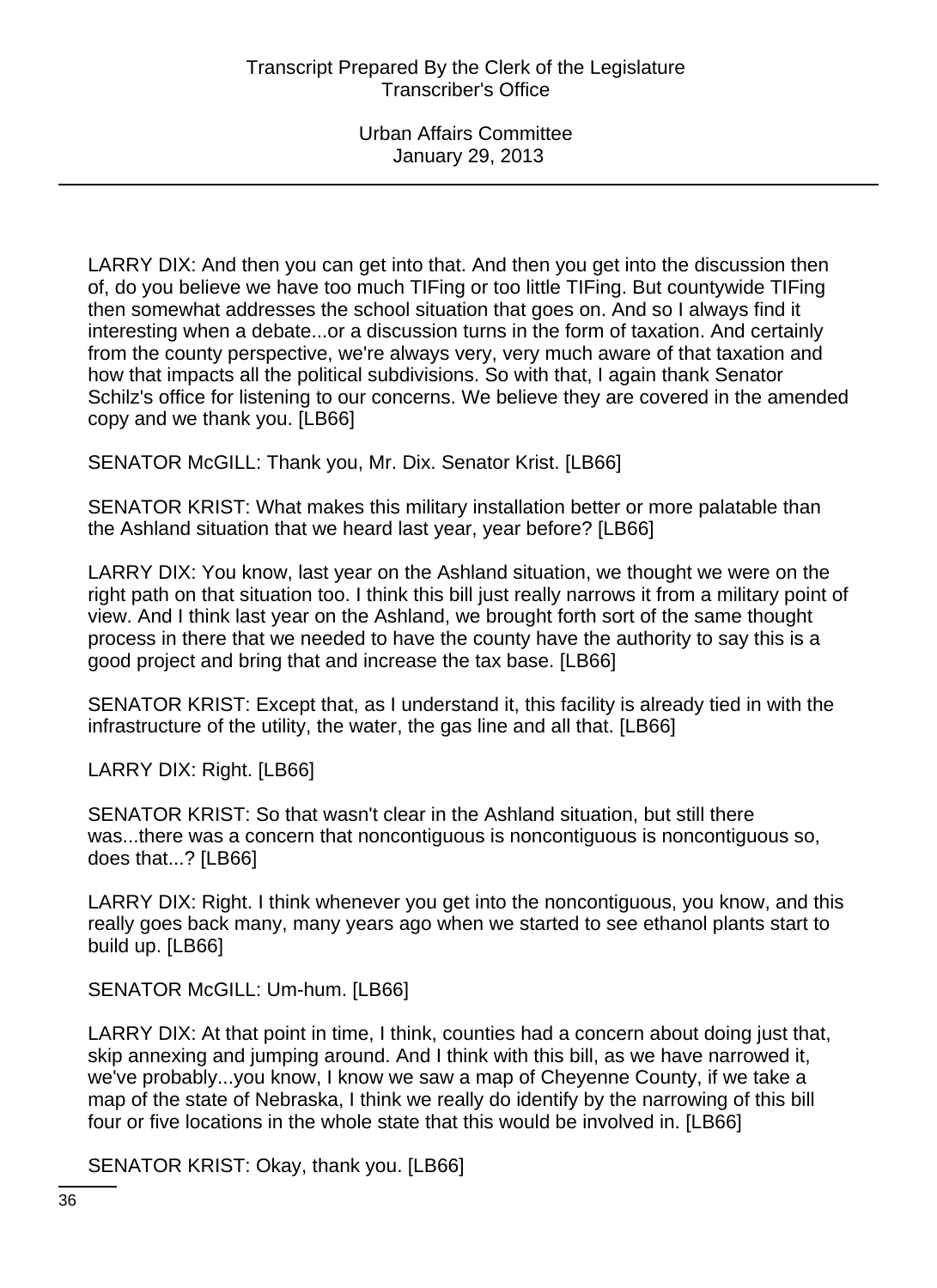SENATOR McGILL: And I think, Senator Krist, it was more of a concern of the League of Municipalities, the Ashland case. So perhaps we can chat with them a little bit afterwards. [LB66]

SENATOR KRIST: Okay, thanks. [LB66]

SENATOR McGILL: All right, other questions? No? All right, thank you. [LB66]

LARRY DIX: Thank you. [LB66]

SENATOR McGILL: And, Melissa, do you want to close in any way? No? All right, Melissa waives closing for Senator Schilz. (See also Exhibit 15) And we will move on. I see Senator Sullivan is here already, so we will move on to LB295. Welcome. [LB66]

SENATOR SULLIVAN: Thank you, Senator McGill, my first time here. [LB295]

SENATOR McGILL: Oh, wonderful, it's exciting. [LB295]

SENATOR SULLIVAN: Good afternoon and to Senator McGill and members of the Urban Affairs Committee. I'm Senator Kate Sullivan, K-a-t-e S-u-l-l-i-v-a-n. I represent the 41st Legislative District and I'm here today to introduce LB295. It's actually a very simple bill. It adds relocation incentives for new residents to the list of activities that may be included in an economic development program in State Statute 18-2705. These are economic development programs in cities and villages created under the Local Option Municipal Economic Development Act and adopted by the voters in each individual city and village. By way of background, in 2011, Senator Galen Hadley and I introduced LR226, an interim study to look at the feasibility of the state implementing a pilot program to provide an incentive for people to move to rural Nebraska. LR226 was loosely based on the state of Kansas legislation about rural opportunity zones. The program was created by the Kansas Legislature and it is administered by the Kansas Department of Commerce. The rural opportunity zones are 50 counties that have been authorized to offer one or both of the following financial incentives to new full-time residents: Kansas income tax waivers for up to five years, and student loan repayments up to \$15,000. The Revenue Committee held a public hearing on LR226 in Kearney in the fall of 2011. Senator Cornett, at that time, Chair of the committee, graciously allowed me to sit in with the committee at the hearing and we had a tremendous turnout, so many so that people that wanted to testify, some of them didn't even get a chance to. Many of the people though that did come to testify were rural economic development officers in small towns and counties in rural Nebraska. And one of the points that each of them made was that they had jobs available in their communities, but what they didn't have was the skilled labor force to fill those jobs. LR226 resulted in Senator Hadley's LB850 in the 2012 session. LB850 proposed to create an incentive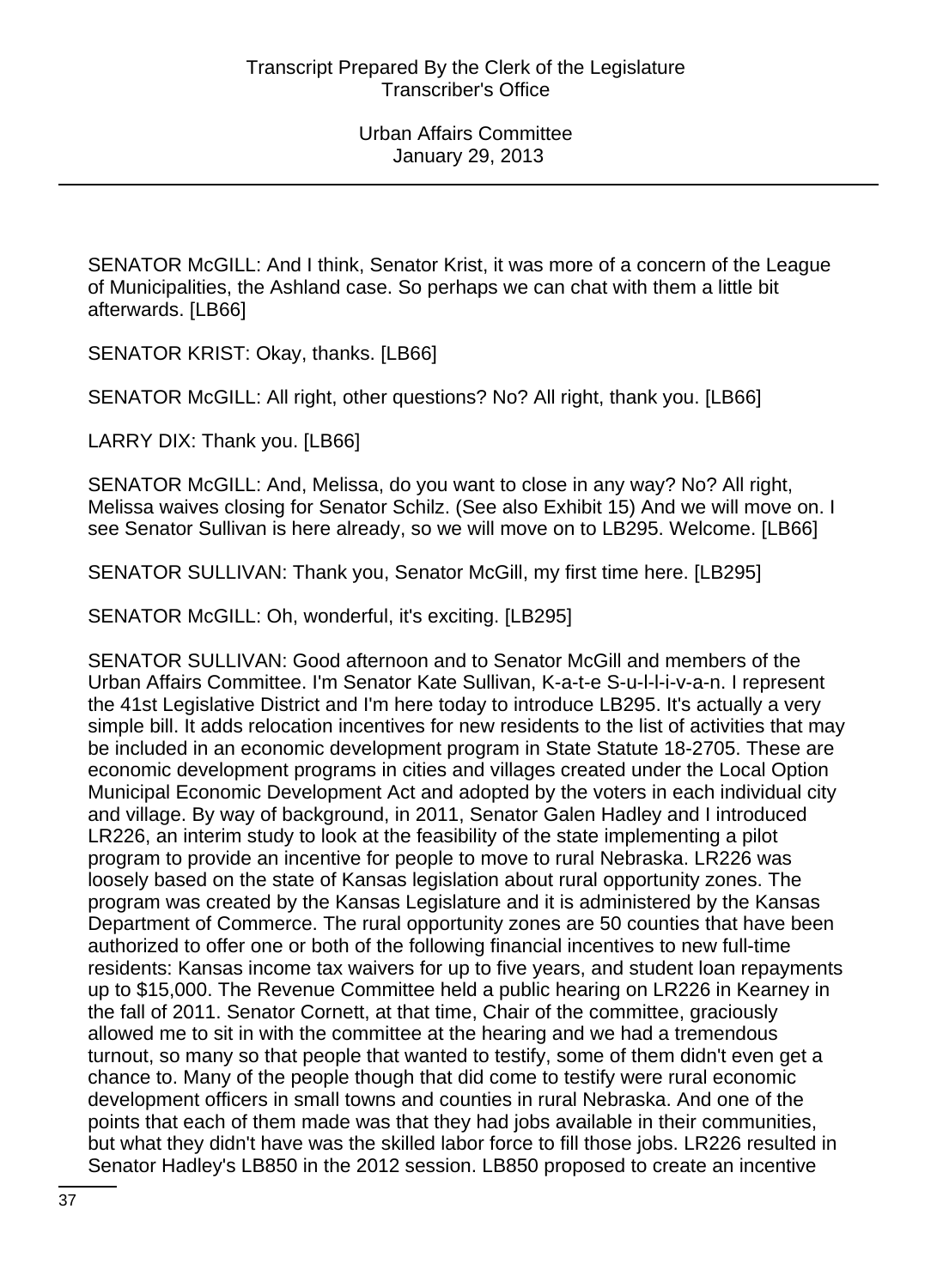Urban Affairs Committee January 29, 2013

area tax credit program. Any county in Nebraska that had a net loss of population of 5 percent or more between the 2000 and 2010 federal decennial census would be an incentive area. Although LB850 had a lot of great ideas in it, it also had a huge negative, a fiscal note in the amount of \$2,250,000. So needless to say, LB850 never moved out of committee. But as I continued to talk with rural economic development folks in my legislative district, the issue of how to recruit people for the jobs in their communities continued to come up. They were experiencing work force development issues. How to get people to move to their counties and their communities to fill the good jobs that are available? Many of these cities and towns have an unemployment rate of 3 percent or less. Some of the available jobs include plumbers, electricians, nurses, welders, IT professionals; and in other parts of the state there are manufacturing jobs available. But the lack of the people to fill these jobs could actually limit a business' ability to grow and expand. So LB295 is the end result of a discussion about what we could do about that and not cost the state any money. Many small communities already have economic development programs created under the Local Option Municipal Economic Development Act. The people in these communities voted to tax themselves and use that money for local economic development. LB295 simply adds the words "relocation incentives for new residents" to the list of activities that may be included in a local option municipal economic development program. The decision to provide relocation incentives would be a local controlled decision recommended by the local economic development board and approved by the local elected officials. This option would be available to any community that has a local option municipal economic development program that has been adopted by the voters. LB295 provides a simple and easy way for communities to try to recruit new residents to meet their employment needs. It doesn't cost the state a single cent. If communities don't want to use their economic development revenue in this way, they don't have to. The city council or the village board will have the final say. Now I will tell you, there are several great rural economic development professionals that are going to follow me, so I think they will be able to answer any questions that you might have about the creation and what these local option municipal economic development programs are. As I said in my opening, LB295 is a very simple bill. It simply allows local option municipal economic development programs to use their funds for relocation incentives for new residents. It gives these communities another tool for economic development. So I encourage you to advance LB295 to General File. And if you don't mind, I am going to waive closing because I need to return to the Education Committee. [LB295]

SENATOR McGILL: I was just going to say, like one of my biggest pet peeves, as you probably know, is that we have great jobs in the state and don't have the people trained to do them. [LB295]

SENATOR SULLIVAN: We do, we do. [LB295]

SENATOR McGILL: And so I know you were in the middle career academy public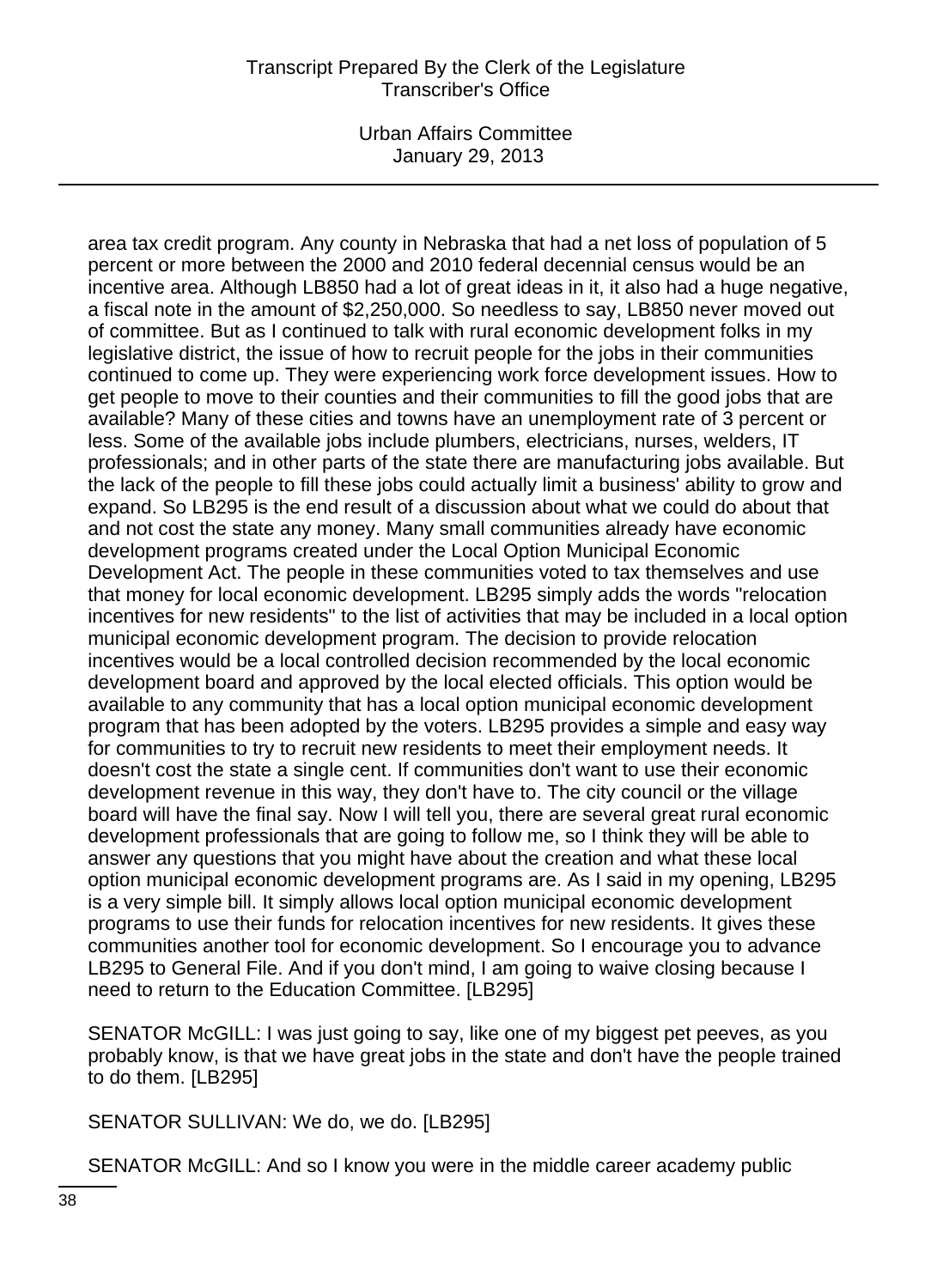hearing right now. [LB295]

SENATOR SULLIVAN: Right, right, we are. [LB295]

SENATOR SULLIVAN: So hopefully we can get more young people trained to do some of those really great paying jobs that are out there. [LB295]

SENATOR SULLIVAN: Absolutely. [LB295]

SENATOR McGILL: Questions for Senator Sullivan? Senator Coash. [LB295]

SENATOR COASH: Thank you. Thank you, Senator McGill. I won't keep you too long. [LB295]

SENATOR SULLIVAN: That's fine. [LB295]

SENATOR COASH: When you talk about relocation services, what do you...what are you envisioning as falling under that umbrella? [LB295]

SENATOR SULLIVAN: The relocation incentives? [LB295]

SENATOR COASH: Incentives, yeah. I mean... [LB295]

SENATOR SULLIVAN: Well, I suppose, first of all, it is dependent on the creativity of the local economic development people to come up with some ideas to present to their village board or their city council. And I think that's what you're going to hear in some of the incentives. But...and...I mean, you know, maybe they'll look at some things like the Kansas program did, student loan forgiveness, or maybe some other...I think it's just only bound not only by the creativity that they apply to their ideas, but then also the pool of monies that they have available to them. [LB295]

SENATOR COASH: So, I mean, I was looking at this going, jeez, you know, relocation incentives kind of a broad term. So you envision that the local communities would narrow that down within their own program to say what...a relocation service for Ord, Nebraska, is going...or incentive...relocation incentive for Ord is going to look like this, and the relocation incentive for a different community might be different, and the rules of the game, so to speak, would be different... [LB295]

SENATOR SULLIVAN: Um-hum. Totally a local... [LB295]

SENATOR COASH: ...and approved by each...by each... [LB295]

SENATOR SULLIVAN: Yeah, totally a local issue. [LB295]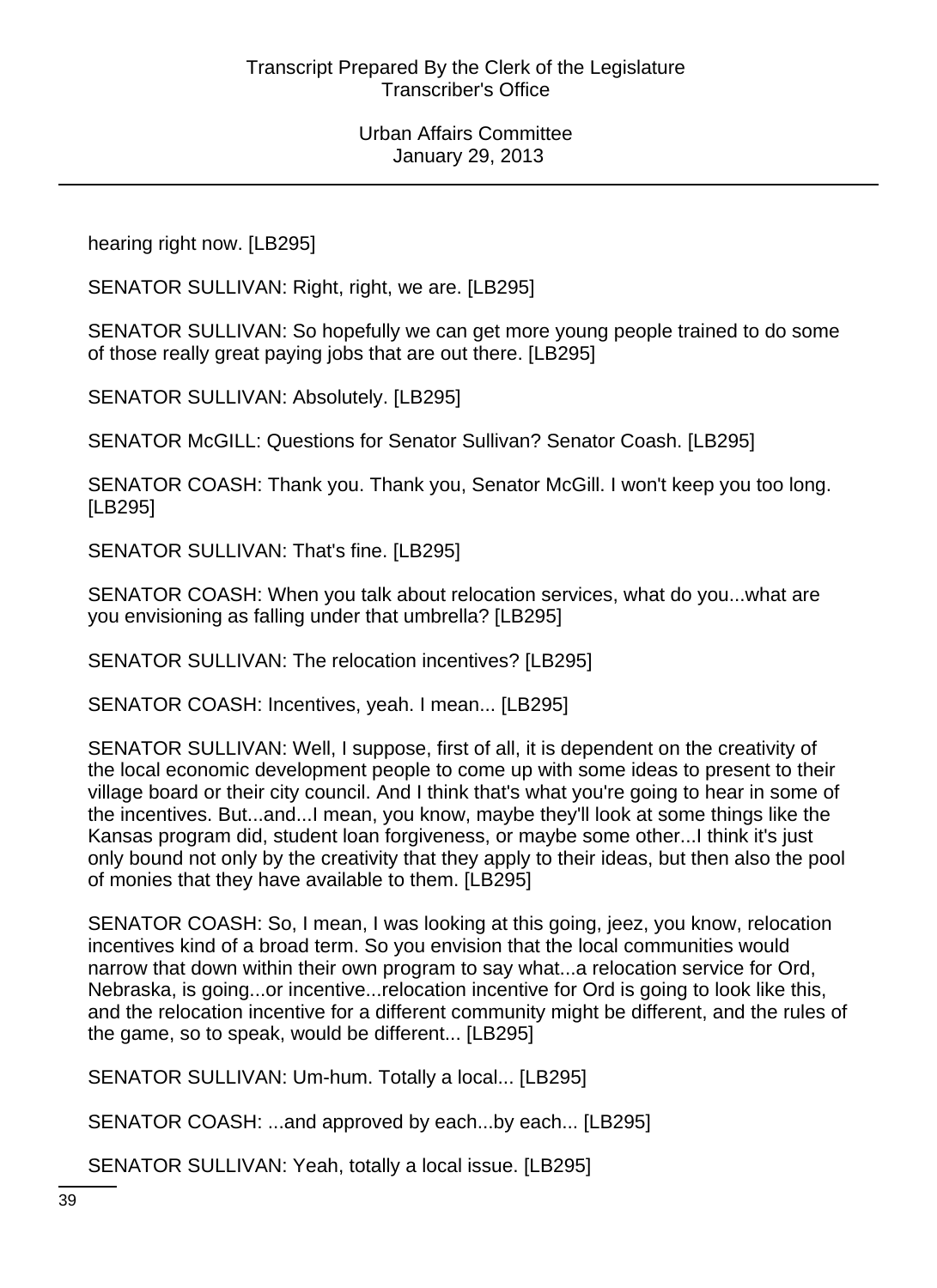## SENATOR COASH: Okay. [LB295]

SENATOR SULLIVAN: That's not to say that when some of these programs get off the ground, and I told some of the people that are going to be testifying, that it's conceivable that they could become models for other rural communities. But they will craft their own dimensions of the program. [LB295]

SENATOR COASH: Because you don't see a need to define more clearly in the bill what a relocation incentive might be? [LB295]

SENATOR SULLIVAN: I would hope we wouldn't. Because as I mentioned, the funding is coming straight from the local control and I think we better give them the flexibility to craft their own program and spend their own dollars. [LB295]

SENATOR COASH: That makes sense. Thank you, Senator. [LB295]

SENATOR McGILL: Other questions? Senator Karpisek. [LB295]

SENATOR KARPISEK: Thank you, Senator McGill. Thank you, Senator Sullivan. Explain to me a little more about the local money. Does that come from the...? [LB295]

SENATOR SULLIVAN: The local option sales tax. [LB295]

SENATOR KARPISEK: Okay. Thank you. [LB295]

SENATOR McGILL: All right. Other questions? I don't see any. [LB295]

SENATOR SULLIVAN: Okay. [LB295]

SENATOR McGILL: I will be joining you in Education later. [LB295]

SENATOR SULLIVAN: Very good. Thank you very much. [LB295]

SENATOR McGILL: All right. First proponent. [LB295]

MIKE FEEKEN: Good afternoon. [LB295]

SENATOR McGILL: Welcome. [LB295]

MIKE FEEKEN: (Exhibit 11) Okay. Madam Chair and members of the Urban Affairs Committee, my name is Mike Feeken, M-i-k-e F-e-e-k-e-n, executive director of the St. Paul Development Corporation, the appointed administrator of the LB840 Economic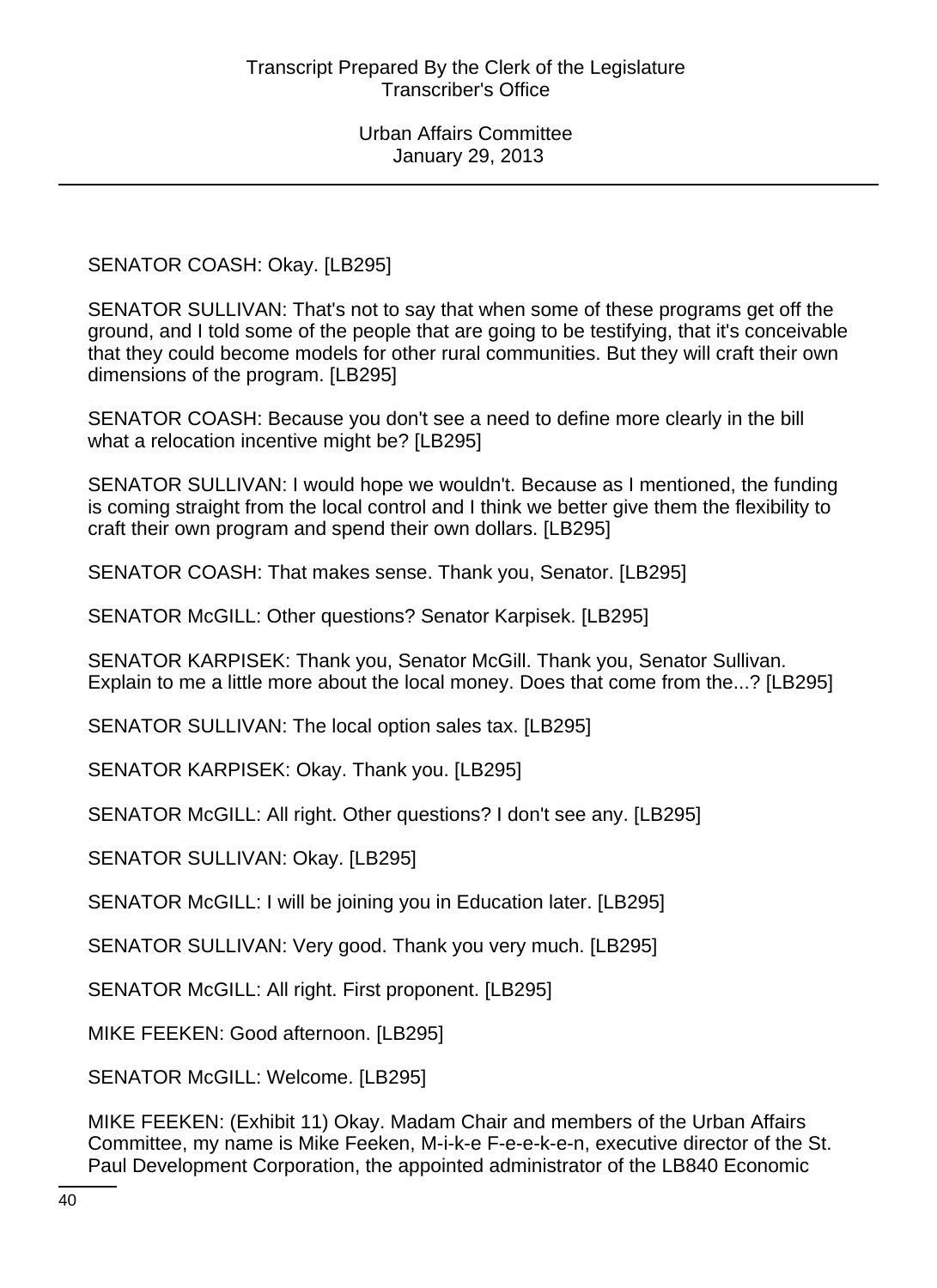Urban Affairs Committee January 29, 2013

Development Plan of the City of St. Paul testifying in support of LB295 which would make resident recruitment activities eligible under local economic development plans. Originally passed in 1991, the Local Option Municipal Economic Development Act, more commonly referred to as LB840, authorizes communities, if approved by local voters, to collect and appropriate local tax dollars for economic development purposes. Since 1991, 60 communities have gone through this process and created their own economic development program with a corresponding economic development plan. And while these communities share the distinction of being an LB840 community, their individual economic development plans may differ from each other due to the priorities that each community has decided are important to them. Some communities may focus on current statutorily eligible activities like the creation of a revolving loan fund for businesses, while others may use LB840 allocations for infrastructure development in an industrial park. It is up to the individual local governing board to decide which projects to invest in or programs to implement. This is truly a local option program and perhaps the single most important piece of economic development legislation made available for communities. It has proven to be successful because it has remained flexible and able to evolve with ever-changing trends in economic and community development. LB295 is part of that ongoing evolution. With the passage of LB295, communities will have the option of addressing declining population and work force shortages through resident recruitment strategies by using an already known and familiar economic development mechanism. Because the language of LB295 is broad enough to cover a multitude of end tactics, communities will have the choice of being able to tailor their recruitment strategies to best fit their individual needs and situations while still subject to existing economic development program provisions and local governing body oversight. While LB295 expands the list of eligible activities under an economic development plan to include resident recruitment activities, it does not change the original intent of the original LB840, empowering individual communities with the resources necessary to take control of their own destiny, giving communities the discretion to decide what is in their own best interest and ability to act for their viability, sustainability, and ultimate survival. LB295 will continue that empowerment. I urge your support of LB295 and am available to answer any questions. [LB295]

SENATOR McGILL: Any questions? I don't see any. Thank you very much. [LB295]

MIKE FEEKEN: All right. Oh. Thank you. [LB295]

SENATOR McGILL: Thanks for driving in. Next proponent. Thanks for coming. [LB295]

CALEB POLLARD: (Exhibit 12) Thank you for having me. Madam Chair and members of the Urban Affairs Committee, my name is Caleb Pollard and that's spelled C-a-l-e-b, last name P-o-l-l-a-r-d. I'm the executive director of the Ord Area Chamber of Commerce and Valley County Economic Development. I also consider myself from "greatest Nebraska," which is the Loup Valley region. And if you've been in our neck of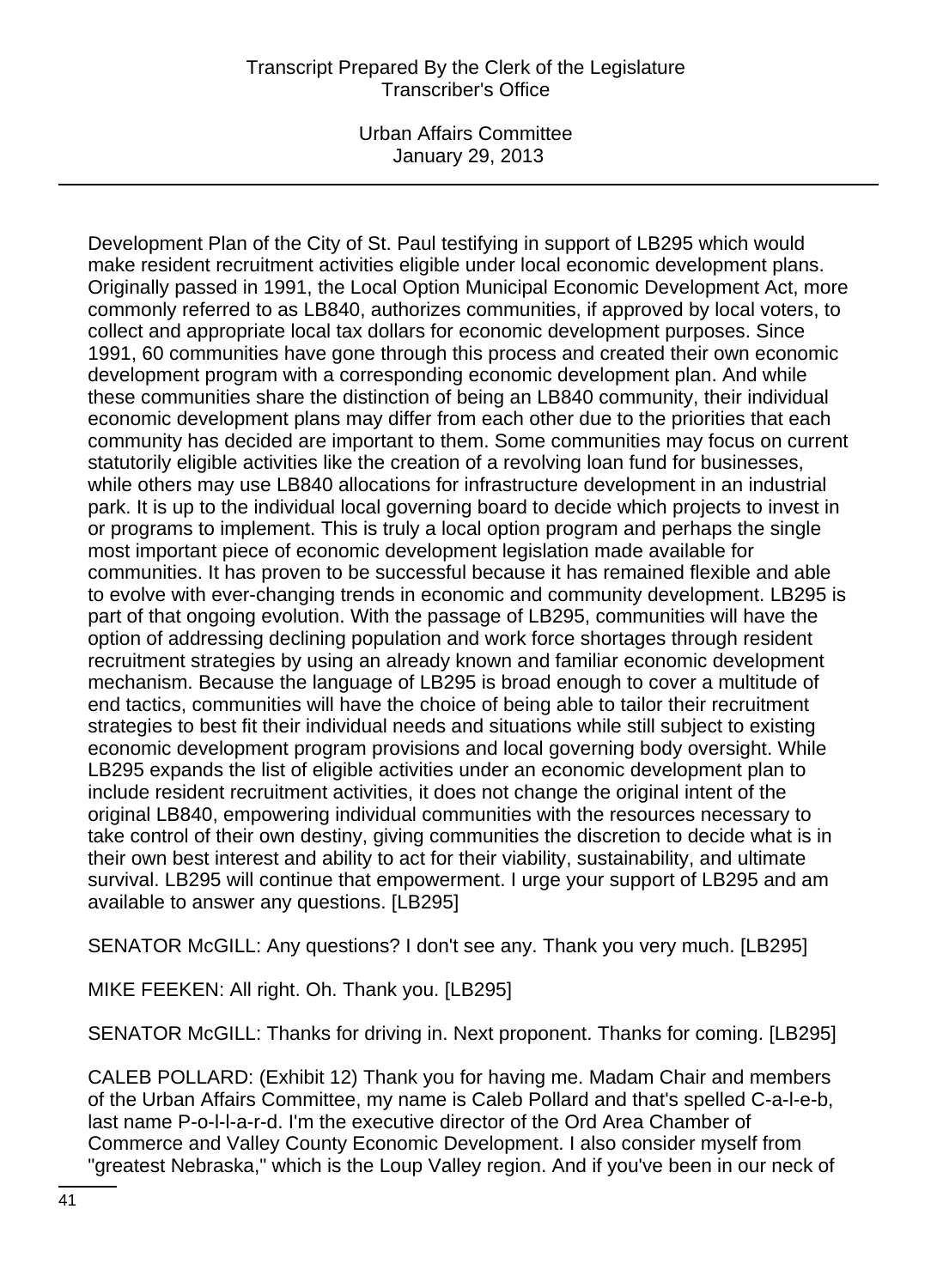Urban Affairs Committee January 29, 2013

the woods, you'll soon understand why. Valley County Economic Development does serve as the appointed administrator of the LB840 economic development plan for the city of Ord. And I also represent, as Chamber executive, over 200 rural Nebraska businesses that have taken a keen interest in this bill, and our board of directors has passed a resolution supporting these population developments most recently. I am testifying in support of LB295, which would make new work force recruitment activities eligible under local economic development plans. And I also want to bring note, this is a similar approach to the efforts led last year by Senator Coash on last year's film industry incentive bill. It also is a bolt-on opportunity for communities to address other upcoming economic developments as they arise. LB295 gives communities and their residents that have taken a proactive, responsible, sensible approach to self-created economic development new tools to meet the evolving nature of our global economy. In 2011, and this is important to me, because the Nebraska Legislature passed the Talent and Innovation Initiative. And this effort was an acknowledgement that times have changed in...as times change, as the American economy evolves, so should the strategies of communities interested in economic development. The TI2 effort was a major pivot on economic development strategy. This pivot recognized that new tools, new methodologies and new approaches are necessary to tackle twenty-first century challenges. It was an acknowledgement that human capital, talent, is the primary driver of economic growth and development, especially in rural Nebraska. People are driving economies in the twenty-first century. In the knowledge economy, people with ideas are driving innovation. And I would wager to say that that is not necessarily an element of the business industry. We need a new set of tools to meet this reality. That is why LB295 makes sense. In Valley County, our single biggest threat to our long-term viability is not a lack of business, it is a lack of people. In my business community, we are faced with chronic work force shortages, we are currently at 2.2 percent unemployment and have an 85 percent loss of our area high school graduates to postsecondary education which is well over 65 miles away. We have a real opportunity to bring these kids back. And I will point to you the Nebraska intern program as one of those very good TI2, or TI2 Initiatives that was implemented that this program could support with partners in the business and industry fields. So I ask, why not let communities like Ord use their locally-controlled economic development funds to meet their demands and support statewide programs, like the Talent and Innovation Initiative. LB295 allows rural communities a sensible solution to the most challenging dilemma, a lack of people to meet our most basic economic needs. I ask you to consider LB295, a local option solution, to solving population and work force challenges in the twenty-first century. Thank you. And I'm open for questions. [LB295]

SENATOR McGILL: Thank you very much for coming out. Any questions? No? [LB295]

CALEB POLLARD: Thank you. [LB295]

SENATOR McGILL: Thank you very much. Other proponents? [LB295]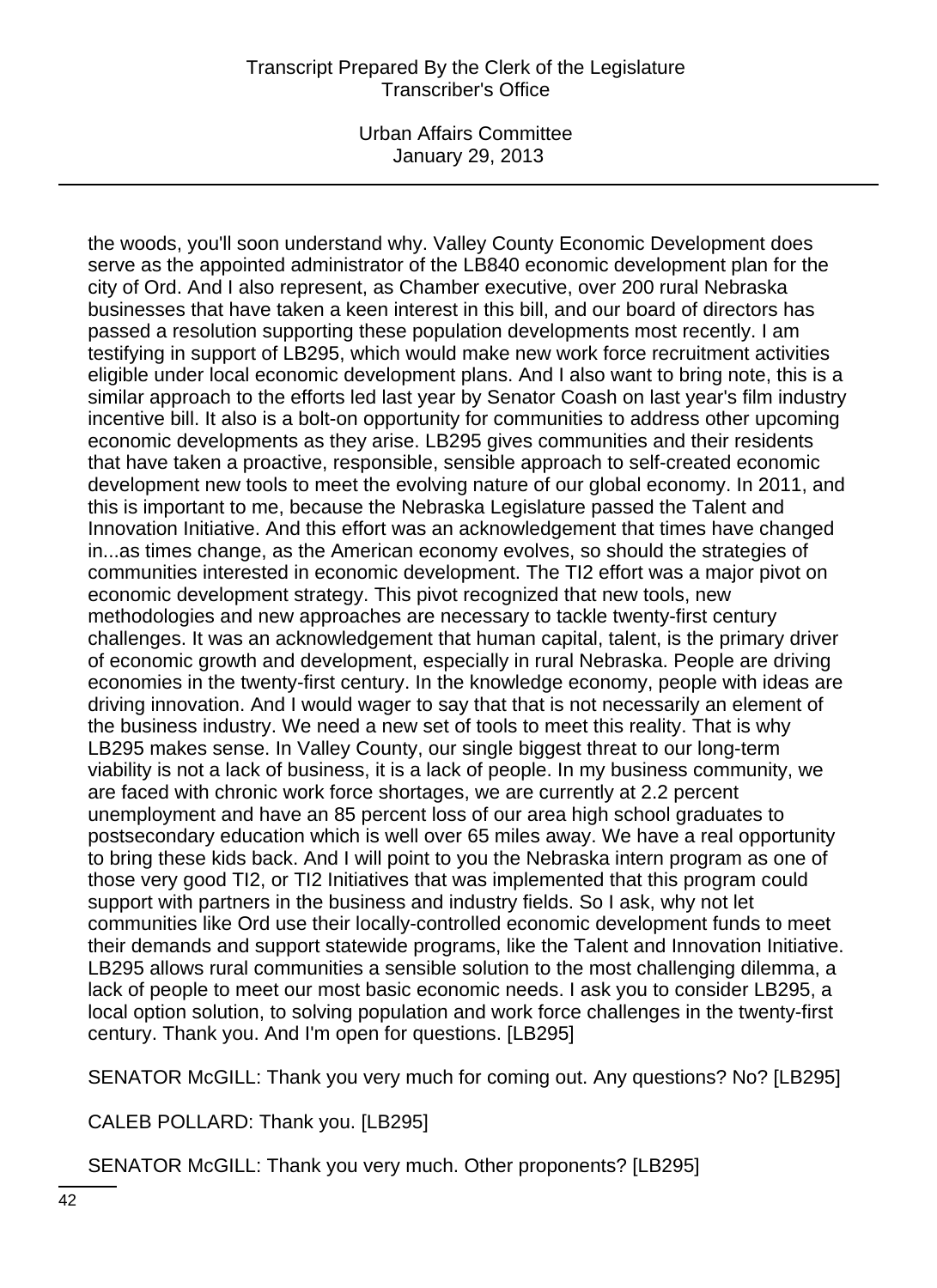#### K.C. BELITZ: Good afternoon. [LB295]

SENATOR McGILL: Hello. [LB295]

K.C. BELITZ: (Exhibit 13) Senator McGill and members of the committee, I'm K.C. Belitz, B-e-l-i-t-z, and the president of the Columbus Area Chamber of Commerce. I'm here to support LB295. We do so because we have certainly been living this challenge in Columbus, just as the previous speakers have in their communities. For more than ten years, we've had an active work force recruitment initiative within our chamber of commerce and within our region called the "Drive for Five." And so as a result, I've had the opportunity to...or we've had the opportunity to learn some things about those challenges that Mr. Pollard was just talking about. We have jobs available in Columbus, as they do in Ord, and other places across Nebraska. At the same times, we have unemployment in the nation at a pretty significant level. And people with skills who aren't being allowed to use those skills and make themselves a life for themselves and their families. And so the...obviously, that begs the question of why that is. And we've had the opportunity to sit down and talk to some of those people face to face and the example that I'd share with you is a couple trips that we made to northern Michigan to recruit people, went to Traverse City, and sat with those folks who have great skills, many of them in the auto industry, etcetera, welders, machinists, all kinds of great skills that could be put to work in Nebraska. And they had no prospect in their immediate future of employment where they were, none. And so we, you know, provided the opportunities that we had in Columbus; we said, you know, we can put you to work tomorrow and we'd love to have you. And then they said, well, how am I going to get there? And that has been a challenge that we've struggled with, as a community, for many years already. We talked to, at that time, our Congressman, Adrian Smith, about introducing a bill that would allow us to do something at the federal level with unemployment benefits and etcetera. Locally, we have put some of our own resources into helping people move from Michigan to Columbus. But the...it just isn't enough, not to bring the kind of people that we really need to make a difference in this challenge for us and for the state. So this would give us an opportunity to maybe do something on a more significant level that, again, as the previous speakers have said, would really be up to each community to decide. In our view, we've thought about some of the mechanisms that we would use to allow those people who have no resources left, who couldn't possibly afford to rent a moving van and move to Columbus. We thought about how we might be able to make that work through an employer, offer them a job, you know, we know that that's there when they get here, and make that work. And we had 30-some people who made that move from northern Michigan to Columbus as a result of those two trips. But that's just not enough. And, you know, that was all the resources that we had and all the opportunities that they were able to take right then. This would be another tool that might help that number grow and make a real significant difference for us and the people you've already heard speak today. I'll spare you the rest of the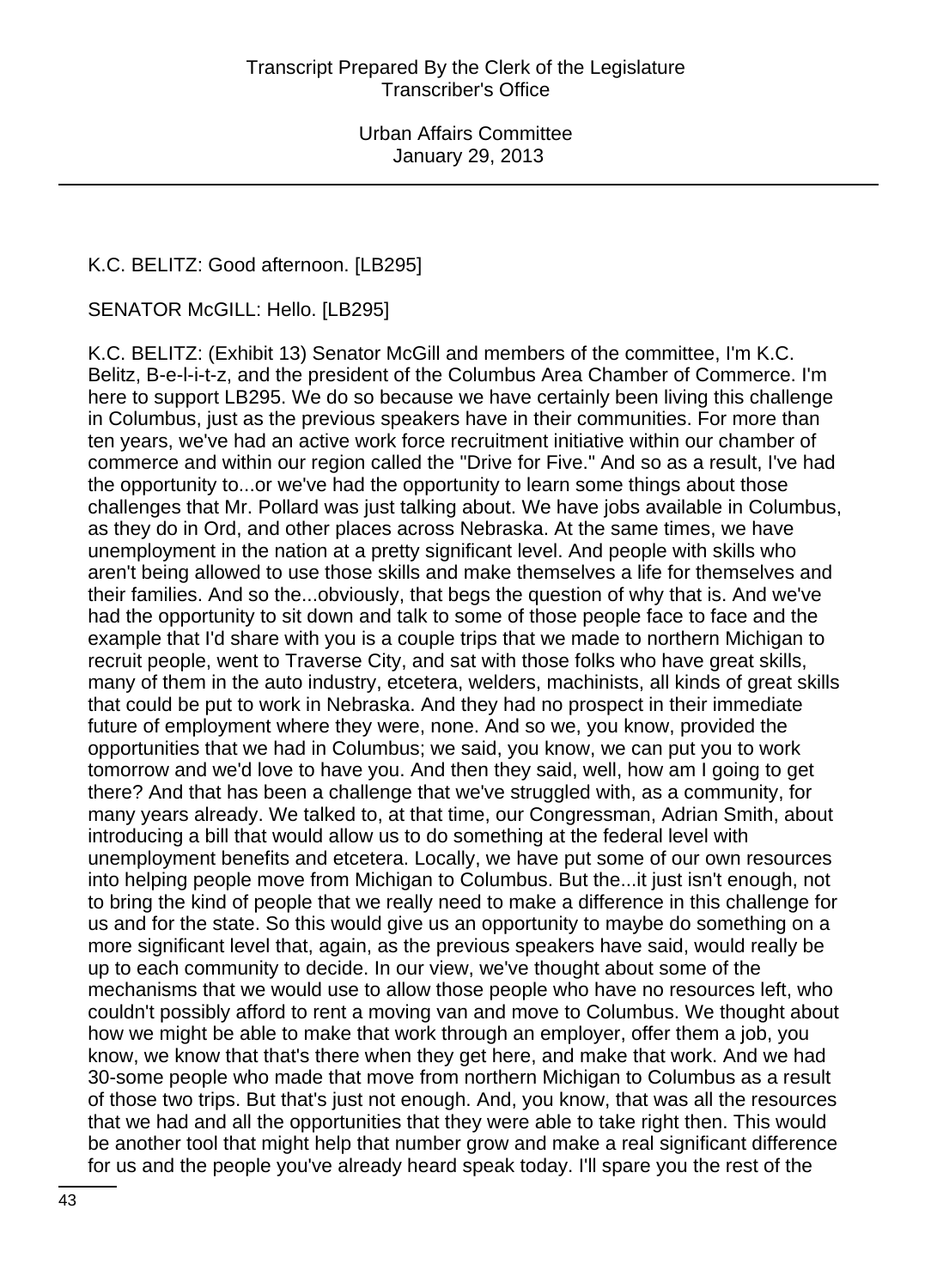written testimony and answer any questions that you have. But, certainly, we'd love to see communities have this option as another tool in the box. [LB295]

SENATOR McGILL: Thank you for sharing that experience with us. [LB295]

K.C. BELITZ: Um-hum. [LB295]

SENATOR McGILL: Any questions? Senator Karpisek. [LB295]

SENATOR KARPISEK: Thank you, Senator McGill. Who decides if you're going to spend the money or how much that you would do? [LB295]

K.C. BELITZ: Great question. Yeah, and that's really one of the real challenges for us to figure out. In that case, we just took money out of the chamber of commerce and said, here's a hundred dollars to get here. I mean, it was that important to us. The way we kind of foresee that at this point is, again, it has to be a partnership between the community and a person and an employer in the middle. So we go there with that employer, or, you know, they're on the phone, whatever. We know they have a job, and then I...I think the way it works in our model is, we work through the employer. The employer either fronts them the money or we do, but which ever way, we've got an agreement with the employer that they're going to come to Columbus, they're going to have a job, and we have that assurance that that's going to work out that way. So in that case, you know, it was us, because it was our money; in this case, whoever that community is going to have to make those rules up. [LB295]

SENATOR KARPISEK: City involved? [LB295]

K.C. BELITZ: They were not then, no. They're a partner in the "Drive for Five," yes, but, no, they would not be part that. [LB295]

SENATOR KARPISEK: But they would be now. [LB295]

K.C. BELITZ: They would be now. [LB295]

SENATOR KARPISEK: Perfect. [LB295]

K.C. BELITZ: Yep. [LB295]

SENATOR KARPISEK: Thank you. [LB295]

K.C. BELITZ: Um-hum. [LB295]

SENATOR McGILL: All right. Other questions? No? Thank you very much. [LB295]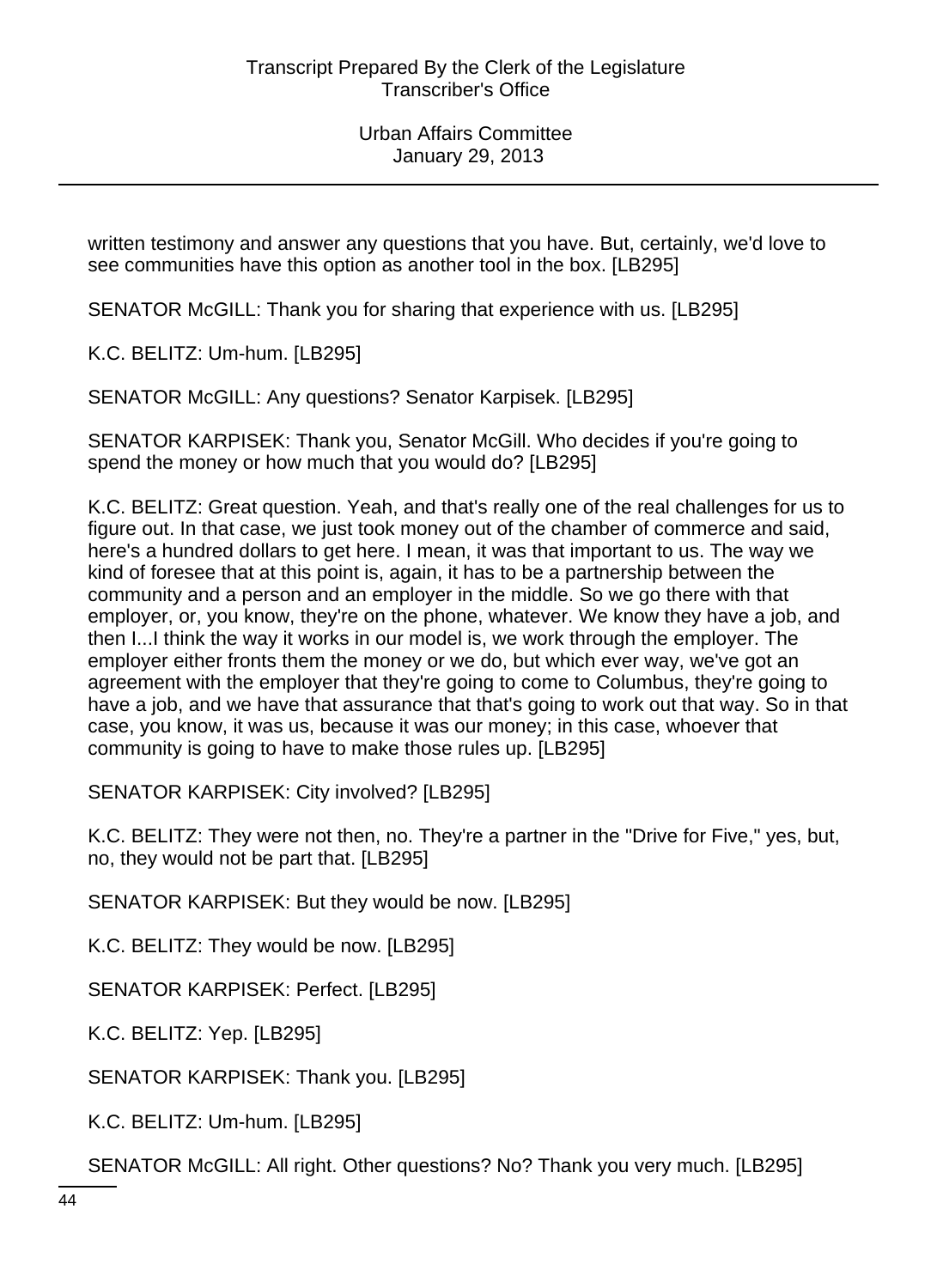#### K.C. BELITZ: Thank you. [LB295]

SENATOR McGILL: Any final proponents? Hello. [LB295]

LYNN REX: Senator McGill, members of the committee, hello. My name is Lynn Rex, L-y-n-n R-e-x, representing the League of Nebraska Municipalities. We appreciate Senator Sullivan introducing this bill. And just like to underscore a couple of the points that have already been raised. First of all, we do have over 600 municipalities right now that have these voter-approved plans. And as you know, for those of you that may be new to the committee, in order to have an LB840 program, it works very much like you enact a budget. That's how enabling legislation was passed in 1991. So you have to have a proposed plan; you have to have a hearing on what the plan is going to be. Then that plan, you can modify the plan, but then whatever you submit to the voters, you are bound by that plan. And municipalities across the state have done a variety of things in terms of using LB840 plans. In fact, the League and this committee, the one that put forth LR11CA in 1990, which was overwhelmingly approved by the voters, that amended...let's see, it would be Article 13, Section 2 of the Nebraska Constitution to allow municipalities to have this exception to the prohibition against lending the credit of the state. So that allowed LB840 to pass in 1991 to say that the municipalities do have the authority to basically say you can use "public funds" for a private purpose if it is voter approved and if you meet all the provisions of LB840. And of course, we're hopeful that this provision would pass. I think there's been excellent testimony about why this is necessary and I won't repeat that. And any municipality, any of the 60 municipalities that have already enacted those LB840 plans would have to amend their plan. And to do that they have to go back to a vote of the people in order to do this. This is not something where if the bill passes it is self-executing. They would have to go back to the people and say, okay, now we'd like to do this. This is how we want to modify our plan. I think that this really puts forth an important opportunity for these smaller communities where really it's about getting the people. They can create the jobs, they just need the people. So...and I did want to respond to something that Senator Krist said and I kind of caught him in the hallway briefly to respond to something that he had mentioned on LB66 which is what's the difference between LB66, which we talked about, and LB1132 which is before this committee last year. LB1132 dealt with a sand and gravel pit where there was nothing substandard and blighted. There was no preexisting housing, roads, there was no blight whatsoever. Whereas LB66 deals with huge areas where the federal government has left dilapidated roads, buildings, and infrastructure in need of serious repair. So, again, thanks to Senator Sullivan for introducing this measure, it's very important. We hope that you'll advance this bill out of committee. And, Senator Coash, as you noted, each individual municipality would then be able to address and shape how they will, in fact, provide this incentive, if it is voter approved. [LB295]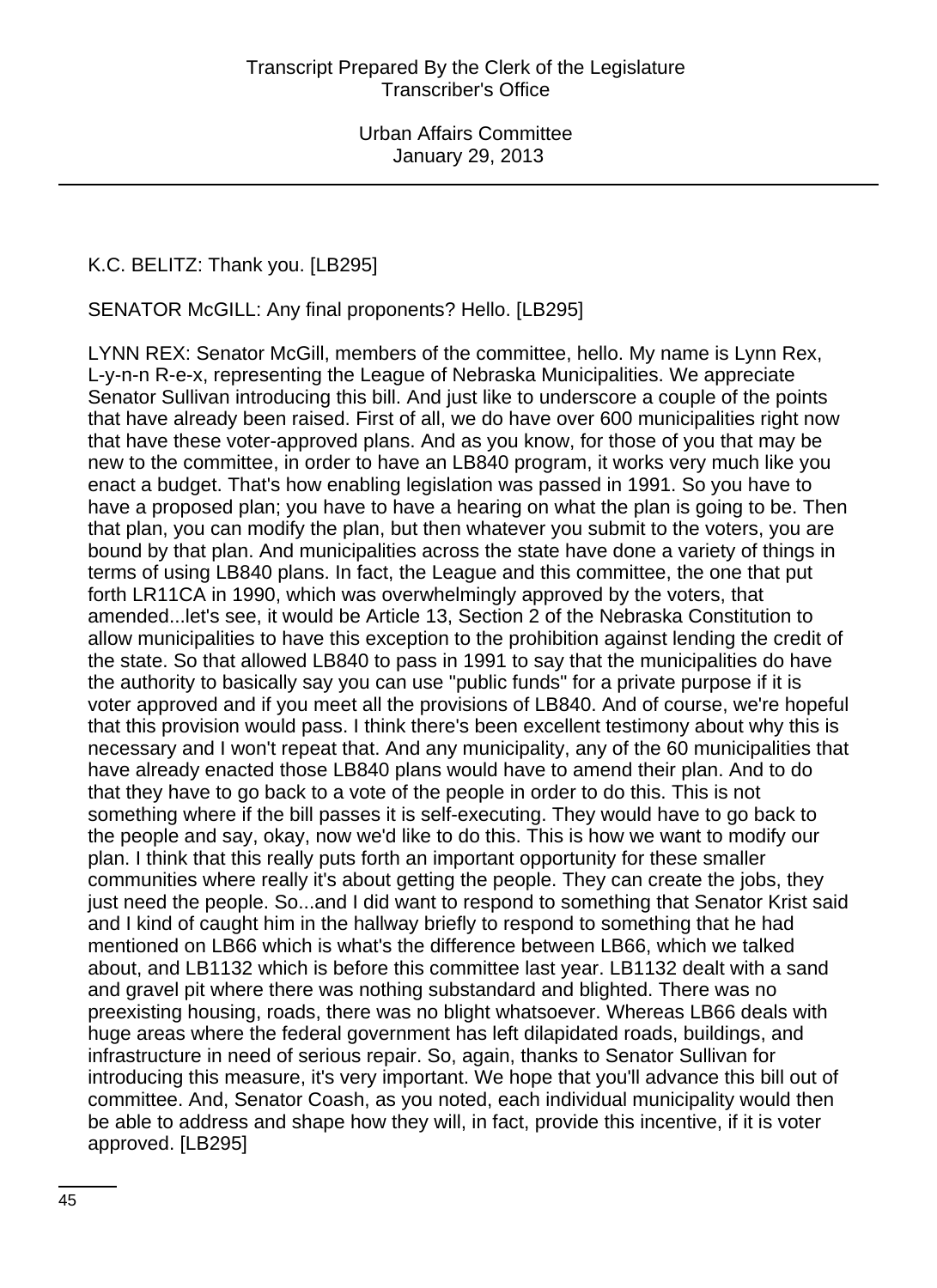SENATOR McGILL: Go ahead, Senator Coash. [LB295]

SENATOR COASH: Thank you, Senator McGill. When with...with adding relocation incentives though, will all communities have to go back to the voters and say, okay, we've now added...you know, the Legislature has given us approval, now we have to ask you for one more...one more thing we can use our LB840 funds for. [LB295]

LYNN REX: Um-hum. [LB295]

SENATOR COASH: But don't some communities have kind of broad plans already that they wouldn't...I mean, what do you think will happen? Will a lot of communities have to go back to their voters and say, two more words for our plan, or will they have the latitude within their already-existing plans to do this if we enable them? [LB295]

LYNN REX: I think they all will have to go back because what you're doing with LB295 is giving additional legislative authority which they do not now have. So, hopefully, this will pass. I think it's an excellent proposal. Once it's passed is by doing so you're giving extra authority that they now do not currently have. Because I can assure you, if they thought they had the authority, they wouldn't be here with a bill to do it. So, and even though there are some municipalities, Senator, and you're very correct in that, that have very broad plans, I think then I would guess they would have to consult with their legal counsel to say, okay, you have a bill that passed subsequent to the enactment of passage and approval of your plan. And my guess is, I'd almost bank on the fact that almost all the city attorneys are going to say, no, you need to go back to the vote of the people. [LB295]

SENATOR COASH: Because some plans say, will use LB840 funds for these eight purposes and anything the Legislature in the future allows us to do. So those plans may not have to...every city will have to make their own determination is what you're saying. [LB295]

LYNN REX: I think they would want to have very tight consideration and talk to their... [LB295]

SENATOR COASH: No one told the voters what they're...how they're going to spend the money. [LB295]

LYNN REX: Yes, I mean, I really do think this is all about what the local voters want to approve. And also, you know, if they have something that is that broad, if they have...I mean, I'm unaware of any city that has something quite that broad. But if they do, they'd want to check with legal counsel because I think, again, the Legislature...the purpose of this is the Legislature is authorizing yet another purpose which was not previously allowed. [LB295]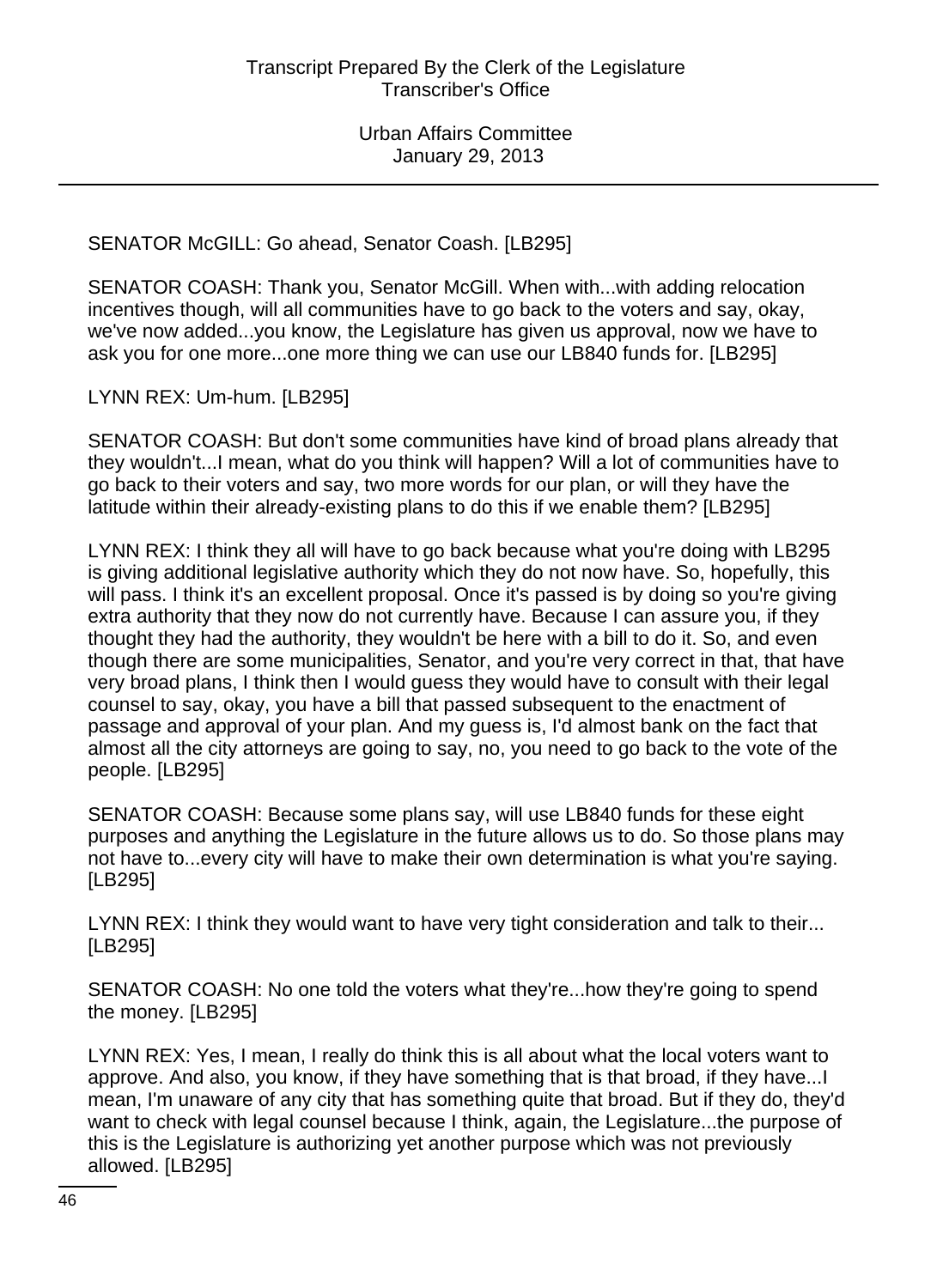SENATOR COASH: I understand. Thanks, Lynn. [LB295]

SENATOR McGILL: All right. [LB295]

LYNN REX: Thank you very much. [LB295]

SENATOR McGILL: Senator Murante. [LB295]

SENATOR MURANTE: Thanks for coming and testifying. So municipalities go back to their citizens and they ask can we now use relocation incentives and that's what is going to be put on the ballot, it's nothing more explicit than that? [LB295]

LYNN REX: Oh no, no, I think what you will have here, I mean, again, I can't speak for the cities that are here or the economic development corporations that are here working on this, I would imagine that there are some municipalities...in fact, I know that there are, where recruitment of doctors is critical and medical personnel and physician assistants is critical. So I could see that, perhaps, they would have a recruitment of, you know, loan forgiveness for medical students who choose to relocate in our municipality and work in our hospital for X number of years. Or it may be something that specific. My guess is it is going to be something that will be...if I were, probably, advising them, and I'm...Gary Krumland on our staff, I know will be working with a number of cities across the state, and we hope that this does pass, but when you have this new language: relocation incentives for new residents, such as, but not including, and then lists four or five things, examples of what you would do. That's likely what most municipalities would be doing. I would doubt that anything would just be as generic because I don't think...you know, the whole purpose of the ballot question is to sell it to the voters to say this is how it's going to help you. And, frankly, if you have people living in those cities, and they all do, nobody helped pay them, their moving expenses, but you can certainly see if this is going to bring engineers into your municipality, higher paying jobs, these are the things we would like to do and have reimbursement for expenses for certain careers that we need. Or let's take a business, Cargill, for example, in Blair, that's how they...LB840 was how they got...how Blair got Cargill. LB840 is how Nebraska City got Excel Corporation. So, you know, if you're saying here's how we're going to attract additional professional people into those positions, I think that would be most helpful. [LB295]

SENATOR MURANTE: And for my point of view, I share a concern that Senator Coash had expressed earlier that relocation incentives, to me, could mean anything. It could mean taking a CEO to Disneyland. It could mean anything. I don't see any restrictions. And of the other activities that are listed in this section of the statute, they seem very explicit as to what...you know, direct loans for qualifying businesses, loan guarantees, grants for public works improvements, these are all extremely explicit activities, and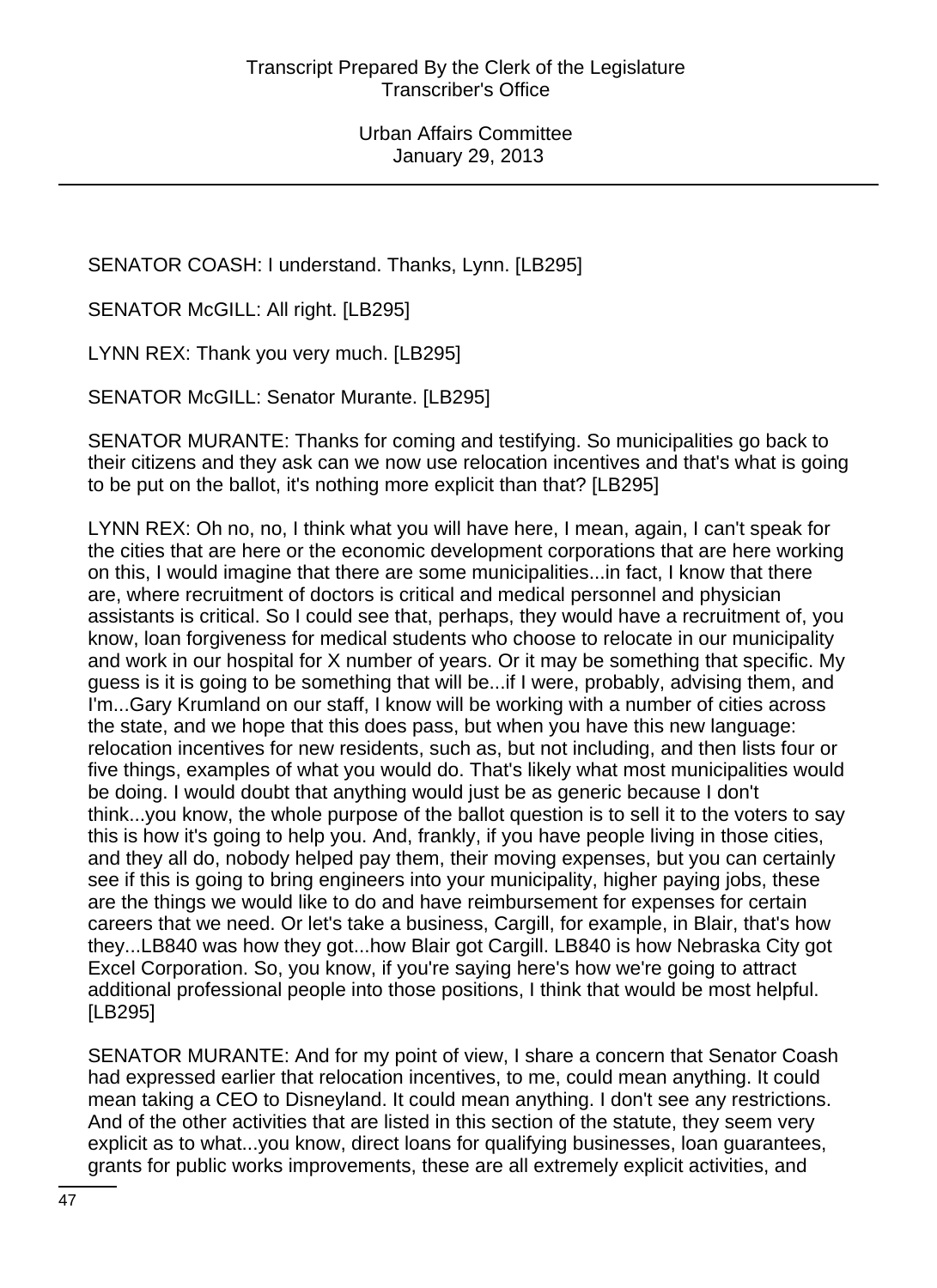then we have "and relocation incentives" which is...could mean anything and nothing to me. [LB295]

LYNN REX: Well, it's...well, for example, "grants or loans for job training," I mean that's pretty, I think those are pretty broad..."options for purchase," "renewal of extension of options," that sort of thing. But I guess, here's the test, the incentive, literally, for the municipality, as well as the economic development group and individuals with whom they are working, is to have something that you know your public will be willing to support. In other words, you're not going to take a set of incentives, let's use your example, I know it's an extreme example, but, you know, take CEO's on expensive trips. Well, how many citizens are going to approve that? Nobody. So basically, this is going to be, I think, a very valuable opportunity for them to shape...and I think it does need to be broad in its character because every city is different. There is no one-size-fits-all. In Wilber, Nebraska, there may be some specific need on a specific business where you're trying to attract a specific group of folks. It may be that in another municipality, you do need to have contractors, you need people to build houses, and that's true in certain cities. They're looking for the people that can actually build the houses, do those sorts of things. So maybe one of the target areas will be incentives to attract more contractors, medical personnel, listing of those. The...really, the reinforcement and incentive for the community and economic development group that will be preparing the ballot question is to make sure that it is; (1) that it is going to benefit that community, because if it isn't, you're not going to get authority to do that. Another question was asked in terms of what funds this? It can be local option sales tax; it can be property tax; and thanks to this committee with placing Amendment 1 on the ballot in 2010, that's now expanded to include donations, grants, utility monies, and other sorts of things, as approved by the voters. And even in that instance, once the Legislature authorizes...once that ballot question passed and then the Legislature passed enabling legislation accordingly, municipalities that previously had based it only on sales tax, they still had to go back to voters and say, okay, now we'd like to use grants and donations and other things; they had to go back to the voters on that. This is locally driven and it's a grass-roots effort, really, to make something like this happen with leadership in the various communities from the economic developers and people that are here today. [LB295]

#### SENATOR MURANTE: Thanks, Lynn. [LB295]

LYNN REX: But again, I really encourage you to leave it broad because every city is so different. And my fear, Senator, is if you start limit it saying it can only be used for the following purposes, again, I'm sure you'll have more bills to this committee in the future saying, well, now we didn't envision X; we didn't envision this sort of thing. So can we have...we would like to attract this kind of career, we'd like to do other certain things. [LB295]

SENATOR McGILL: Well, maybe we can brainstorm and see if there is a better